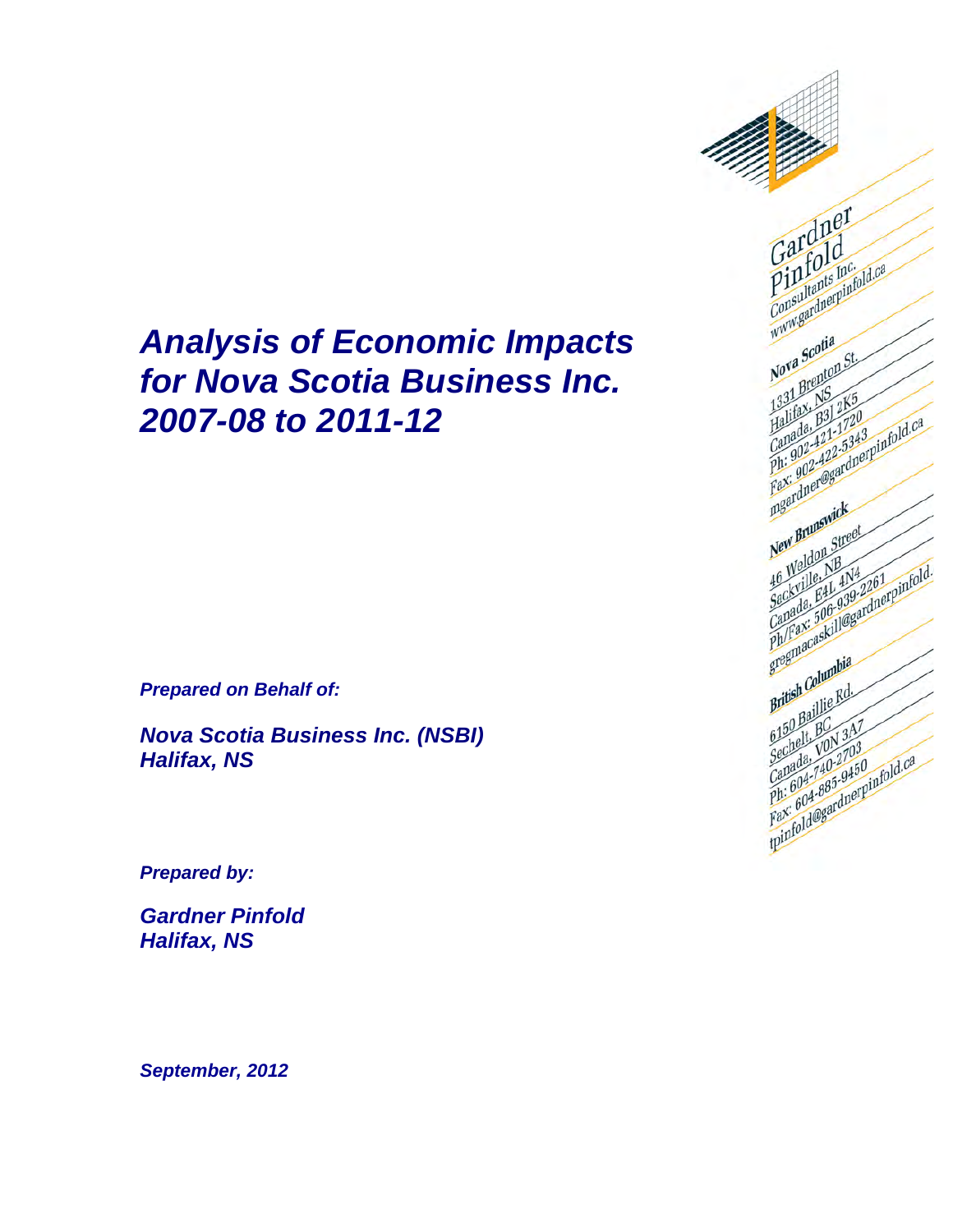# *TABLE OF CONTENTS*

### *Page*

| Ī.  | 1.<br>2.                                                                       |
|-----|--------------------------------------------------------------------------------|
| П.  | 1.                                                                             |
| Ш.  | 1 <sup>1</sup><br>$2_{-}$<br>3.                                                |
| IV. | 1 <sup>1</sup>                                                                 |
| V.  | $1_{-}$                                                                        |
| VI. | 1.                                                                             |
|     |                                                                                |
|     | <b>Appendix B: Analytical Assumptions: Nova Scotia Department of Finance's</b> |
|     | Appendix C: Detailed Economic Impact results: Nova Scotia Department of        |
|     | Appendix D: Detailed Regional Analysis Economic Impact results Resulting from  |

### *LIST OF TABLES*

| Table 1: Direct Employment By Program Activity (PYs), 2007-08 To 2011-12 10 |  |
|-----------------------------------------------------------------------------|--|
|                                                                             |  |
|                                                                             |  |
|                                                                             |  |
| Table 5: Provincial Tax Revenues by Type, 2007-08 to 2011-12, \$000 14      |  |
|                                                                             |  |
|                                                                             |  |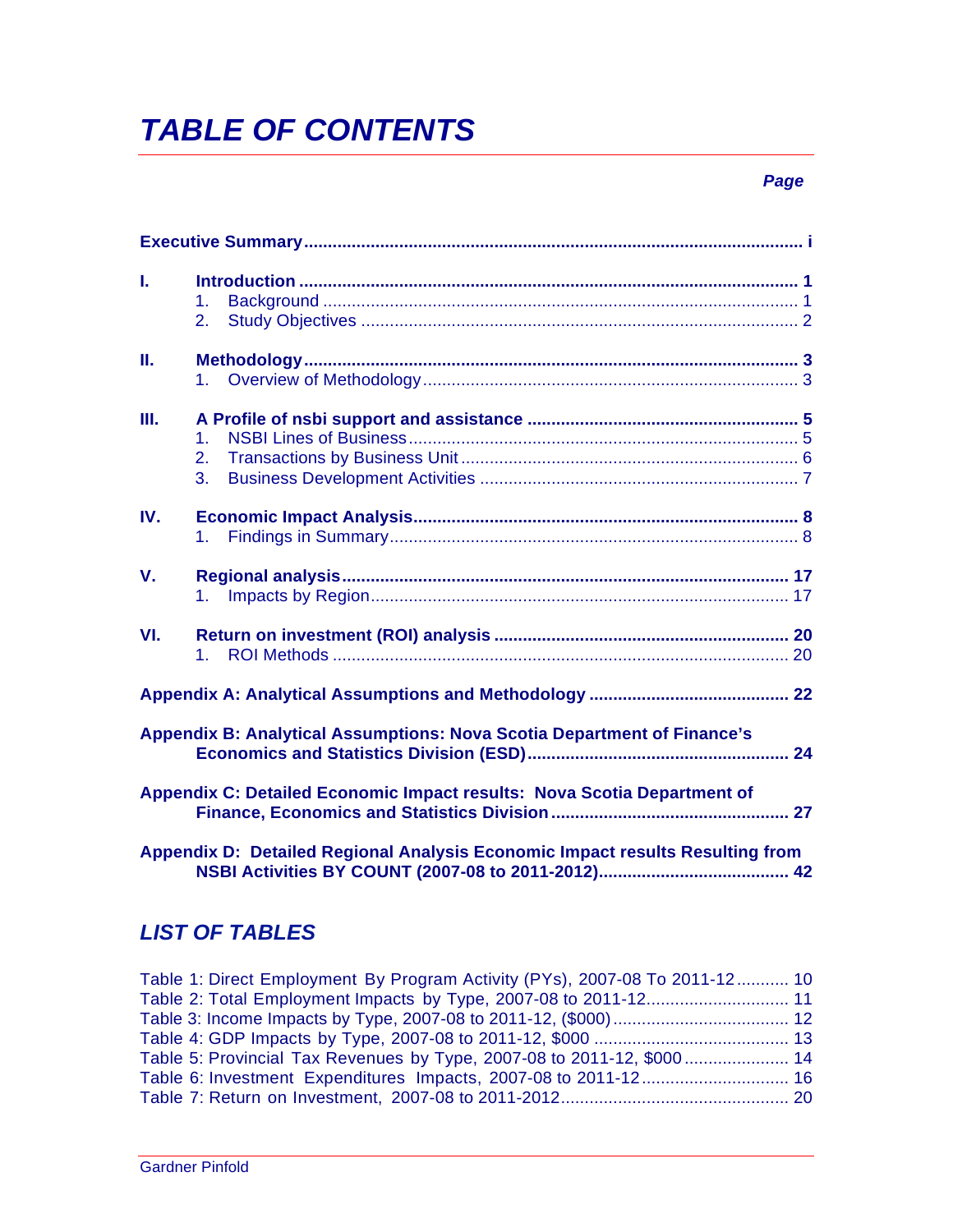| Table C-1: Economic Impacts related to NSBI's Investment Attraction Program  27 |  |
|---------------------------------------------------------------------------------|--|
| Table C-2: Economic Impacts related to NSBI's Business Finance Program 28       |  |
|                                                                                 |  |
| Table C-4: Economic Impacts related to NSBI's Venture Capital Program  30       |  |
|                                                                                 |  |

### *LIST OF FIGURES*

| Figure 3: Cumulative Employment Impacts (PYs) by Type, 2007-08 to 2011-12  11       |  |
|-------------------------------------------------------------------------------------|--|
|                                                                                     |  |
|                                                                                     |  |
| Figure 6: Distribution of Regional Economic Impacts, 2007-08 to 2011-12 18          |  |
| Figure 7: Distribution of Regional Economic Impacts on a Per Capita Basis (Economic |  |
|                                                                                     |  |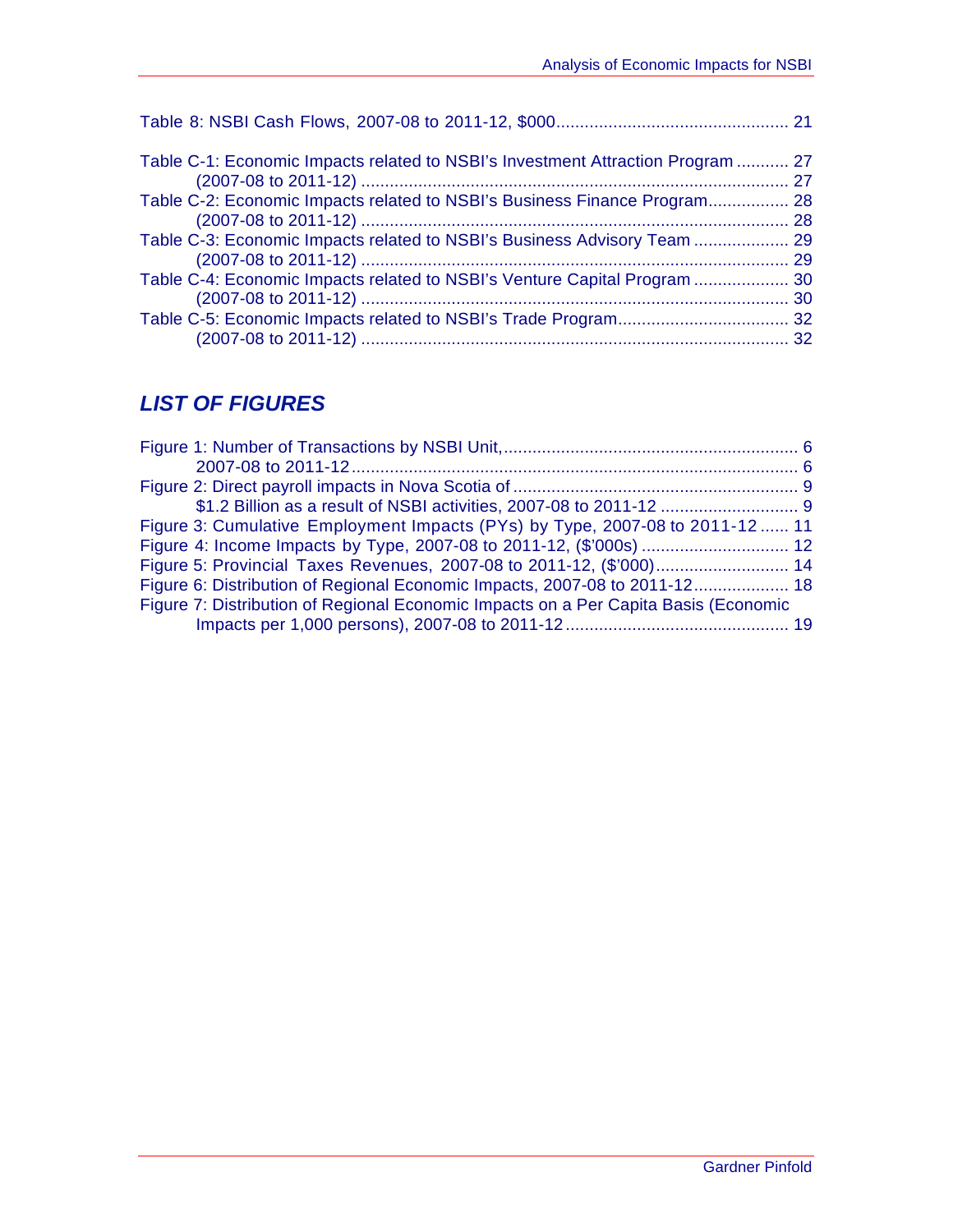# *EXECUTIVE SUMMARY*

Nova Scotia Business Inc. (NSBI) serves as Nova Scotia's lead business development agency, and is responsible for front-line business development functions. NSBI's core focus is to work directly with businesses to deliver economic impact results for the province. This report presents the economic impacts on the Nova Scotia economy attributable to NSBI's activities over the period from March 31, 2007 to March  $31<sup>st</sup>$  2012. It also examines the success of NSBI in achieving the empirical target set out in *Now is the Time*, the 2007–2012 NSBI strategic plan:

 *\$800 million in total client payroll created and retained over the five-year time frame of the strategic plan;*

The analysis in this document estimates NSBI's impact with respect to key economic variables, including the direct and spinoff impacts on employment, household income, gross domestic product (GDP), and provincial tax revenues generated and export sales. The analysis focused on the timeframe from March 31, 2007 to March 31, 2012.

### **Findings**

The economic impact analysis provided the following results with respect to NSBI's activities over the past five years, ending March 2012:

□ NSBI exceeds its payroll target of \$800 million over past 5 years with a cumulative total direct payroll impact of over \$1.2 billion by March 31, 2012.

### **Total Economic Impacts Attributable to NSBI activities over past 5 years**

The direct impacts arising from the annual operations of NSBI-assisted businesses include the following:

- An estimated 29,530 Person Years (PYs) of direct employment impacts over the period 2007-08 to 2011-12
- **Provided direct payroll totaling over \$1.2 billion over the entire five years**
- Directly contributed \$468.8 million in gross domestic product (GDP) to the economy of Nova Scotia in 2011-12, which is over 1 percent of total provincial GDP.
- Directly accounted for provincial tax revenues of \$139.2 million through the income and consumption (spending) taxes paid by their employees over the entire five years

Total spinoff impacts attributed to the establishment and/or expansion of NSBI-assisted businesses amounted to:

- $\Box$  23,654 PYs of employment over the past five years (2007-08 to 2011-12)
- $\Box$  \$925 million in household income over the entire five years
- $\Box$  \$427.5 million in spin-off GDP in 2011-12
- $\Box$  \$98.7 million in provincial tax revenues over the entire five years.

The total impacts attributed to the establishment and/or expansion of NSBI-assisted businesses amounted to:

- 53,184 PYs of total employment over the past five years (2007-08 to 2011-12)
- $\Box$  \$2.13 billion in household income over the entire five years
- $\Box$  \$896 million in total GDP in 2011-12
- $\Box$  \$238 million in provincial tax revenues over the entire five years.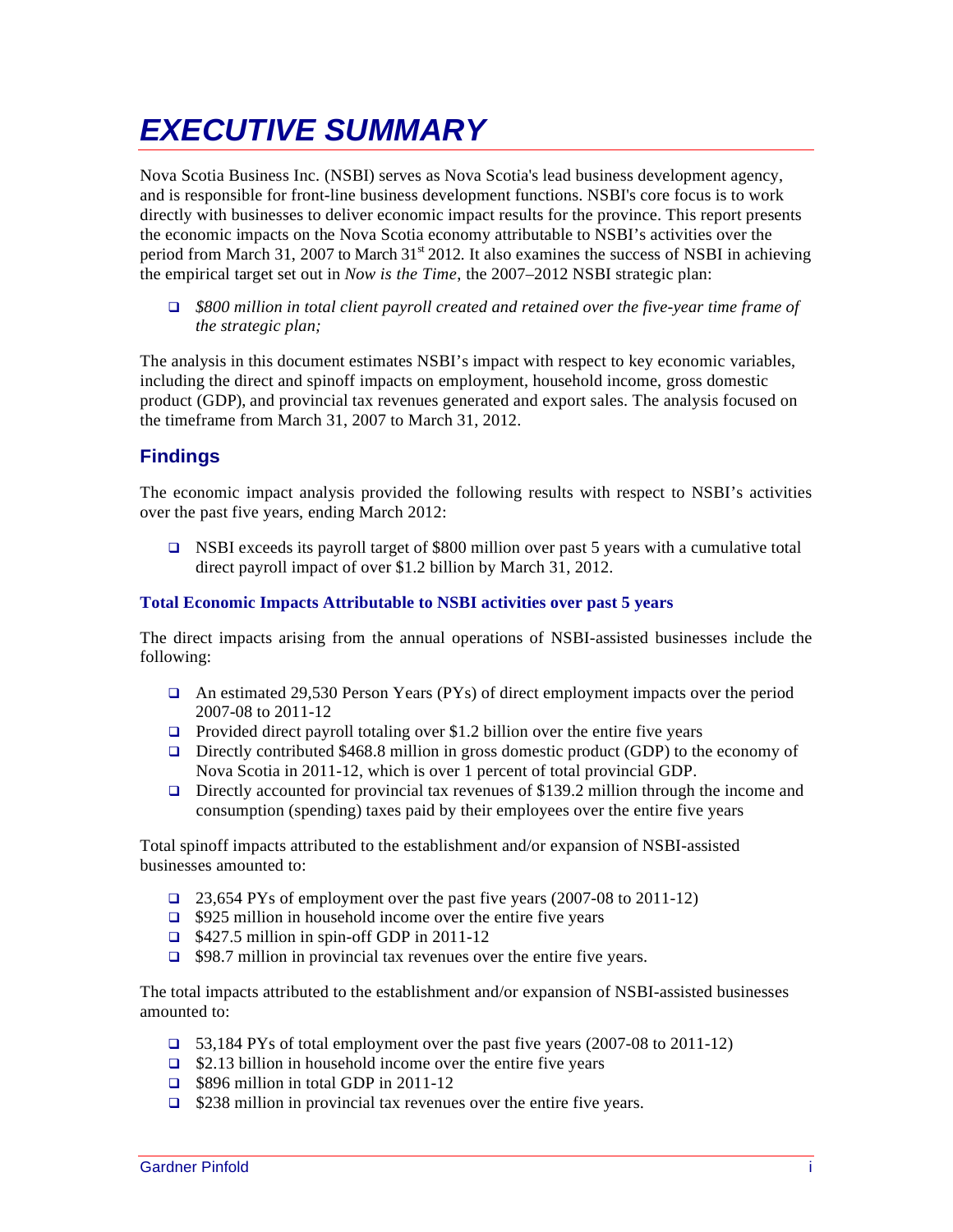### **Investment Impacts**

Short-term, one-time capital expenditures (investment impacts) by NSBI-assisted businesses over the five years are estimated at:

- 1,925 PYs in total employment impacts, including 1,267 PYs in direct and 658 PYs in spinoff employment impacts
- \$66 million in direct and spinoff household income
- $\Box$  \$7 million in direct and spinoff provincial tax revenues

### **Regional Economic Impact Analysis**

A regional analysis of the economic impacts attributable to NSBI shows that while a large portion of the economic impacts are geographically located within HRM, a significant proportion of economic impacts occur throughout Nova Scotia. A closer examination shows that every county in Nova Scotia has been impacted by NSBI activities over the past five-year period, illustrating that NSBI activities support and promote economic development throughout the province.

### **Return on Investment (ROI) Analysis**

A cash-flow analysis and return on investment analysis estimated a return on investment of 43.1% over the period 2007-08 to 2011-12. This finding indicates that over the past five years, for every dollar government invests in NSBI and business, NSBI and business will have returned in excess of \$1.40 to government.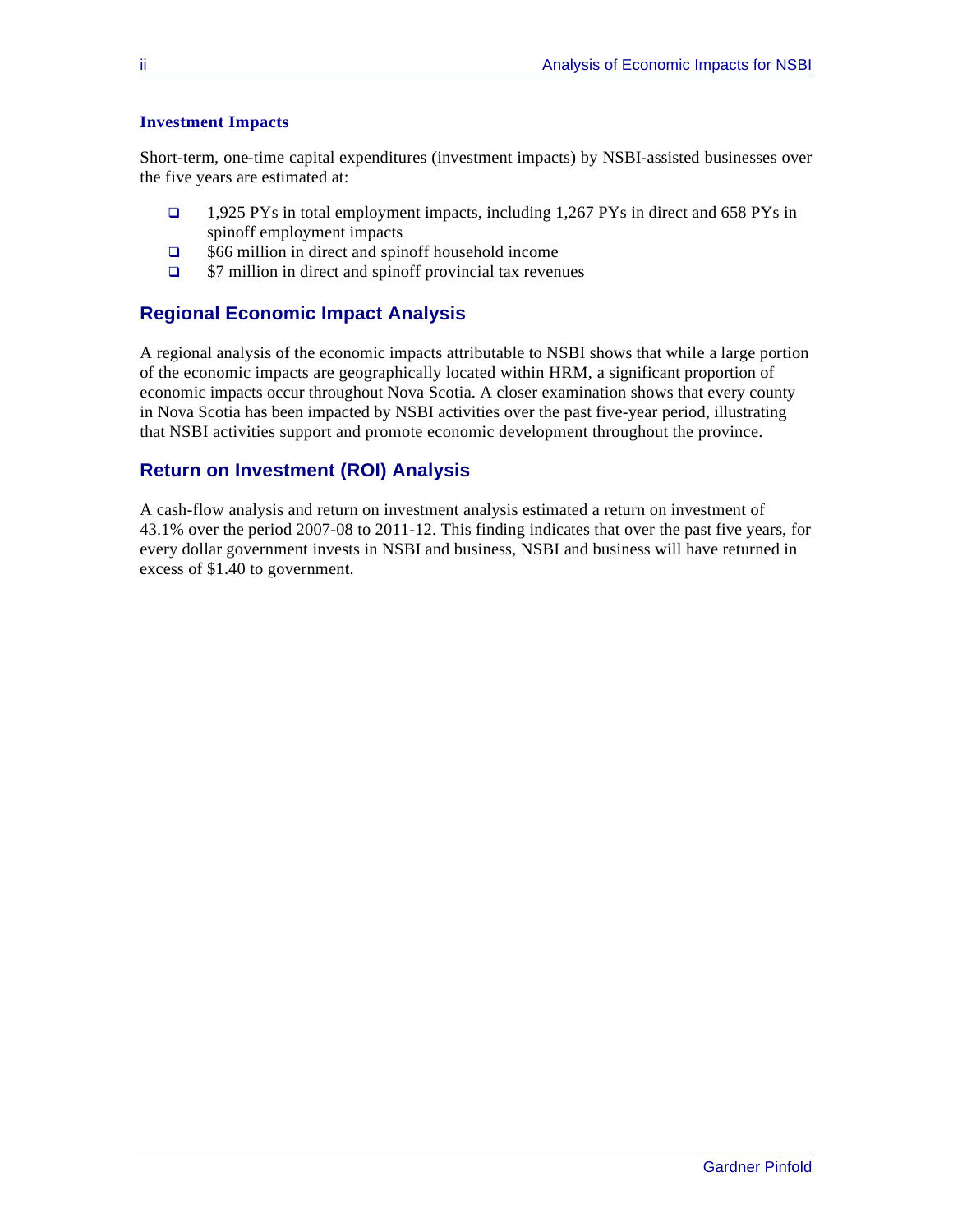# *I. INTRODUCTION*

## *1. Background*

Nova Scotia Business Inc. (NSBI) is a private-sector led agency established in 2001 with a mandate to expand business activity in Nova Scotia and to attract new investment to the province leading to value-added growth of the economy. NSBI serves as Nova Scotia's lead business development agency, and is responsible for business development functions such as investment attraction, trade development, business financing and venture capital.

NSBI's 2007 strategic plan *Now is the Time,* provides a guideline for the corporation's activities over the past five-year period 2007-08 to 2011-12 (fiscal year ending March 31, 2012). The plan also included an outcome target of \$800 million in total client payroll created and retained over the five-year period. In short, NSBI's core focus is to work directly with businesses to deliver economic impact results for the province. NSBI offers customized, client-focused solutions through its business units:

- NSBI's *trade development team* administers a series of government programs targeted at assisting Nova Scotia exporters to explore new business opportunities in export markets (including NSBI-led trade missions) and collaborates with other agencies and organizations that share the common goals of increasing exports from the province;
- NSBI's *business financing team* works with companies to structure financing packages tailored to their specific needs and offers financial tools (often in partnership with other government partners and financial institutions) ranging from loans to guarantees to assist in bridging financial gaps in the marketplace.
- NSBI's *venture capital team* provides capital, strategic direction and advice to help promising companies achieve their full potential, focusing on a variety of sectors and growth opportunities;
- NSBI's *investment attraction team* is primarily concerned with attracting sustainable, export-oriented and value-added business investment to the province.
- $\Box$  NSBI's *business advisory team*<sup>1</sup> works closely with the trade development, business financing, venture capital and investment attraction teams to meet client needs.

NSBI's recent five-year mandate was completed on March 31, 2012 and as per the NSBI Act, to demonstrate its accountability and performance to its stakeholders, the corporation commissioned Gardner Pinfold to undertake this study to determine the impact of NSBI and its assisted businesses on the provincial economy over the past five-year mandate. The impact is determined through a detailed and comprehensive evaluation of NSBI 's programs and activities and outcomes over the past five-year period (2007-08 to 2011-12).

!!!!!!!!!!!!!!!!!!!!!!!!!!!!!!!!!!!!!!!!!!!!!!!!!!!!!!!!!!!!

<sup>1</sup> The Business Advisory Team (BAT) offices across the province were relocated from NSBI to the Department of Economic and Rural Development and Tourism in 2011.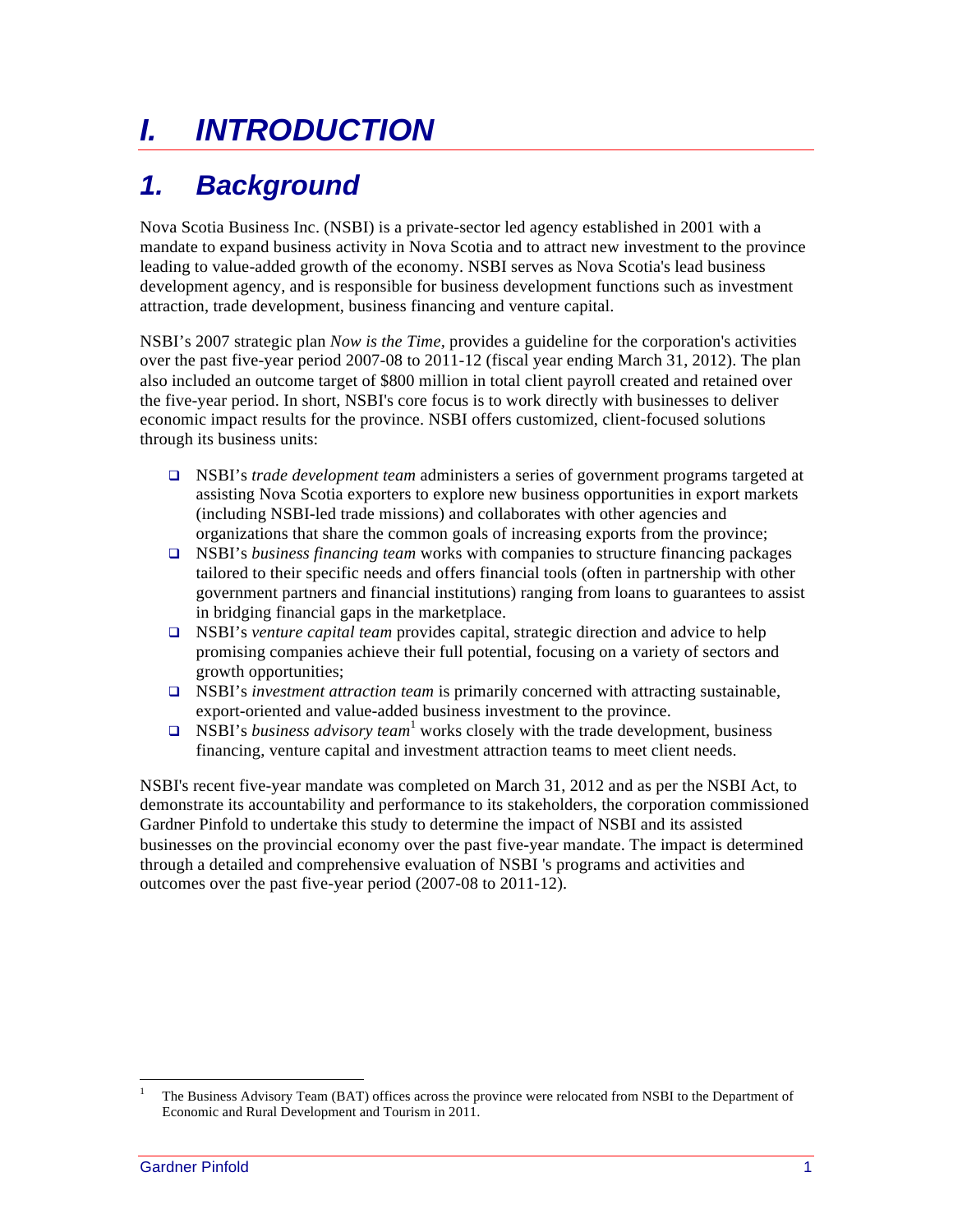### *2. Study Objectives*

This impact study has two over-arching objectives:

- 1) To analyze NSBI's impact with respect to the outcome target of \$800 million in total client payroll created and retained over the past five-year period; and
- 2) To analyze NSBI's impact with respect to other key variables, including, but not necessarily limited to:
	- $\Box$  Creation and retention of employment direct and spin-off impacts;
	- $\Box$  Household income direct and spin-off impacts;
	- Gross Domestic Product direct and spin-off impacts;
	- $\Box$  Provincial tax revenues recovered direct and spin-off impacts;
	- Gross Output direct and spin-off impacts (i.e., total sales, total revenue);
	- Investment direct and spin-off impacts (e.g., fixed assets like plant and equipment);
	- $\Box$  Evaluation of high value jobs in relation to regional and industry average.

This report presents our findings on the degree to which NSBI has met its key target. It also presents our analysis of the economic impact attributable to NSBI's activities over the past fiveyear period, as measured by the key variables listed above and described in the Request for Proposal.

The results of the Nova Scotia Department of Finance's Nova Scotia Input-Output Model (NSIO) are used to analyze the economic impact analysis over the past five-year period, and in addition:

- Estimate the Return on Investment (ROI), taking into consideration total operating costs of the organization, total incentives awarded through the Nova Scotia Payroll Rebate, and funds disbursed through the Nova Scotia Business Fund (debt and equity) as well as funds repaid. This analysis takes into consideration all revenues and expenses, including the:
	- financial transactions of the Business Finance team;
	- financial transactions of the Venture Capital team;
	- business attraction projects utilizing the Nova Scotia Payroll Rebate and other incentives (Investment Attraction);
	- outcomes of the Business Advisory Team (BAT); and,
	- export results associated with NSBI programs or programs administered by NSBI on behalf of others (sales signed during event, sales signed since the event, estimated sales forecasted).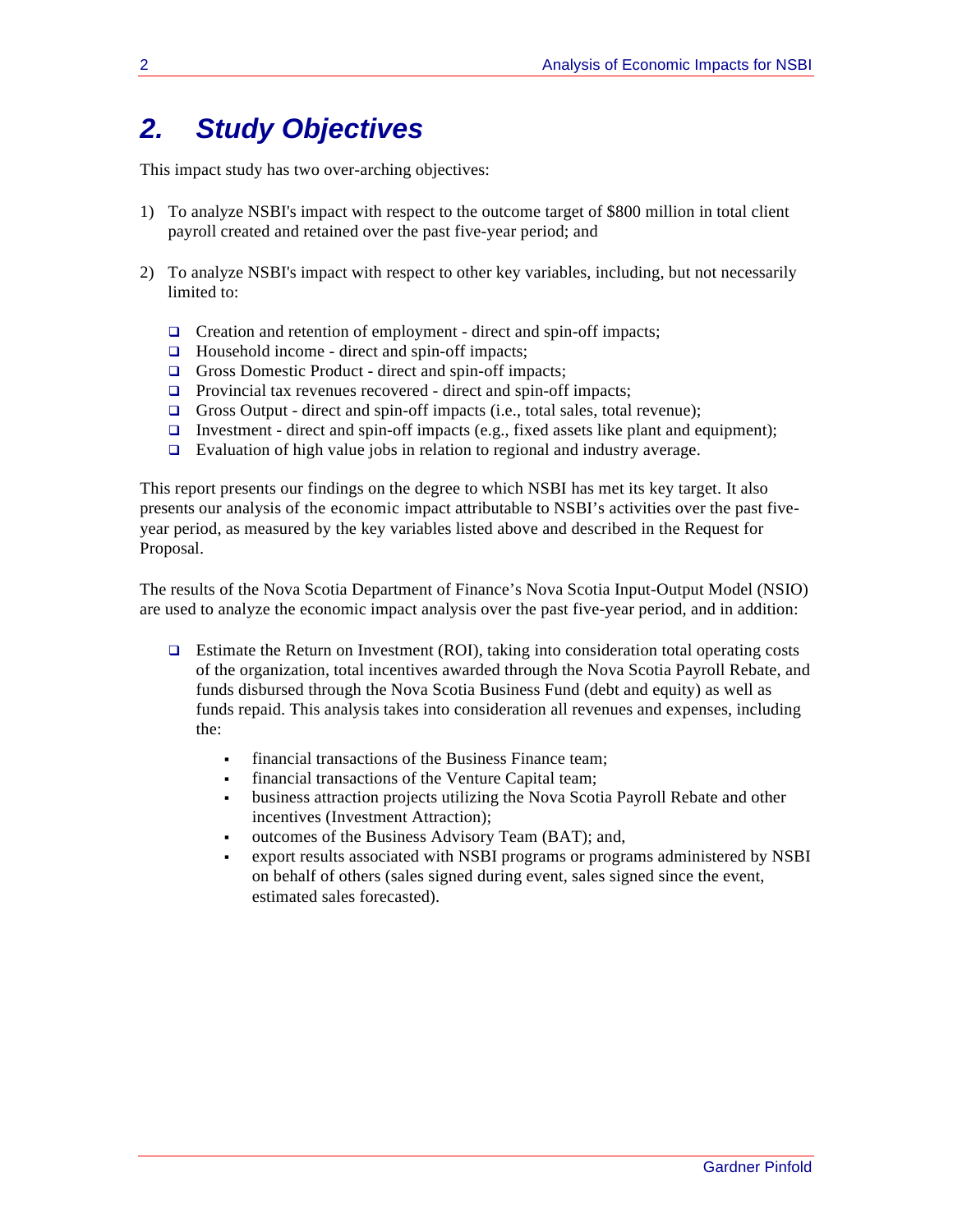# *II. METHODOLOGY*

### *1. Overview of Methodology*

This impact analysis is based on our review of transactions completed between NSBI and its private sector clients during the period from April 2007 to March 2012, inclusive. In cases where venture capital deals and investment attraction payroll rebate deals signed prior to April 2007 were still remaining over the period covered by this study, these transactions were included as well, but only for the duration of the remaining deal over this time period.

To facilitate the analysis, we conducted a thorough review of all data recording the characteristics of each transaction, including the timing, type and the amount of financial support; industry sector, actual results with respect to employment; as well as the timing of the anticipated future employment impacts. Transactions with NSBI clients include loans, equity, loan guarantees, payroll rebates, and also transactions in which NSBI took a lead role but did not provide financial assistance in securing a deal. The Business Advisory Team and Trade Development Team at NSBI provide advice and other non-financial support to Nova Scotia businesses, particularly small and medium-sized businesses throughout the province.

Only actual employment impacts attributable to NSBI transactions with private sector companies either attracted to Nova Scotia or existing within Nova Scotia are included in the analysis of economics impacts over this time period. Actual employment results are tracked and monitored by NSBI through follow-up with assisted private sector clients with respect to NSBI's payroll rebate program or through regular on-going follow-up. This approach differs from that used in "An Analysis of Economic Impacts of Nova Scotia Business Inc., 2001-02 to 2006-07" in which forecasted maximum employment numbers were used.

Investment Attraction, Financial Services, and Venture Capital transactions were adjusted by the following actions:

- **Transactions were deleted in cases for which NSBI assistance was approved but the client** either declined the offer or decided not to proceed with an accepted offer;
- **Transactions for separate business units at different locations within the same client** company were generally counted separately.
- $\Box$  Multiple transactions for a single client were combined into one transaction, such as where a Financial Services client received one or more separate approvals for funding. However, in cases where incremental person years (PYs) of employment were created, these were treated as separate transactions;
- **Transactions where a client received financial assistance in the form of both a loan and a** payroll rebate were counted as two separate transactions; and

The following analytical methods were used to help us correctly interpret the information contained in the project documentation for these transactions and subsequently to estimate the impacts of NSBI's assistance to businesses.

 **Data Review:** we reviewed the data files providing transaction details for each business unit of NSBI required for the analysis; this comprehensive data was supplemented with data provided by NSBI from their annual reports and project management databases;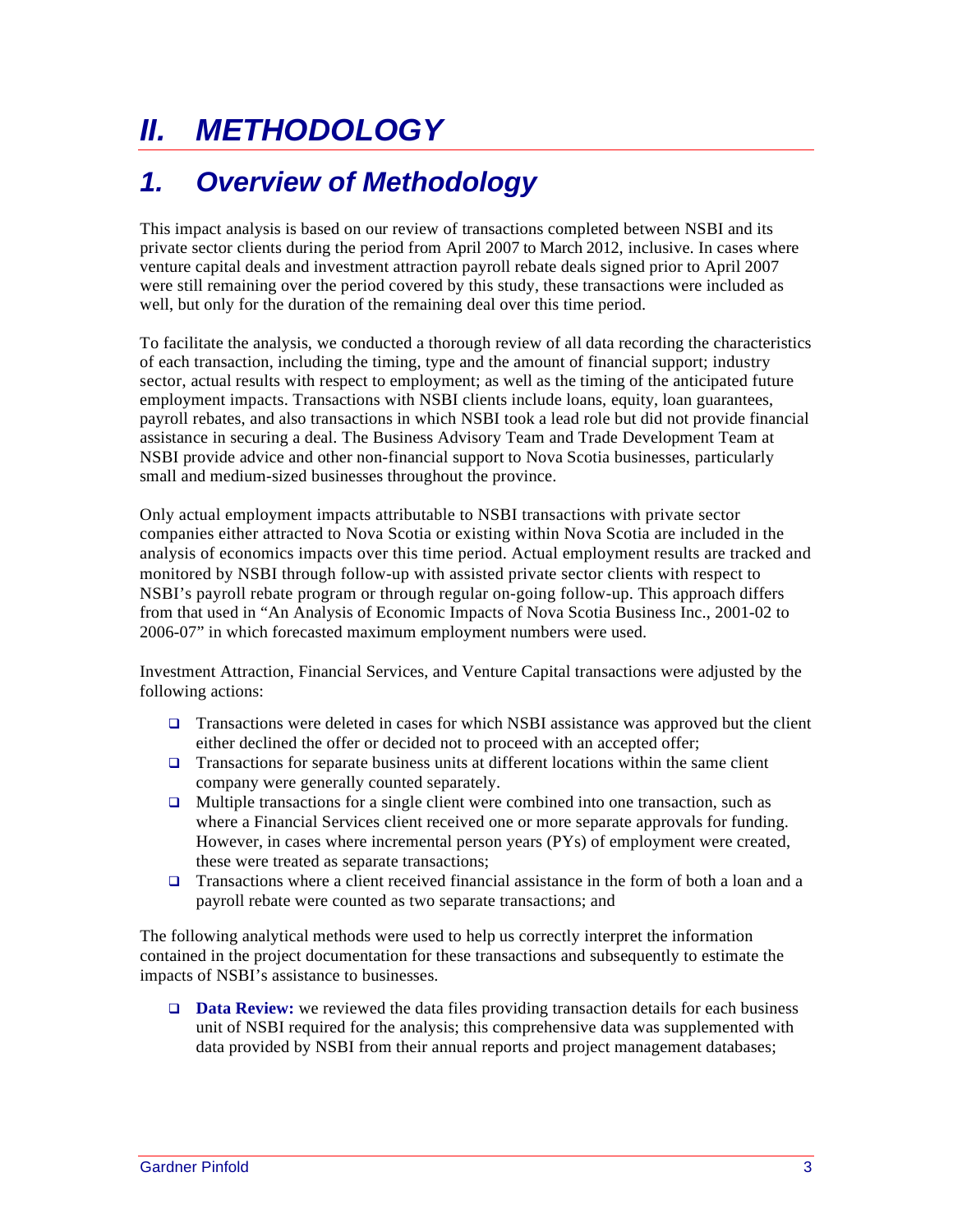- **Interviews with NSBI staff:** we completed in-person interviews with senior NSBI staff to gain insights on the financial assistance mechanisms, file organization, details on transactions and other advice. Interviewees included managers of each NSBI business unit as well as other senior officials involved in business development initiatives. The ongoing assistance provided by NSBI was invaluable to the success of the analysis.
- **Descriptive Analysis:** this analysis relies on the database of project information we compiled with the assistance of NSBI during the impact analysis. The results describe characteristics of NSBI assistance over the past five years.
- **Economic Impact Analysis:** the 2007 Nova Scotia Input-Output Model maintained by the Department of Finance was used to estimate direct and spinoff impacts in Nova Scotia, measured in terms of employment, household income, provincial tax revenue, gross domestic product (GDP) and sales (gross output).
- **Return on Investment Analysis:** an undiscounted cash flow approach is used to evaluate NSBI's return on investment.

The detailed methodological approach used in the *Economic Impact Analysis* and *Return on Investment Analysis* is contained in the Appendix.

The approach used in measuring the employment is based on actual direct employment attributable to NSBI activities as tracked through regular follow-up and reporting by client companies to NSBI. In all cases where payroll rebates were given, a report from an auditor verifying employment was used. We relied on NSBI corporate databases to estimate direct employment impacts for each fiscal year. For reasons of confidentiality and effectiveness, we did not directly contact businesses to obtain their current and projected employment levels.

In projects associated with a payroll rebate, the agreements typically provide a multi-year schedule for ramping up employment within a company. For the purposes of the impact analysis, this means for example, that projects announced during the fiscal year 2007-08 that had not yet ramped up their employment are only counted in our analysis of the impact in 2007-08 to the extent that actual employment is in place before March 31, 2008. This same approach is used to measure actual direct employment in each fiscal year in the analysis over the past five years, as well as projected employment impacts into the next 5-years.

Employment impacts are measured as PYs of employment, a standard measure used to nominalize employment measures and allow for a comparison of employment impacts across industries, regions and over time. Person years of employment are measured as a full-time equivalent job for one person for one year in a particular industry. The 2007 NSIO model utilizes industry-specific coefficients to measures employment impacts in terms of PYs. Employment positions that are less than a full year, or less than full-time equivalency are converted into PYs of employment for comparison purposes. Using this methodology often results in lower employment impacts when measured as PYs of employment versus "jobs".

For simplicity in describing the results, unless otherwise specified, references in the report to the "past five years" refer to the five years of NSBI's previous mandate, ending March 31, 2012.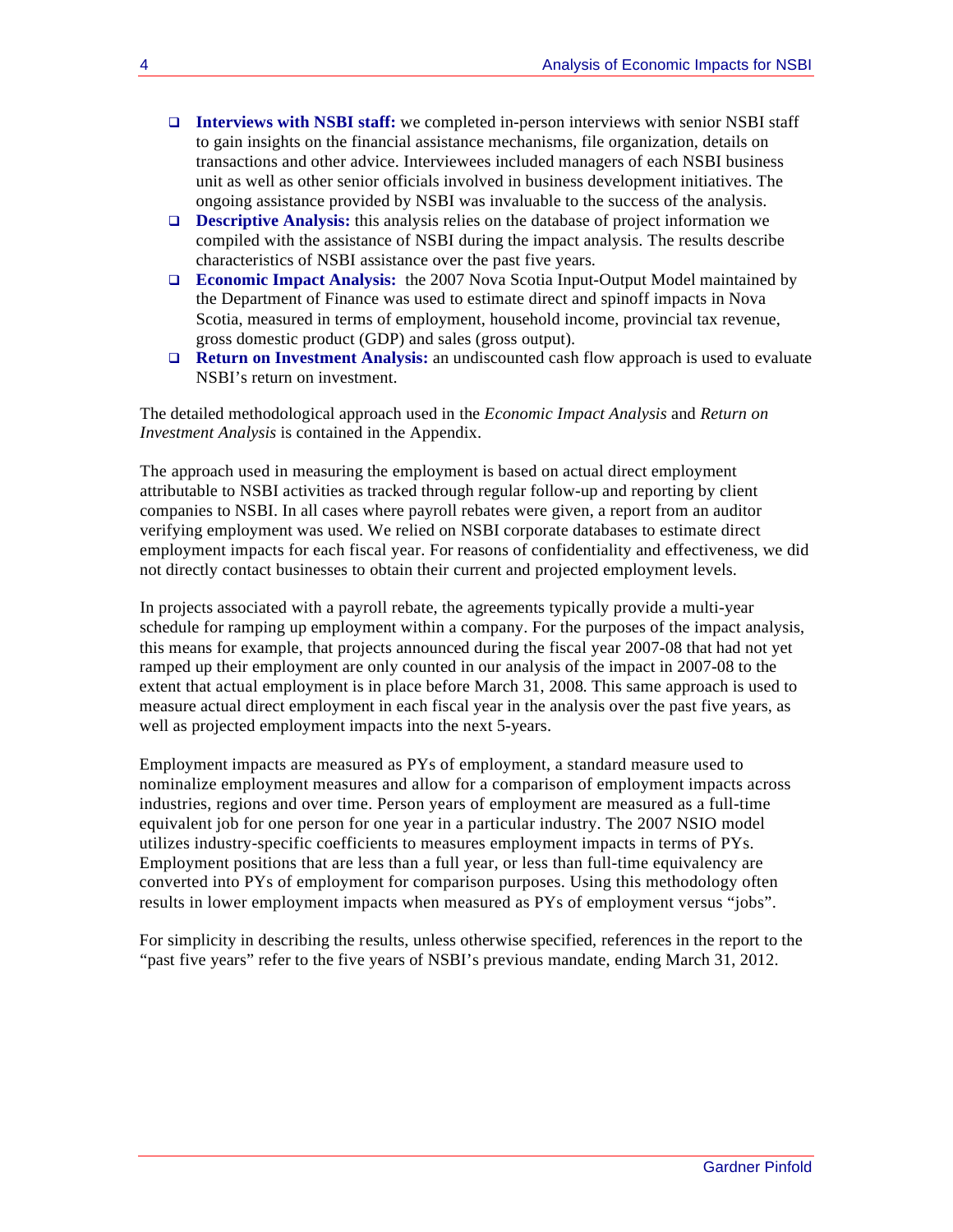# *III. A PROFILE OF NSBI SUPPORT AND ASSISTANCE*

This chapter provides a more detailed description of NSBI's five business units, their role in producing results for NSBI and a descriptive analysis of the business development activities undertaken by NSBI over the past five years of its mandate. The analysis relies on the project characteristics collected with the support of NSBI during the review and development of the analytical database for this study.

### *1. NSBI Lines of Business*

Over the past five-year mandate, NSBI offered customized, client-focused solutions through its five operating business units, structured to interact directly with business clients: Investment Attraction; Financial Services; Venture Capital; Business Advisory; and Trade Development.

The **Investment Attraction (IA)**unit focuses on increasing investment in Nova Scotia from foreign and/or other provincial jurisdictions to establish sustainable, export-oriented, value-added businesses. NSBI's IA unit is primarily concerned with attracting sustainable, export-oriented and value-added business investment to the province and takes a targeted approach to attract businesses that have a strong strategic fit with Nova Scotia's assets. The principal investment incentive tool employed by the Investment Attraction unit is the payroll rebate.

The **Business Finance (BF)**unitworks with companies to structure financing packages tailored to their specific needs and offers financial tools (often in partnership with other government partners and financial institutions) ranging from loans to guarantees to assist in bridging financial gaps in the marketplace. The team also provides advisory assistance to clients in business restructuring. The team's portfolio indicates that industry focus has been and continues to be on sectors with high-growth potential and on the province's foundation industries.

The **Venture Capital (VC)**unitprovides capital, strategic direction and advice to help promising companies achieve their full potential, focusing on a variety of sectors and growth opportunities. The team's portfolio focuses on sectors of high growth usually with some form of "disruptive" technology.

The **Trade Development Team**administers a series of government programs targeted at assisting Nova Scotia exporters explore new business opportunities in export markets (including NSBI-led trade missions) and collaborates with other agencies and organizations that share the common goals of increasing exports from the province.

The **Business Advisory Team (BAT)** works closely with the trade development, business financing, venture capital and investment attraction teams to meet client needs. The BAT operated out of offices in six locations across the province, identifying growth opportunities for businesses, making referrals to the NSBI business unit or to external partners that can best assist businesses with their growth plans. In 2011, the BAT was relocated from offices across the province to the Department of Economic and Rural Development and Tourism (ERDT) as part of an effort to centralize regional deliverable arms of the province. The economic impacts resulting from the BAT activities are measured over the past 5 years up to their move to ERDT.

In addition to these direct client-interaction business development initiatives, NSBI owns and manages a portfolio of real estate, including multiple ports and industrial parks across the province, with the goal of working with communities where these assets are located and assist in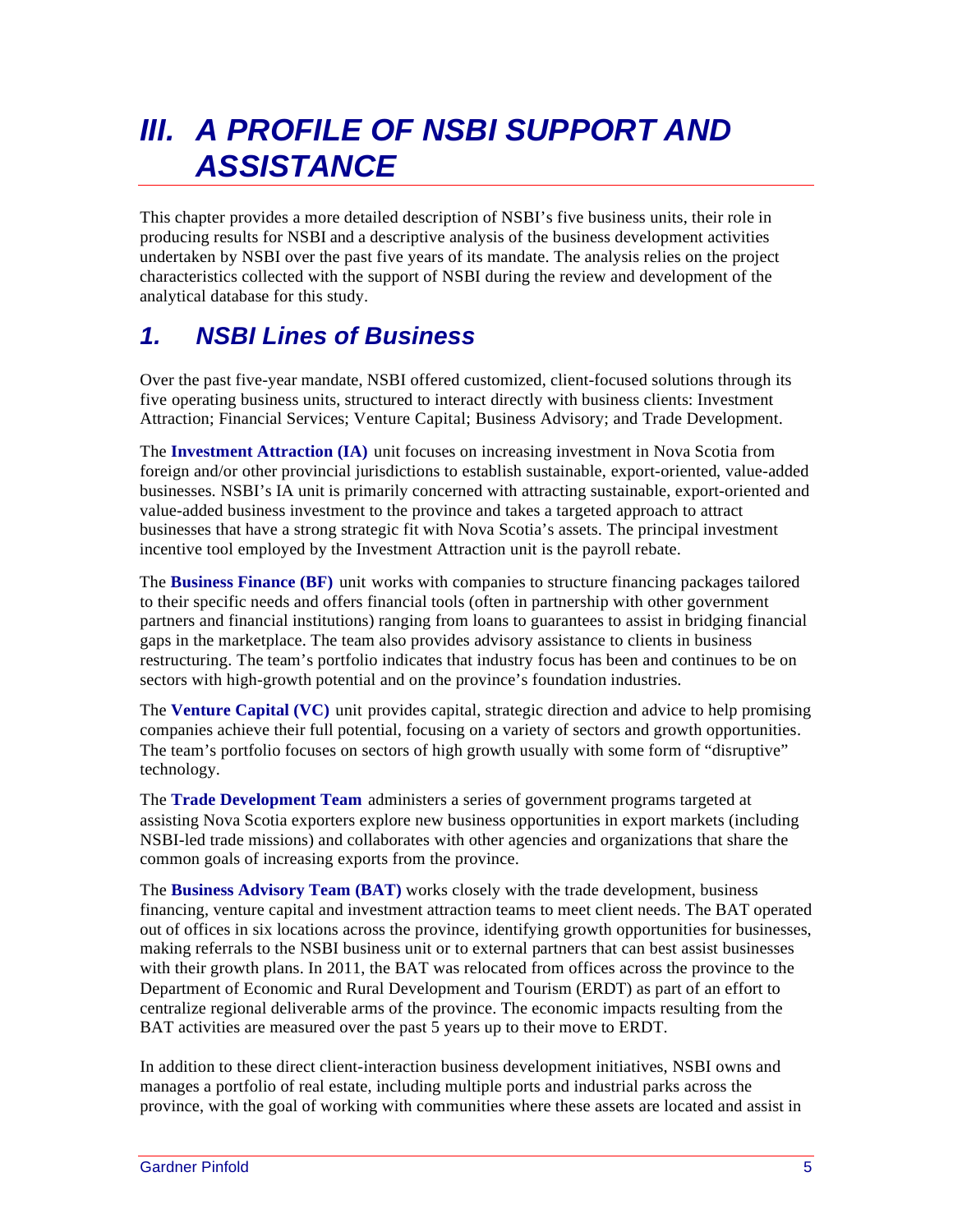the planning of initiatives that will result in business growth for the region. NSBI is involved in selling lands for industrial use and maintaining the infrastructure. Management of the real estate portfolio is conducted in association with the Department of Transportation and Infrastructure Renewal. Revenue from the sale of real estate assets is included in the ROI analysis.

NSBI tracks results and performance of its business activities through a corporate database. This tracking database is designed to assess and measure performance toward the achievement of its prime target outcomes over the five-year strategic plan. In the process of moving toward the prime outcome target(s), NSBI also measures annual results against annual targets. These are presented as a Corporate Scorecard in NSBI's annual reports.

### *2. Transactions by Business Unit*

The number of transactions per year varies across NSBI's business units from a total of 13 Venture Capital transactions (some of which were put in place prior to 2007) to a total of 87 Business Advisory Team transactions over the past five years. A total of 59 Business Financing transactions and 49 Investment Attraction transactions took place over this time period. Figure 1 provides a breakdown of the number of transactions for NSBI's Investment Attraction, Business Financing, Venture Capital, and Business Advisory Team units over the past 5-year period.<sup>2</sup> In addition, to the transactions shown in Figure 1, NSBI's trade marketing events tracking system revealed a total of 1,853 trade development events (representing multiple accounts) took place over the past five years, resulting in a total of \$805 million in total export sales directly attributable to NSBI's Trade Development activities.





!!!!!!!!!!!!!!!!!!!!!!!!!!!!!!!!!!!!!!!!!!!!!!!!!!!!!!!!!!!!

<sup>2</sup> IA deals made prior to 2007-08 that overlapped into the early part of the last five-year period, these transactions were also included, but only up to the point where the deal period lapsed. Venture Capital deals completed prior to 2007 were also included in cases where the employment impacts would not have existed without NSBI venture capital.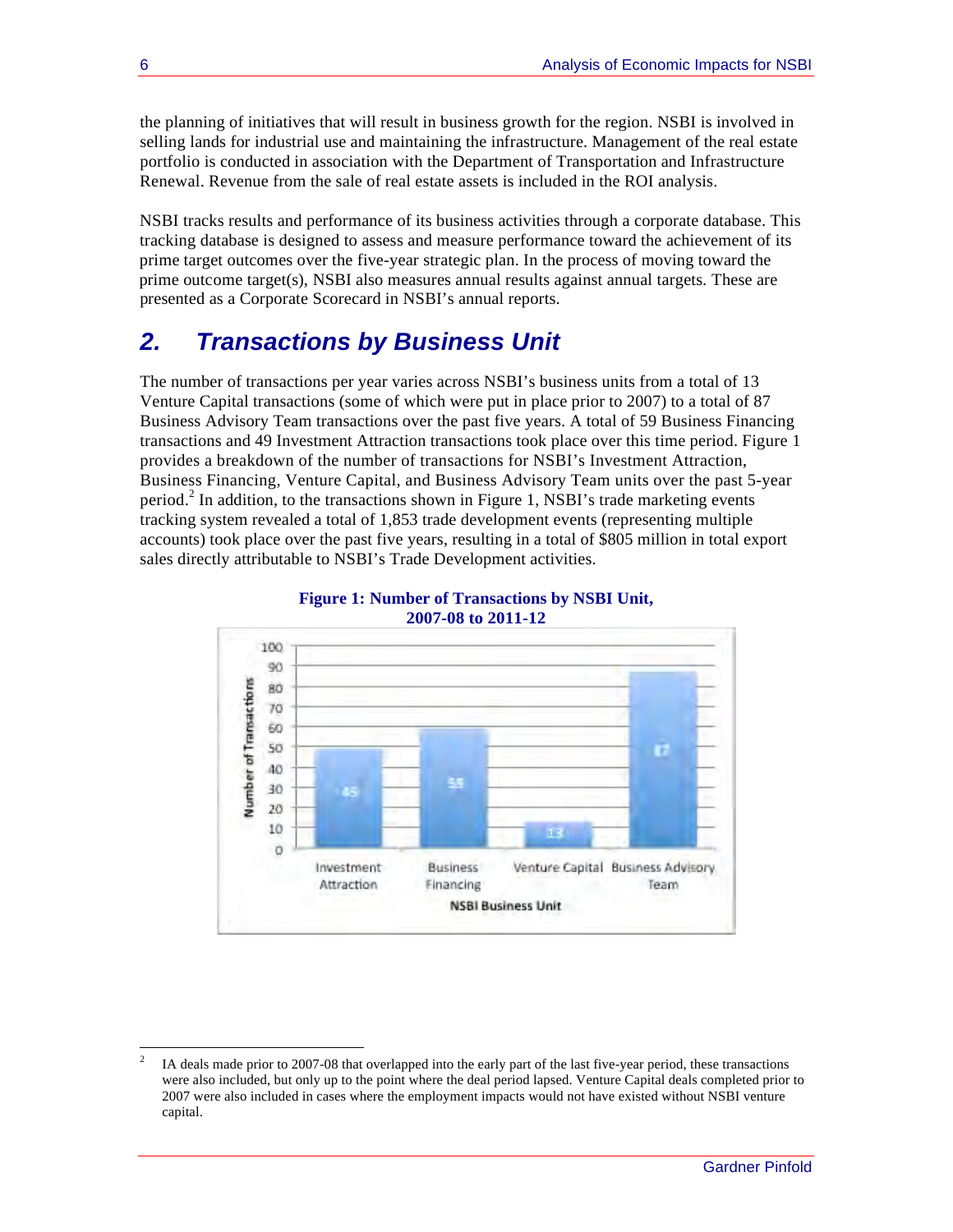### *3. Business Development Activities*

NSBI activities enhance and assist many sectors of the Nova Scotia economy. NSBI has worked with specific groupings of industry sectors as part of its development strategy over the past five years. These sectors have gradually changed as NSBI has responded to business development opportunities that best reflect Nova Scotia's assets and development goals. Financial sector businesses have assumed a larger presence among assisted businesses while contact centers have proportionately decreased in volume over the past five years.

NSBI has been successful in targeting key sectors for development and in attracting businesses that are complementary to each other within the sector. For example, since 2006, Nova Scotia's financial services and insurance sector has seen phenomenal growth with major international firms establishing back and middle office operations in Halifax, as a result of carefully planned and purposeful sector development activities by NSBI. Companies attracted to Nova Scotia in this sector include Citco Fund Services, Butterfield Fulcrum, Castle Hall Alternatives, Marsh Captive Solutions, Flagstone Management Services, Meridian Fund Services, BF&M Insurance, and Admiral Insurance.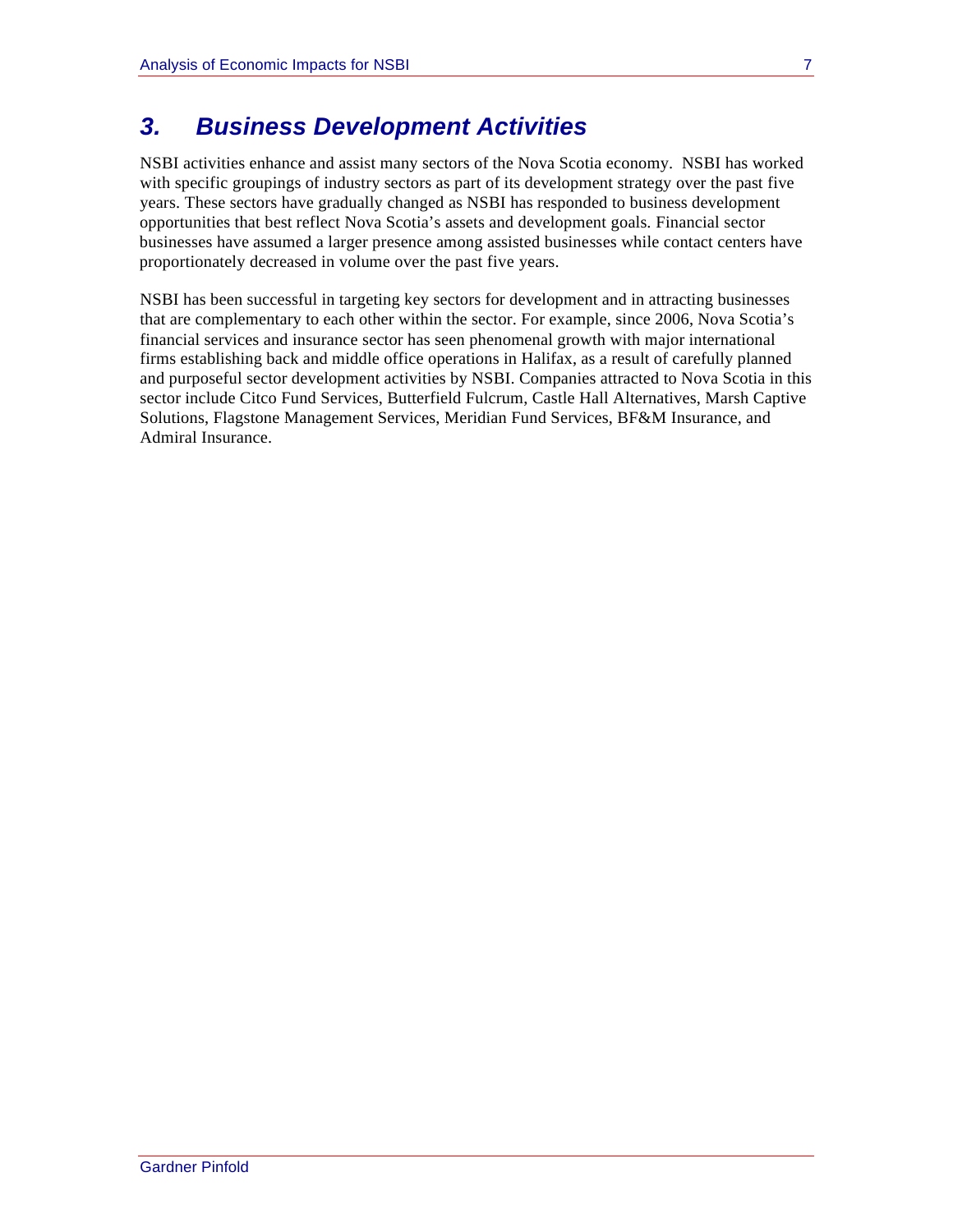# *IV. ECONOMIC IMPACT ANALYSIS*

### *1. Findings in Summary*

### *Past Five Years, Ending March 2012*

The 2007 I-O Model is used to estimate the economic impacts attributable to NSBI activities. Economic impacts are divided into three components: direct, spinoff, and total impacts. Direct impacts are those that result directly from the company's expenditures on, or purchases of, goods and services in Nova Scotia. Spinoff impacts are the sum of indirect impacts (due to interindustry transactions) and induced impacts (from the repercussive effects caused by household spending and re-spending). Total impacts are the sum of direct and spinoff impacts.

The direct impacts arising from the annual operations of NSBI-assisted businesses include the following:

- An estimated 29,530 PYs of direct employment impacts over the period 2007-08 to 2011-12
- **Provided direct payroll totaling over \$1.2 billion over the entire five years**
- Directly contributed \$468.8 million in GDP to the economy of Nova Scotia in 2011-12, which is over 1% of total provincial GDP
- Directly accounted for provincial tax revenues of \$139.2 million through the income and consumption (spending) taxes paid by their employees over the entire five years.

These NSBI-assisted businesses purchase goods and services from suppliers in Nova Scotia to support their operations, and the employees of NSBI-assisted businesses buy a wide variety of consumer goods and services from businesses in the province. These purchases and expenditures create spinoff impacts: additional production, income and employment in the provincial economy. Total spinoff impacts attributed to the establishment and/or expansion of NSBI-assisted businesses amounted to:

- 23,654 PYs of employment over the past five years (2007-08 to 2011-12)
- $\Box$  \$925 million in household income over the entire five years
- $\Box$  \$427.5 million in spin-off GDP in 2011-12
- $\Box$  \$98.7 million in provincial tax revenues over the entire five years.

When these spinoff impacts are combined with direct impacts, the total impacts attributed to the establishment and/or expansion of NSBI-assisted businesses amounted to:

- 53,184 PYs of total employment over the past five years (2007-08 to 2011-12)
- $\Box$  \$2.13 billion in household income over the entire five years
- $\Box$  \$896 million in total GDP in 2011-12
- $\Box$  \$238 million in provincial tax revenues over the entire five years.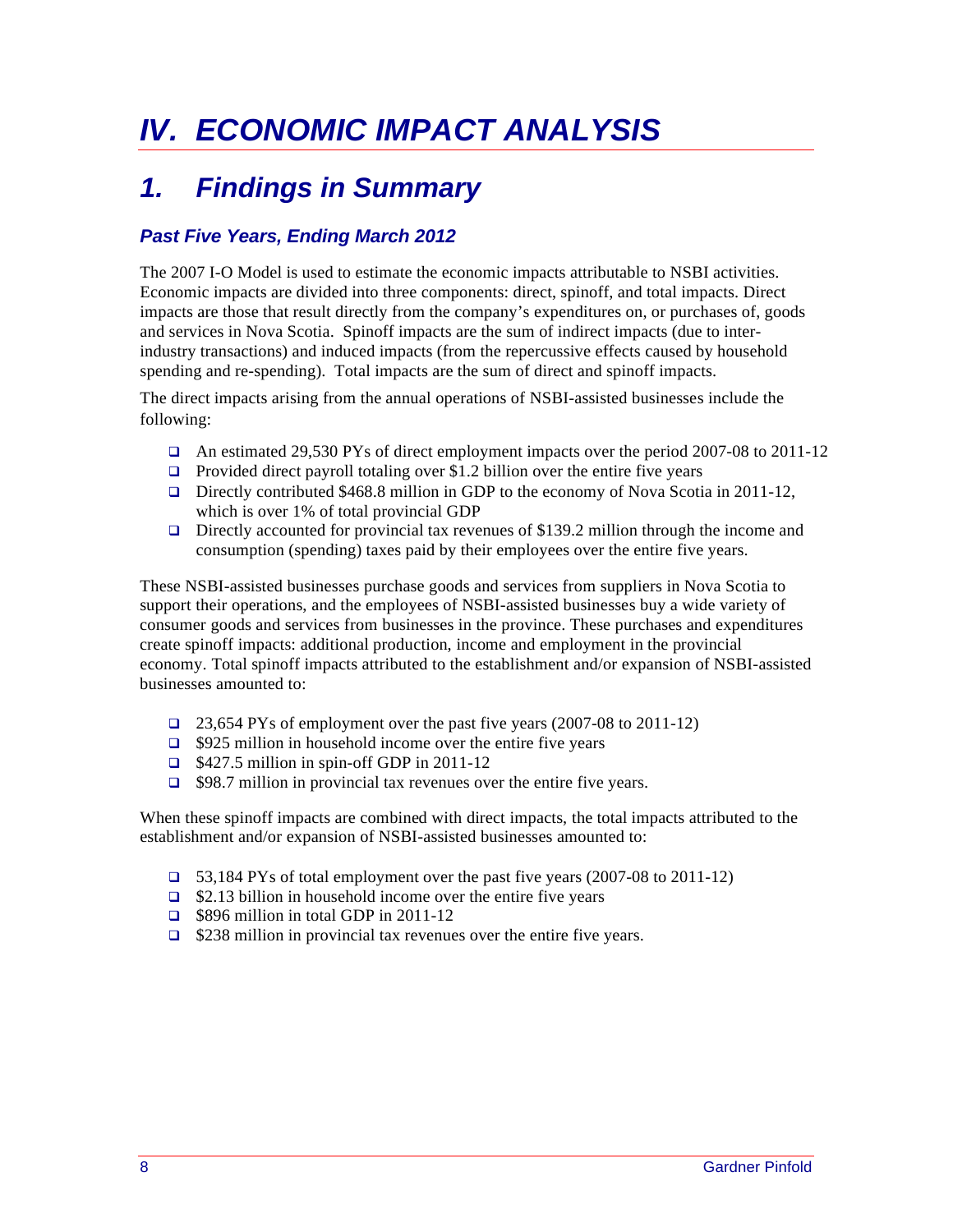In addition to these operating impacts of the NSBI-assisted businesses, there were short-term, one-time impacts from the capital expenditures the businesses made on plant, machinery and equipment. Construction impacts are included here. Over the five years, the cumulative — but temporary — total impacts on the Nova Scotia economy from this investment spending were estimated at:

- 1,925 PYs of employment, including 1,267 direct and 658 PYs in spinoff employment impacts;
- $\Box$  \$42 million in direct and spinoff household income;
- □ \$66.3 million in direct and spinoff GDP; and
- $\Box$  \$7 million in direct and spinoff provincial tax revenues.

These capital expenditures impacts occurred entirely within the past five years of NSBI's mandate.

This chapter elaborates on the economic impacts summarized above. Appendix A describes the assumptions and methodologies used to estimate the economic impacts of NSBI-assisted businesses.

### *NSBI Exceeds its Payroll Target of \$800 Million over past 5 Years*

The total payroll impact related to NSBI activities over the past 5-year mandate is over \$1.2 billion. This exceeds NSBI's target of \$800 million in total household income generated in the Nova Scotia economy as a result of its program-related investments and activities. Figure 3 provides a breakdown of the direct payroll impacts by year. The spin-off household income impacts are in addition to these direct payroll impacts and are described in further detail in the section below.

**Figure 2: Direct payroll impacts in Nova Scotia of \$1.2 Billion as a result of NSBI activities, 2007-08 to 2011-12**



NSBI provided the Economics and Statistics Division (ESD) of the Department of Finance with payroll and employment information on IA transactions for which payroll rebates were paid out. This information, along with the original submissions for IA transactions, including associated start-up costs, was used to perform *ex post* economic impact assessments. A complete list of the assumptions can be found in the appendix to this document.

BF transactions are treated in the same manner as the Investment Attraction transactions. Impacts attributed to reported payroll and full time employment are simulated using the NSIO. No impacts related to capital acquisition, construction or other investments are reported, as these estimates were not provided. Custom runs in each industry are used to estimate GDP per dollar of household income, and direct and total output per dollar of GDP. Provincial government revenue is estimated using the Department of Finance tax proforma.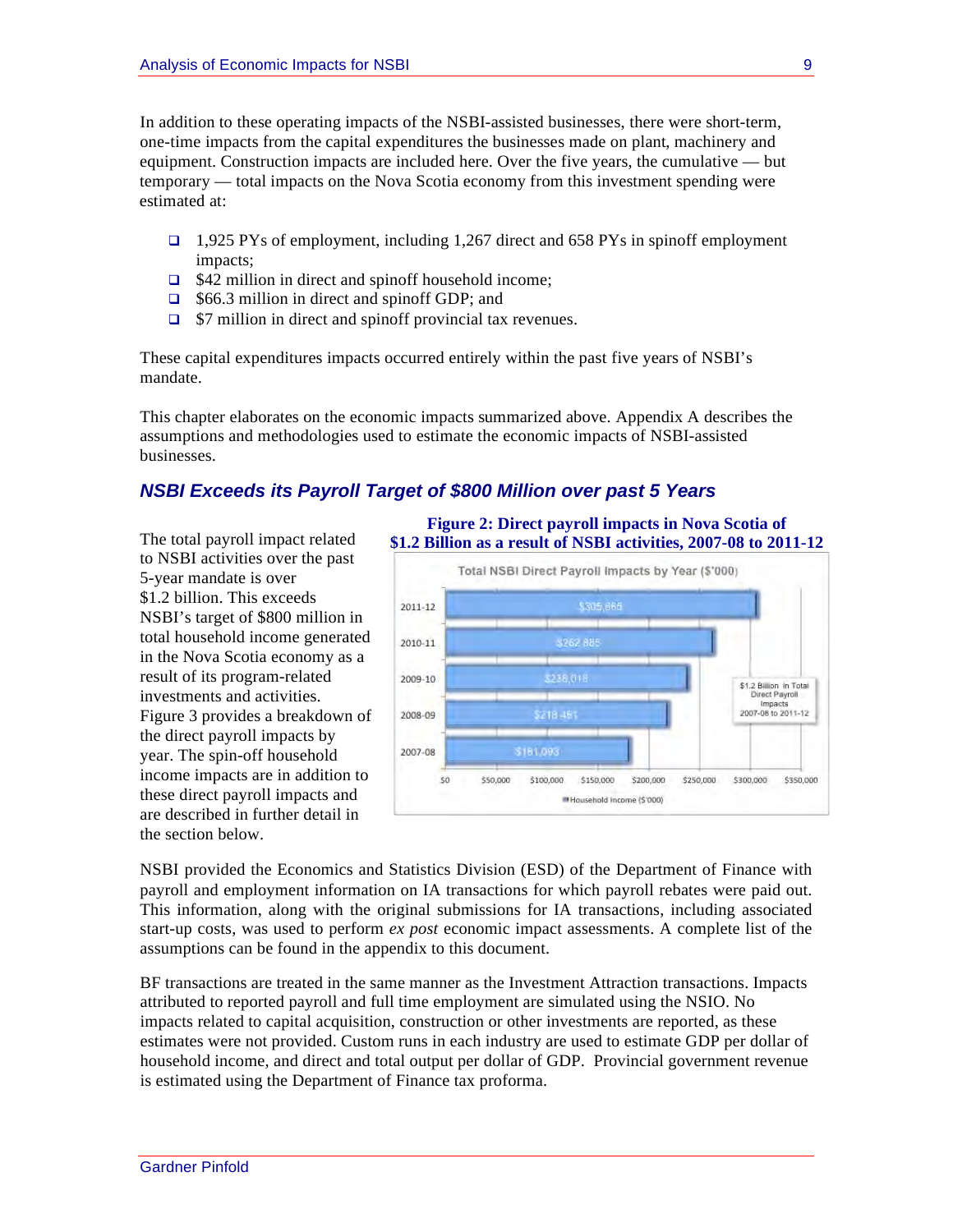BAT impact estimation follows the above methodology. Between the years 2007-08 and 2011-12, a total of 87 BAT deals were commenced (not all went forward or had measurable economic impacts). Economic impacts are attributable to payroll and reported employment by recipients. No impacts are estimated for capital acquisition or other business investments.

Economic impacts attributable to 13 VC deals over the past five years are also included in the analysis. ESD determined the appropriate industry according to the 2007 NSIO and simulated impacts based on payroll and associated employment reported to NSBI by VC recipients. No estimation is made for leveraged funds, and attribution of impacts is assumed to be 100% due to NSBI's contribution. GDP and Output estimates are based on 2007 NSIO relationships to household income, and provincial government revenue is estimated using the Department of Finance tax *pro forma*.

NSBI also provided ESD with data from their trade marketing events tracking system.<sup>3</sup> A total of 1,853 trade sales transactions (events) occurred over the past 5 years with multiple accounts with a total of \$29 million in sales orders signed at the time the trade development events took place. An additional \$121 million in sales occurred 6 months following the events, with an another \$655 million in sales directly related to the event but forecasted to occur 18 months following the trade development events.

### *Total Direct Employment Impacts of 29,530 PYs over the Past 5 Years*

Table 1 provides a breakdown of the direct employment impacts related to NSBI's activities over the past five years (2007-08 to 2011-12). The employment estimates shown represent annual, sustained PYs of employment with respect to both the direct and spinoff impacts.

| <b>Year of</b><br><b>Assistance</b> | <b>Investment</b><br><b>Attraction</b> | <b>Business</b><br><b>Financing</b> | <b>Venture</b><br><b>Capital</b> | <b>Trade</b> | <b>Business</b><br><b>Advisory Team   Total (PYs)</b> | <b>Cumulative</b> |
|-------------------------------------|----------------------------------------|-------------------------------------|----------------------------------|--------------|-------------------------------------------------------|-------------------|
| 2007-08                             | 3,675                                  |                                     | 336                              | 923          | 201                                                   | 5,135             |
| 2008-09                             | 3,914                                  | 266                                 | 239                              | 1,169        | 160                                                   | 5,748             |
| 2009-10                             | 3,343                                  | 761                                 | 246                              | 1,230        | 260                                                   | 5,840             |
| 2010-11                             | 3,145                                  | 1121                                | 329                              | 1,414        | 8                                                     | 6,017             |
| 2011-12                             | 2,669                                  | 2179                                | 451                              | 1,492        | 0                                                     | 6,791             |
| <b>Total</b>                        | 16,746                                 | 4,327                               | 1,601                            | 6,227        | 629                                                   | 29,530            |

**Table 1: Direct Employment By Program Activity (PYs), 2007-08 To 2011-12**

*Source: Estimated from NSBI Data Sources and the 2007 Nova Scotia Input-Output Model*

!!!!!!!!!!!!!!!!!!!!!!!!!!!!!!!!!!!!!!!!!!!!!!!!!!!!!!!!!!!!

Spinoff impacts represent employment impacts resulting from the ongoing operations of the businesses assisted by NSBI as well as the spending of household incomes earned. Spinoff employment impacts are estimated on a PY of employment basis, consistent with Nova Scotia's Department of Finance employment impacts measures. The *Total Employment* column shows the cumulative net employment impact achieved in a given fiscal year, and takes into account employment lost over the period.

Some of the sales transactions included were completed by companies that NSBI had previously completed a payroll rebate, loan or equity deal with which could have resulted in double counting. The overlap would be no more than 17.5% of the total trade volume. Trade represented approximately 18% of the total activity.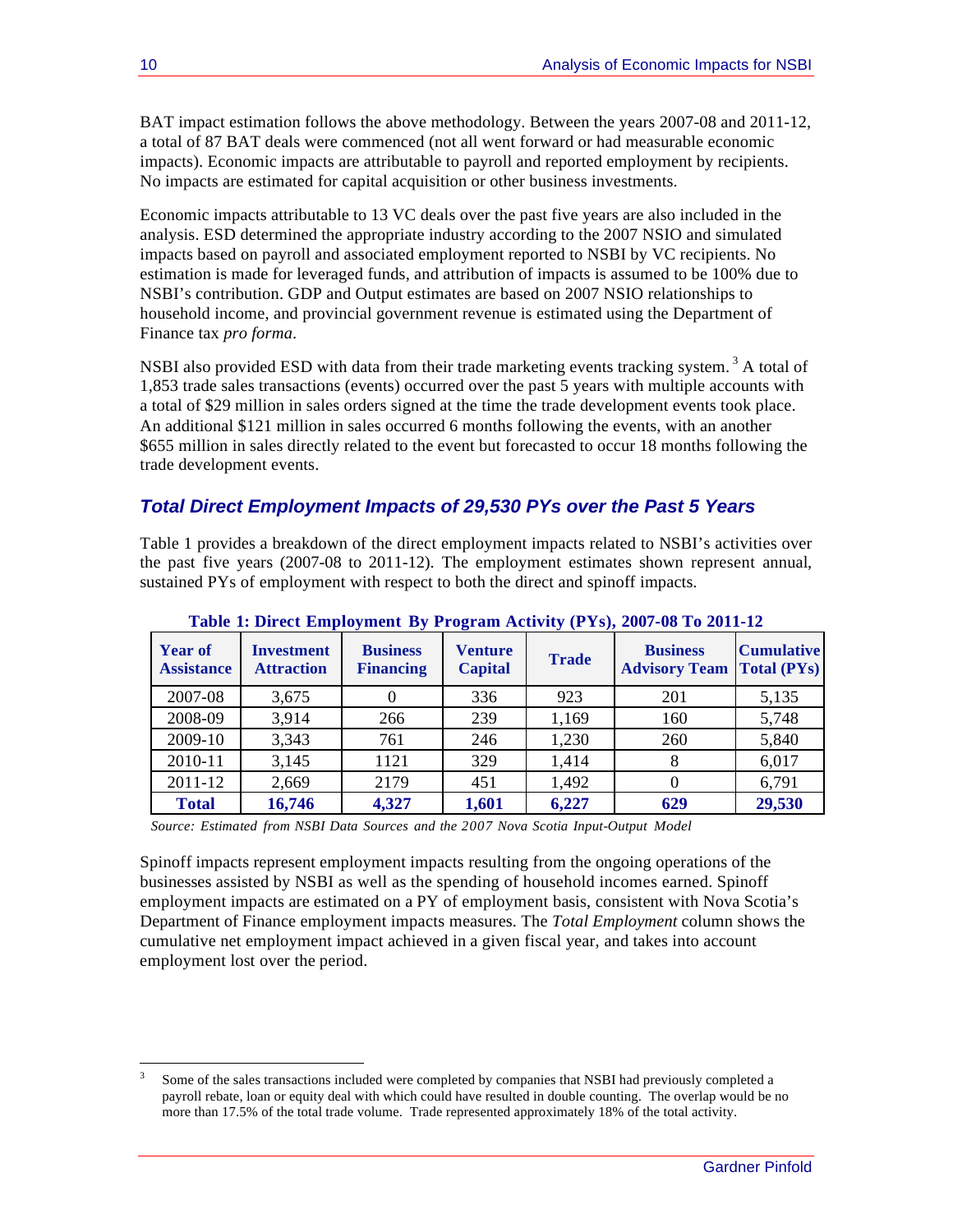| <b>Year of</b><br><b>Assistance</b> | <b>Direct Employment</b><br>(PYS) | <b>Spinoff Employment</b><br>(PYS) | <b>Total</b><br><b>Employment</b><br>(PYS) |
|-------------------------------------|-----------------------------------|------------------------------------|--------------------------------------------|
| 2007-08                             | 5,135                             | 3,153                              | 8,288                                      |
| 2008-09                             | 5,748                             | 3,968                              | 9,715                                      |
| 2009-10                             | 5,840                             | 4,682                              | 10,522                                     |
| 2010-11                             | 6,017                             | 5,412                              | 11,429                                     |
| 2011-12                             | 6,791                             | 6,440                              | 13,230                                     |
| <b>Total</b>                        | 29,530                            | 23,654                             | 53,184                                     |

Table 2 and Figure 3 provide a breakdown of direct, spinoff and total employment impacts by year.

**Table 2: Total Employment Impacts by Type, 2007-08 to 2011-12**

*Source: Estimated from NSBI Data Sources and the 2007 Nova Scotia Input-Output Model*

By 2011-12, an estimated direct employment impact of 6,791 PYs of employment was achieved as a result of NSBI-assisted businesses.



### **Figure 3: Cumulative Employment Impacts (PYs) by Type, 2007-08 to 2011-12**

*Source: Estimated from NSBI Data Sources and the 2007 Nova Scotia Input-Output Model*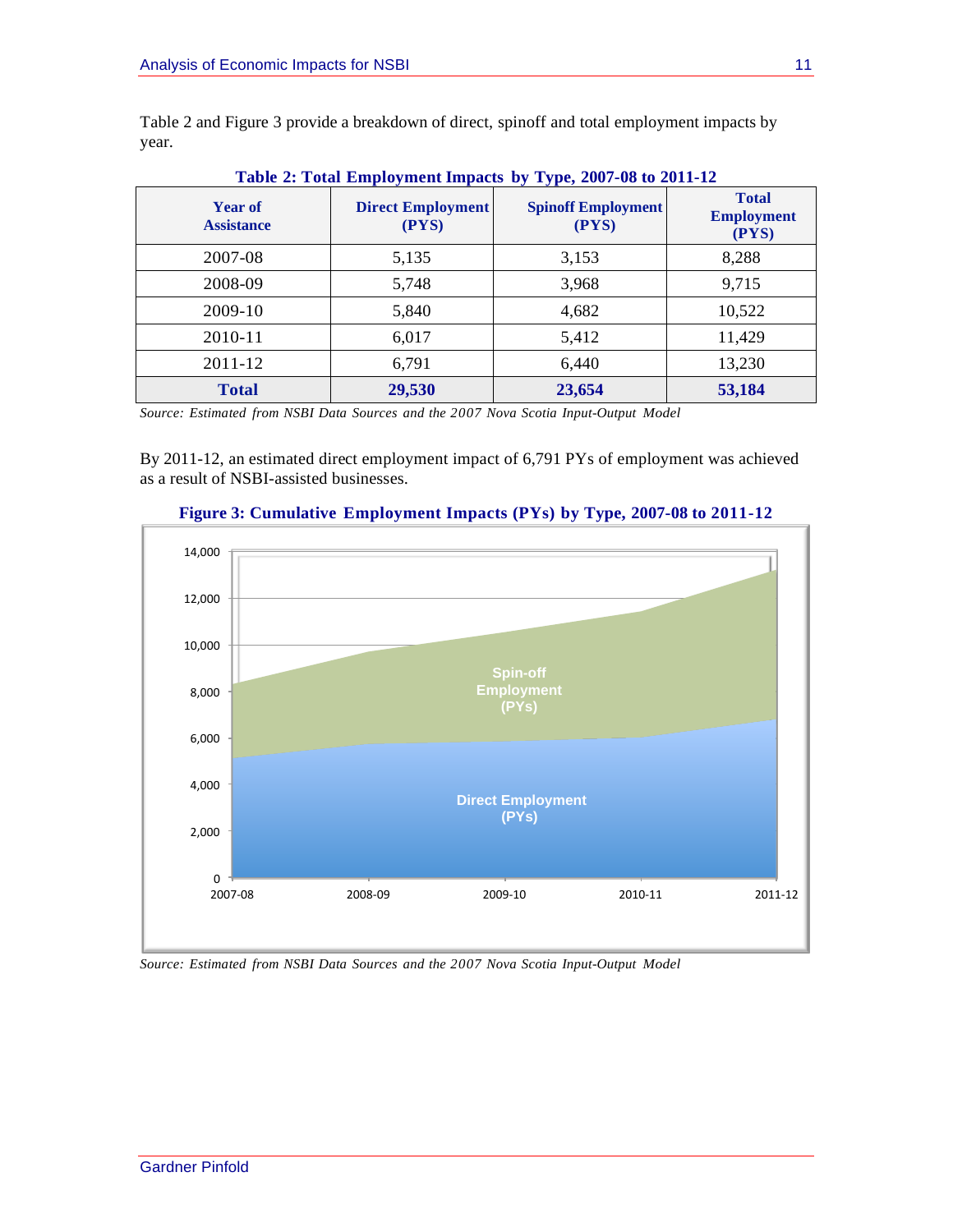### *Income Impacts*

The direct income impacts are based on NSBI documentation on actual payroll impacts reported by NSBI-assisted businesses and is comprised of wages, salaries and fringe benefits. In cases where actual payroll for NSBI-assisted businesses is not available, average Nova Scotia wages from Statistics Canada's Survey of Labour Income Dynamics (SLID) are used for each calendar year over the past five-year period.

The results in Table 3 point to the growing influence of projects undertaken by NSBI over its past five-year mandate. The direct (payroll) and total income impacts show an increasing trend over the past five-year period, with total direct payroll impacts of \$305.9 million for the province of Nova Scotia by 2011-12. Many of the transactions in 2012 had not been finalized at the time of this study and, therefore, are not included in the analysis. Figure 4 presents a visual representation of the cumulative income impacts shown in Table 3.

| Table 3: Income Impacts by Type, 2007-08 to 2011-12, (\$000) |                         |                |                      |  |  |
|--------------------------------------------------------------|-------------------------|----------------|----------------------|--|--|
| Year                                                         | <b>Direct (Payroll)</b> | <b>Spinoff</b> | <b>Total Impacts</b> |  |  |
| 2007-08                                                      | 181,093                 | 121,970        | 303,063              |  |  |
| 2008-09                                                      | 218,462                 | 154,598        | 373,060              |  |  |
| 2009-10                                                      | 238,019                 | 182,482        | 420,501              |  |  |
| 2010-11                                                      | 262,885                 | 211,766        | 474,651              |  |  |
| 2011-12                                                      | 305,886                 | 253,914        | 559,800              |  |  |
| <b>Total</b>                                                 | 1,206,344               | 924,731        | 2,131,075            |  |  |

### **Table 3: Income Impacts by Type, 2007-08 to 2011-12, (\$000)**

*Source: Estimated from NSBI Data Sources and the 2007 Nova Scotia Input-Output Model*



### **Figure 4: Income Impacts by Type, 2007-08 to 2011-12, (\$'000s)**

*Source: Estimated from NSBI Data Sources and the 2007 Nova Scotia Input-Output Model*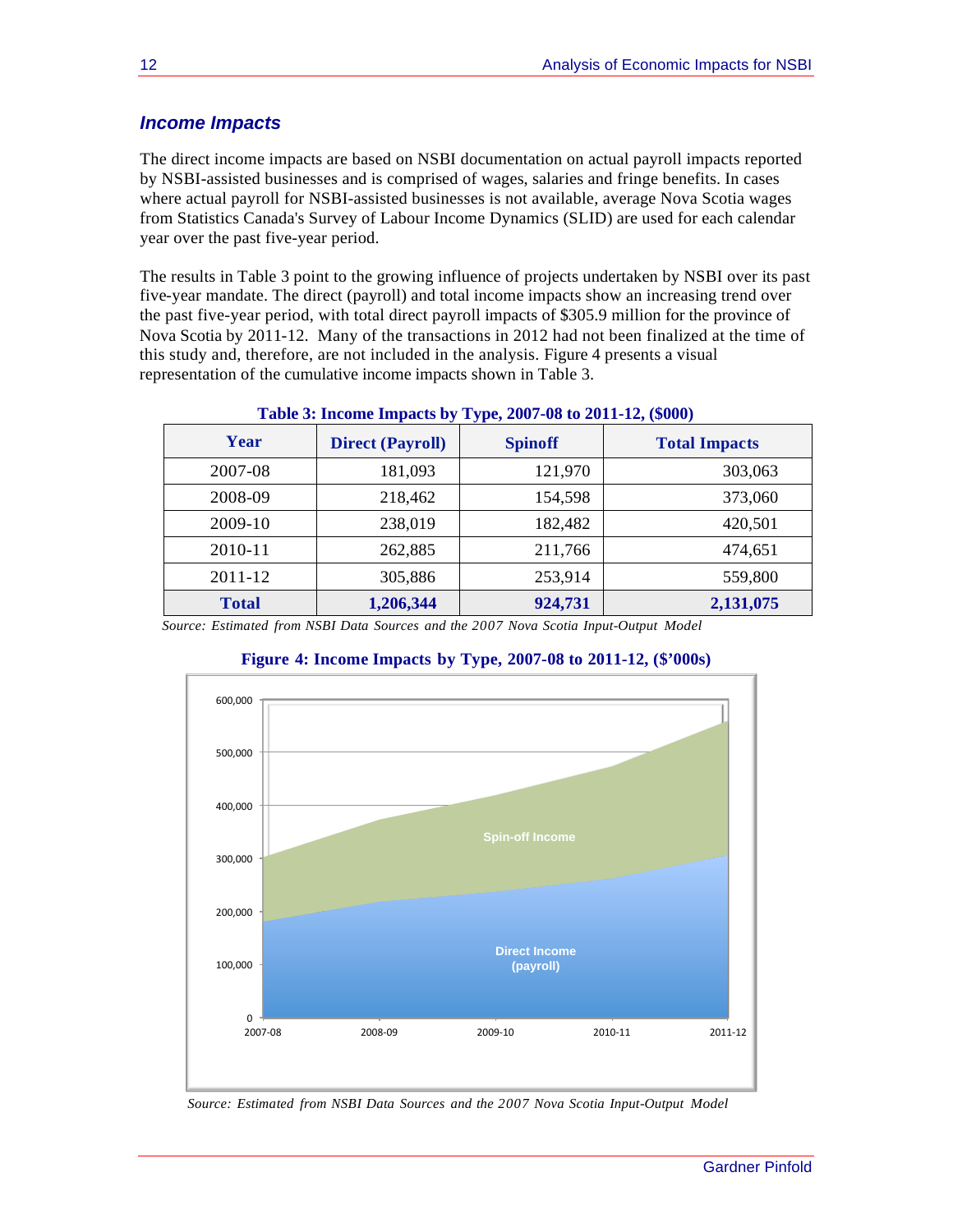### *Gross Domestic Product*

GDP measures the value added to the economy from the annual production activities of the businesses assisted by NSBI. GDP is comprised mainly of household income and business profits, including depreciation. In addition to the standard reporting of employment, household income, and provincial government revenue, ESD provided an estimate of Gross Domestic Product. These estimated impacts are calculated using output relationships from the 2007 NSIO, for each IA client's specific industry.

Table 4 displays the direct and spinoff impacts on GDP. Interpretation of the annual data is analogous to that of the income impacts in Table 3.

| $  \frac{1}{2}$ $ \frac{1}{2}$ $ \frac{1}{2}$ $ \frac{1}{2}$ $ \frac{1}{2}$ $ \frac{1}{2}$ $ \frac{1}{2}$ $ \frac{1}{2}$ $ \frac{1}{2}$ $ \frac{1}{2}$ $ \frac{1}{2}$ $ \frac{1}{2}$ $ \frac{1}{2}$ $ \frac{1}{2}$ $ \frac{1}{2}$ $ \frac$ |               |                |                      |  |  |  |
|--------------------------------------------------------------------------------------------------------------------------------------------------------------------------------------------------------------------------------------------|---------------|----------------|----------------------|--|--|--|
| Year                                                                                                                                                                                                                                       | <b>Direct</b> | <b>Spinoff</b> | <b>Total Impacts</b> |  |  |  |
| 2007-08                                                                                                                                                                                                                                    | 200,200       | 177,503        | 377,703              |  |  |  |
| 2008-09                                                                                                                                                                                                                                    | 291,082       | 250,103        | 541,185              |  |  |  |
| 2009-10                                                                                                                                                                                                                                    | 351,463       | 302,079        | 653,542              |  |  |  |
| 2010-11                                                                                                                                                                                                                                    | 392,431       | 359,857        | 752,288              |  |  |  |
| 2011-12                                                                                                                                                                                                                                    | 468,793       | 427,502        | 896,295              |  |  |  |
| <b>Total</b>                                                                                                                                                                                                                               | 1,703,969     | 1,517,044      | 3,221,013            |  |  |  |

**Table 4: GDP Impacts by Type, 2007-08 to 2011-12, \$000**

*Source: Estimated from NSBI Data Sources and the 2007 Nova Scotia Input-Output Model*

### *Provincial Tax Revenues*

The direct impact on provincial government revenue, comprised of personal income and sales taxes, is estimated from wages, salaries and benefits to be paid by the company and from personal income and consumption taxes. Spinoff provincial government revenues are also estimated from spinoff wages and salaries and from the tax pro forma developed by the Department of Finance. The provincial personal income tax rate is based on a single wage earner with one dependant and two children. Tax revenue impacts do not include provision for provincial taxes paid on corporate profits. The business produces a taxable supply and thus will not pay HST on business inputs.

Direct impacts on tax revenues result from the incremental economic activities of NSBI-assisted businesses. The direct tax impacts result from:

- $\Box$  Income taxes<sup>4</sup> paid by employees of NSBI-assisted businesses; and
- $\Box$  Consumption taxes paid when these same employees spend from their incomes.

NSBI-assisted businesses purchase goods and services from suppliers in Nova Scotia to support their operations, and the employees of these NSBI-assisted businesses buy a wide variety of goods and services from businesses in the province. Both the business purchases and personal expenditures create additional (spinoff) impacts.

!!!!!!!!!!!!!!!!!!!!!!!!!!!!!!!!!!!!!!!!!!!!!!!!!!!!!!!!!!!!

The taxes from payroll are not levies on payrolls themselves, such as Canada Pension Plan and Employment Insurance premiums (which are federal) and Workers' Compensation premiums (which are provincial).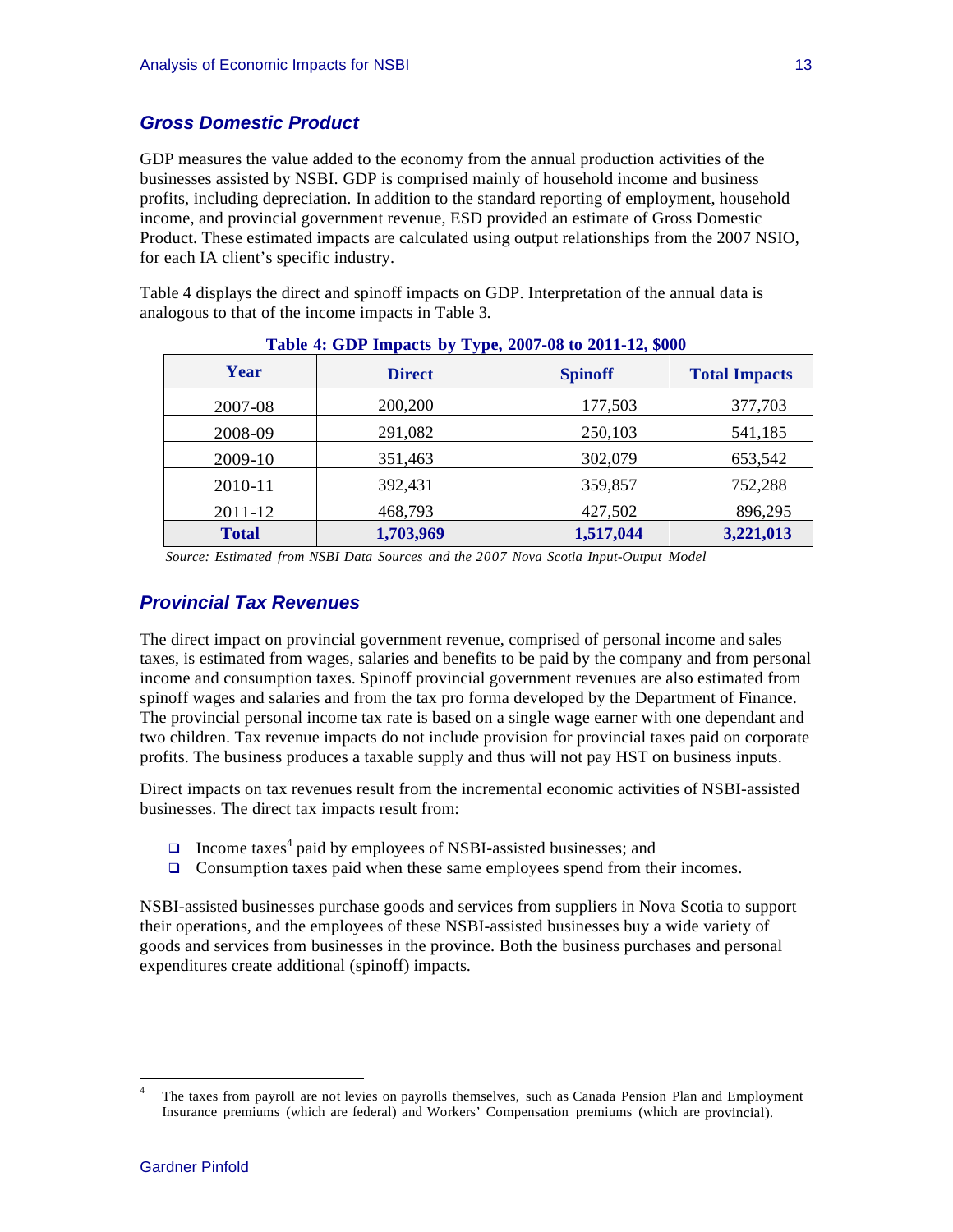As Table 5 shows, total Nova Scotia provincial tax revenues over the five-year period shown in the table are estimated to reach \$237.9 million. These revenues result from the income taxes and consumption taxes generated directly and through spinoff impacts from NSBI assisted businesses.

| $\sim$ 0.010 $\sim$ 0.110 $\sim$ 0.010 $\sim$ 0.010 $\sim$ 0.010 $\sim$ 0.010 $\sim$ 0.010 $\sim$ 0.010 $\sim$ 0.010 $\sim$ 0.010 $\sim$ |                       |                |              |  |  |
|------------------------------------------------------------------------------------------------------------------------------------------|-----------------------|----------------|--------------|--|--|
| <b>Year of Assistance</b>                                                                                                                | <b>Direct Impacts</b> | <b>Spinoff</b> | <b>Total</b> |  |  |
| 2007-08                                                                                                                                  | 20,431                | 12,639         | 33,071       |  |  |
| 2008-09                                                                                                                                  | 24,834                | 16,160         | 40,994       |  |  |
| 2009-10                                                                                                                                  | 27,550                | 19,455         | 47,005       |  |  |
| 2010-11                                                                                                                                  | 30,854                | 22,814         | 53,668       |  |  |
| 2011-12                                                                                                                                  | 35,560                | 27,612         | 63,171       |  |  |
| <b>Total</b>                                                                                                                             | 139,229               | 98,681         | 237,910      |  |  |

**Table 5: Provincial Tax Revenues by Type, 2007-08 to 2011-12, \$000**

*Source: Estimated from NSBI Data Sources and the 2007 Nova Scotia Input-Output Model*



### **Figure 5: Provincial Taxes Revenues, 2007-08 to 2011-12, (\$'000)**

*Source: Estimated from NSBI Data Sources and the 2007 Nova Scotia Input-Output Model*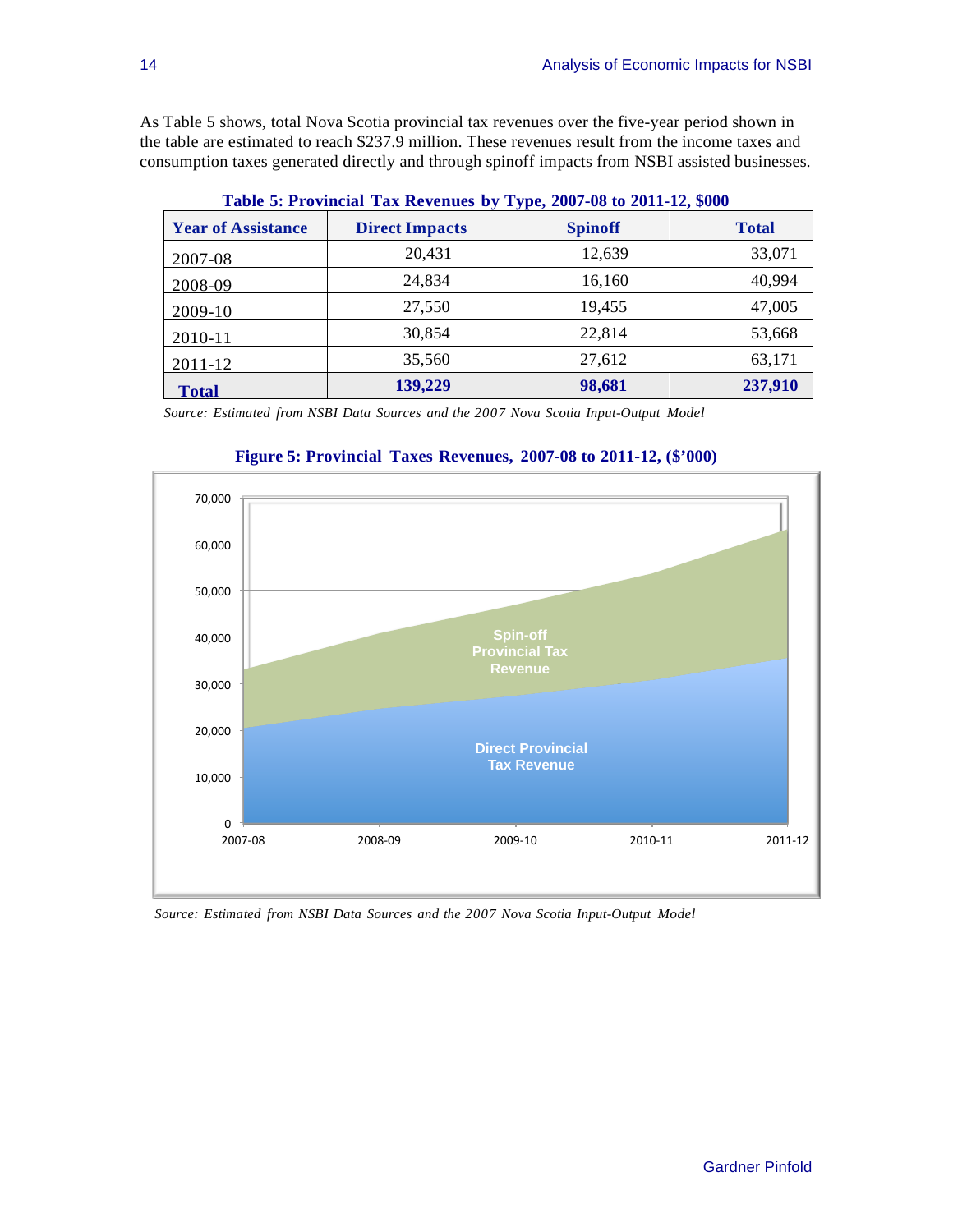### *Sales and Export Revenue*

Export sales revenues attributable to NSBI's Trade Development unit are included in the economic impact results reported above. Based on NSBI's trade marketing events tracking system a total of 1,853 trade development events occurred with multiple businesses with a total of \$805 million in sales orders signed related to the event.

The ESD of the Department of Finance utilized a tool to estimate the number of direct employment impacts (PYs) per million dollars of output to estimate employment impact based on sales data provided by NSBI. Based on the premise that sales are equal to output, ESD estimates that 353 PYs of employment were created directly from signings during the marketing event; and that an additional 1,007 PYs of employment were created based on the sales history of participating clients 6 months after the event. Based on sales projections, ESD estimates that a total of 6,227 PYs of direct employment impacts over the past 5 years are associated with the total export sales by NSBI assisted businesses attributed to trade development events over this same time period.

In addition, the ESD of the Nova Scotia Department of Finance estimated GDP impacts based on total export sales by NSBI assisted businesses attributed to trade development events over the past 5 year period. Based on the premise that sales are equal to output, ESD estimates that Nova Scotia GDP was increased by an additional \$360 million (direct GDP impact) over the past 5 years due to the total export sales attributed to trade development events over this same time period from participating clients.

Spinoff impacts arise from demand to provide goods and services within the Nova Scotia economy to facilitate the production of goods and services being exported.

In particular, spinoff impacts arise from two sources within the Nova Scotia economy:

- $\Box$  The inter-industry transactions in the economy that NSBI-assisted businesses triggered by their demands for local goods and services to expand their production of goods, whether sold in Nova Scotia or exported outside the province.
- $\Box$  The feed-through in the provincial economy of the personal spending of household income on goods and services that are, for the most part, supplied by Nova Scotia businesses.

A critical focus of NSBI's strategy is to assist businesses that are predominantly export-oriented and businesses which typically provide products and services to both Nova Scotia consumers and consumers outside Nova Scotia.

In addition, both the Trade Development team and the BAT work directly with Nova Scotia businesses to increase their sales and export sales. BAT indicates that it supported a total of 51 businesses that created and retained an estimated 270 jobs in Nova Scotia.

The business development and support mechanisms offered by BAT include all aspects of business development and growth. The Trade Development Team focuses on export development through trade missions and trade shows as well as five initiatives designed to help Nova Scotia businesses increase their expertise in exporting and increase their access to export markets.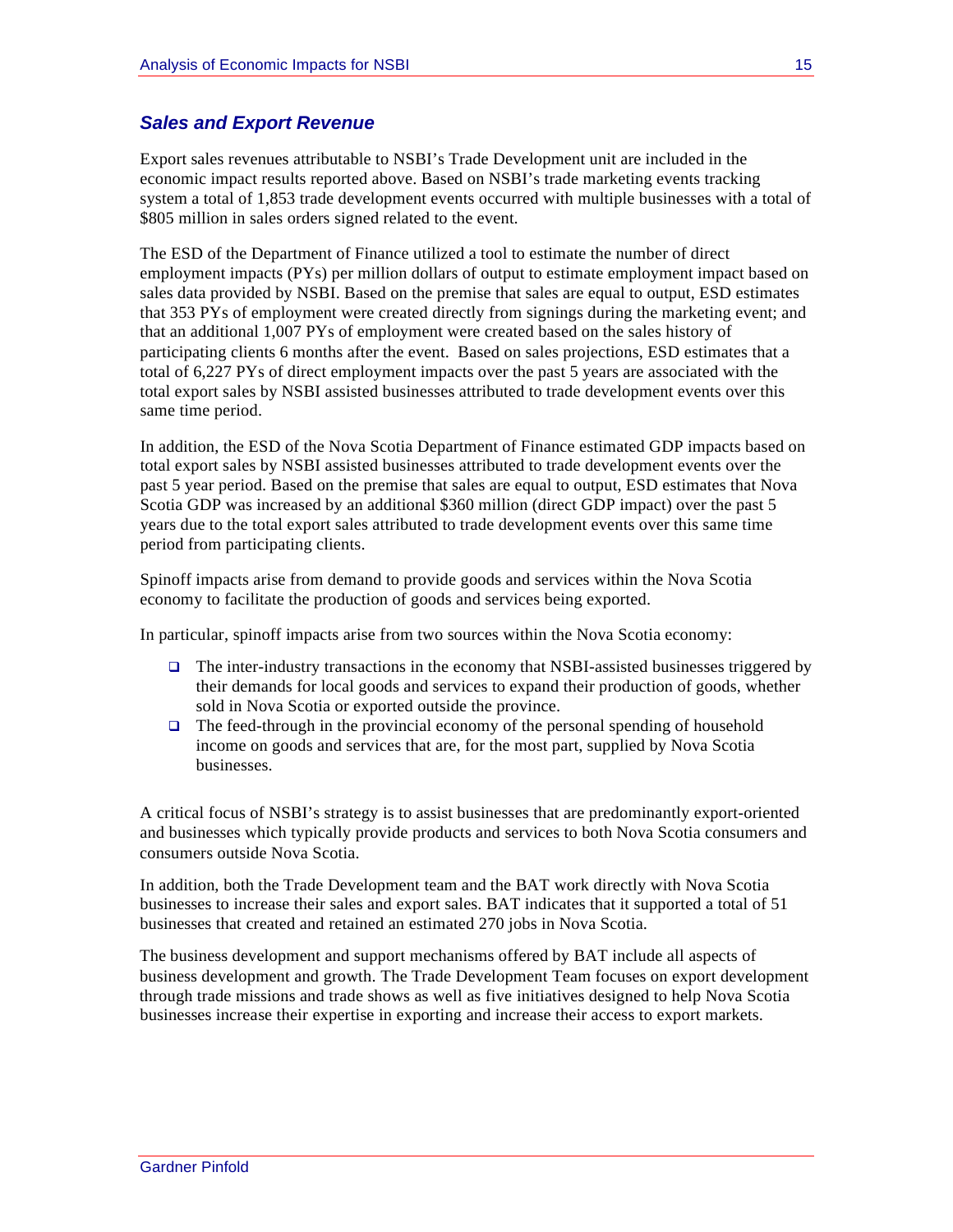### *Investment Expenditures*

The economic impacts reported in the previous sections of this chapter include not only the impacts of the incremental annual operations of the businesses assisted by NSBI, but also the economic impacts related to investment expenditures. Assistance to these businesses frequently involved undertaking investment expenditures in fixed assets either to set up or to expand their production capacity. Investment expenditures are essentially comprised of construction of new facilities or expansion of existing plant, and/or acquisition and installation of new machinery and equipment.

A large portion of the investment outlays for NSBI-assisted businesses over the past 5 years were for the acquisition of machinery and equipment, which typically have little direct impact on Nova Scotia. Machinery and equipment are usually imported to the province. Consequently, the impacts on the Nova Scotia economy of investment expenditures result mainly from the construction of plant facilities. Investment expenditures impacts are shown in Table 6.

Unlike the impacts of business operations analyzed above which are ongoing, these construction impacts are one-time impact events: the jobs and other related economic impacts end once the spending on the investment project is completed. Given their one-time impact effect, plant construction impacts are presented separately.

| Table of hivestingne Expenditures Impacts, 2007-00 to 2011-12 |               |                |              |
|---------------------------------------------------------------|---------------|----------------|--------------|
|                                                               | <b>Direct</b> | <b>Spinoff</b> | <b>Total</b> |
| Employment $(PYs)$                                            | 1.267         | 658            | 1.925        |
| Household Income (\$000)                                      | 42.168        | 24,088         | 66,256       |
| Provincial Tax Revenues (\$000)                               | 4.386         | 2,715          | 7.101        |

**Table 6: Investment Expenditures Impacts, 2007-08 to 2011-12**

*Source: Estimated from NSBI Data Sources and the 2007 Nova Scotia Input-Output Model*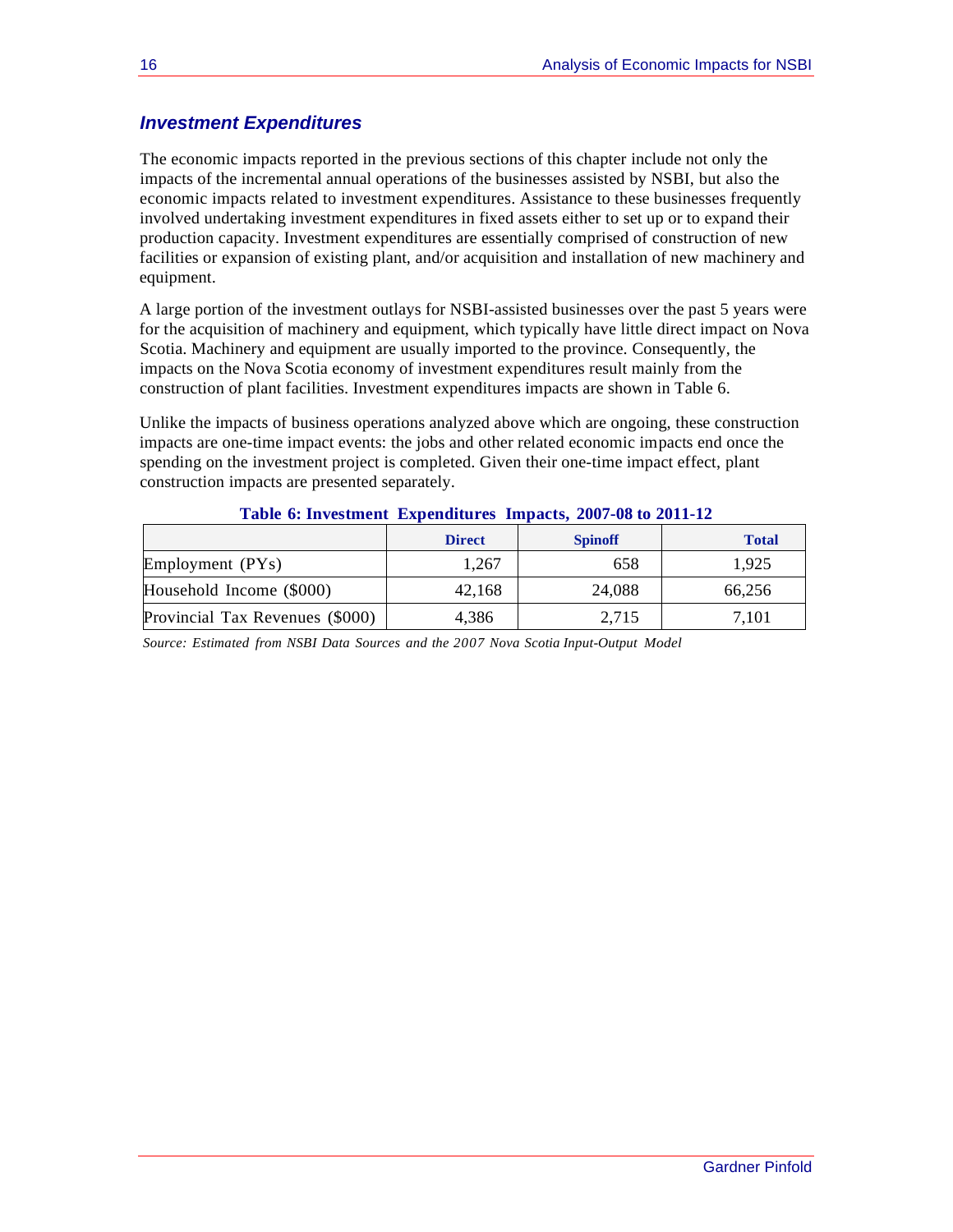# *V. REGIONAL ANALYSIS*

## *1. Impacts by Region*

Through business development, NSBI's primary goal is to maximize the contribution that NSBI and its clients have to the overall economic prosperity of the province of Nova Scotia as a whole. NSBI takes into consideration the regional economic development impacts when identifying opportunities throughout the province. As a result, NSBI programs and investment activities over the past five-year period have generated economic impacts throughout the entire province.

This section of the report provides a regional analysis of the economic impacts generated as a result of NSBI programs and investment activity over the past five years. Economic impacts are measured in terms of employment (PYs), household income, GDP, and government tax revenues based resulting from NSBI assistance through all of its program activities.

The attraction of new companies or branches of existing companies with head office located outside the province to locate within Nova Scotia represents important economic benefits in terms of jobs, household income and contribution to the provinces GDP and tax revenue. This is particularly true when these companies choose to locate in regions of the province with relatively lower levels of employment and economic activity. The same is true for economic impacts generated as a result of assistance for companies already operating within Nova Scotia, but are able to expand their business, enter new export markets, develop new products or experience growth as a result of assistance from NSBI's business finance, venture capital, trade development and business advisory units and their activities. This regional economic development offers increased economic options for regions with otherwise fewer opportunities. As a result, these regions of the province are better able to attract other businesses and skilled workers to their local communities, and leverage additional economic growth.

The economic impacts attributable to NSBI activities over the past five years were examined on a regional basis. Economic impacts are attributed to the county in which an existing or newlyattracted business to Nova Scotia is located. As with the overall total economic impact analysis, adjustments were made in the data to account for NSBI assisted businesses that are no longer in operation.

Figure 6 provides a detailed breakdown of the economic impacts attributable to NSBI activities over the past five-year period by county. A detailed summary table of the regional impacts is contained in the Appendix. In examining the distribution of economic impacts on a county basis, two important observations can be made. First, economic impacts attributable to NSBI activities over the past five-year period resulted in every county in Nova Scotia. Second, while a large portion of the economic impacts is geographically located within HRM, an equally significant proportion of economic impacts occur throughout Nova Scotia. Consequently, the economic impacts resulting from NSBI activities support and promote economic development throughout the province. Examining the distribution of economic impacts by county on a per-capita basis, (Figure 7) a third important observation can be made. The dispersion of economic impacts across the province is more evident when examined on a per-capita basis using population at the county level. For example, the GDP impact is \$9.2 million per 1,000 people in Cumberland County, \$2.12 million per 1,000 people in Cape Breton County and \$4.9 million per 1,000 people in Halifax County.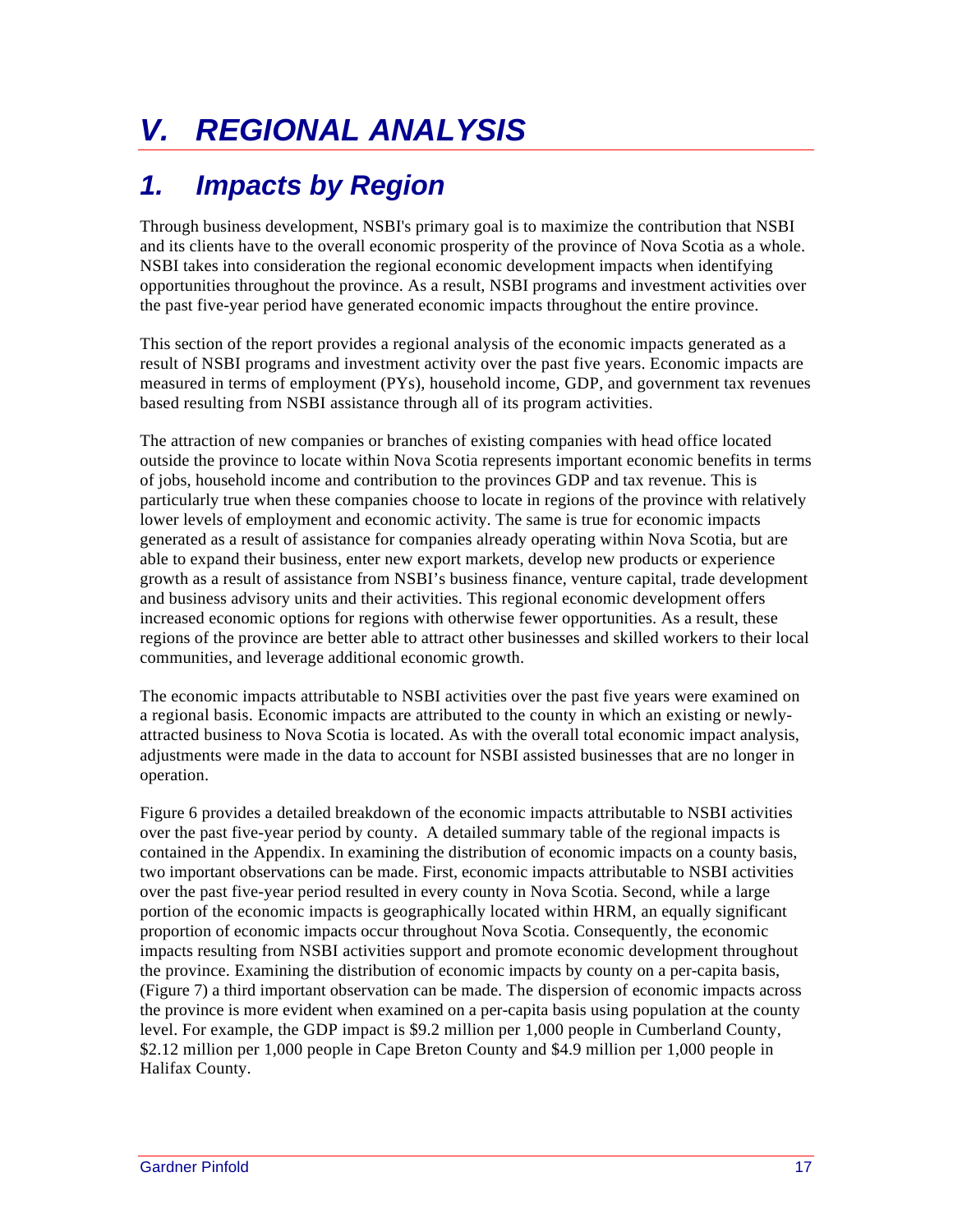

#### **Figure 6: Distribution of Regional Economic Impacts, 2007-08 to 2011-12**

*Prepared by Gardner Pinfold based on economic impacts produced by Nova Scotia Department of Finance, Economics and Statistics Division (ESD)*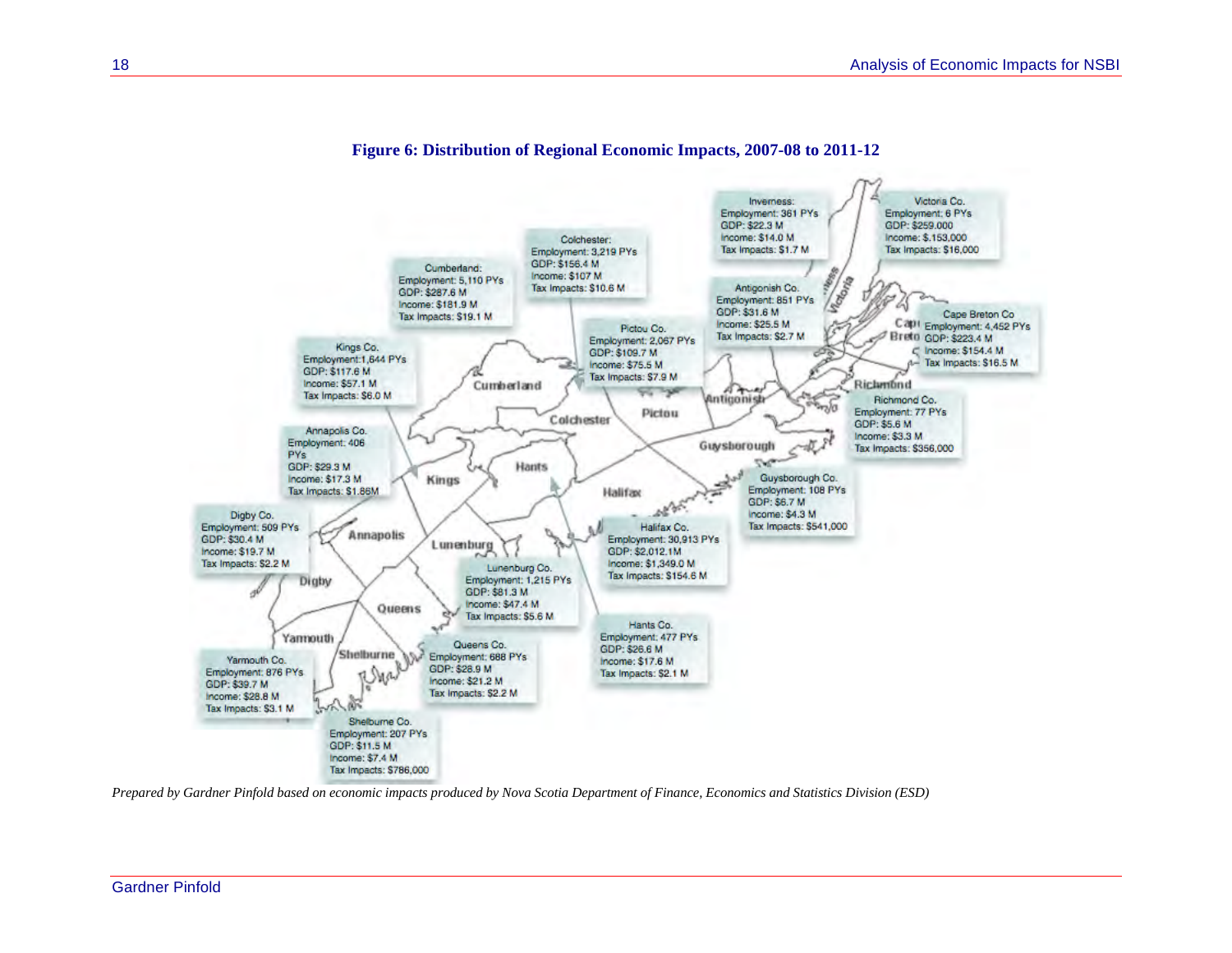

#### **Figure 7: Distribution of Regional Economic Impacts on a Per Capita Basis (Economic Impacts per 1,000 persons), 2007-08 to 2011-12**

*Prepared by Gardner Pinfold based on economic impacts produced by Nova Scotia Department of Finance, Economics and Statistics Division (ESD)*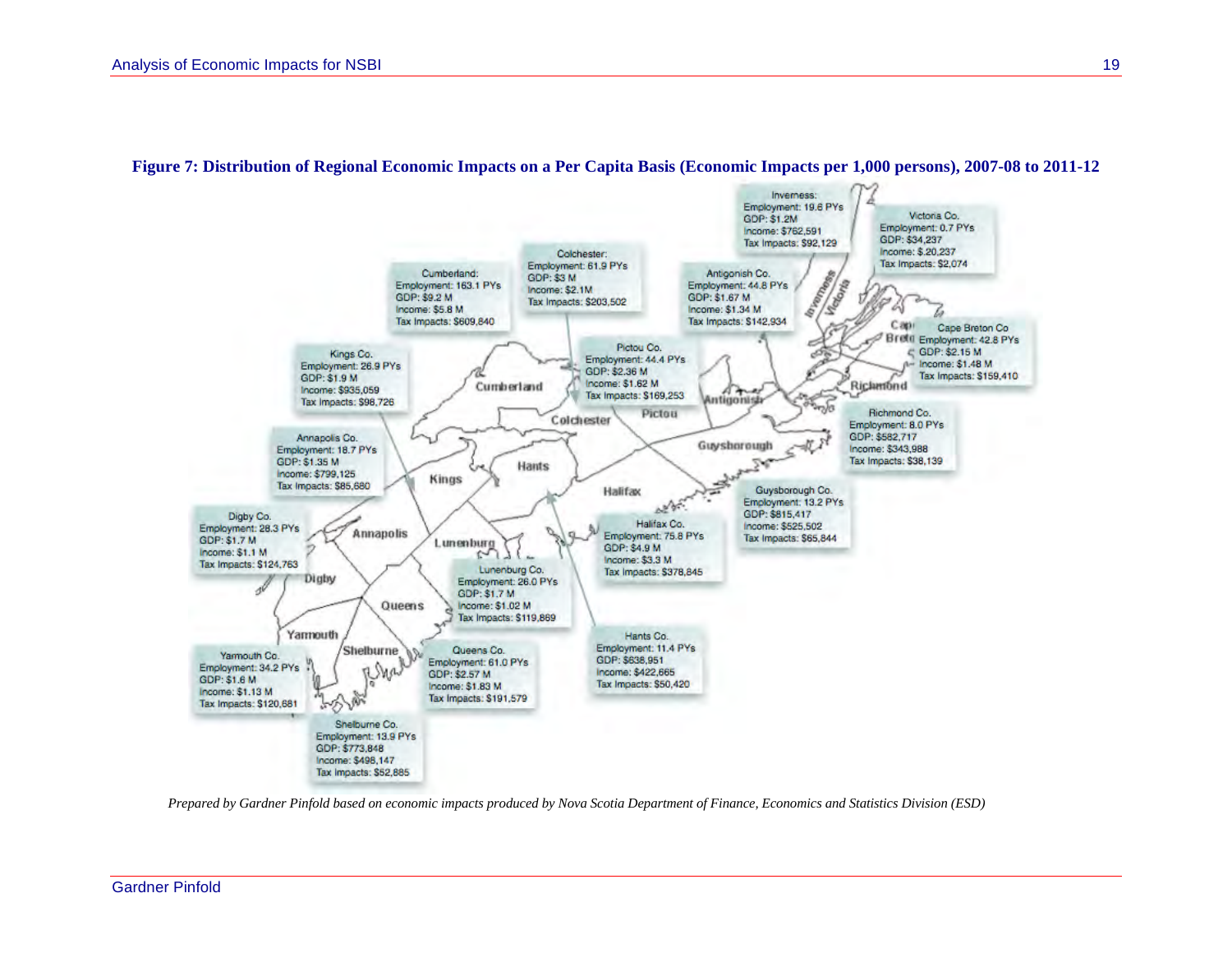# *VI. RETURN ON INVESTMENT (ROI) ANALYSIS*

## *1. ROI Methods*

Our approach to the ROI analysis of NSBI activities is similar to the approach used in the previous evaluation report, for consistency and comparison purposes. This approach utilizes a cash flow concept: cash-in less cash-out, where actual revenue and expenditures, as reported in the pro forma statements in NSBI's annual reports is used. This approach is also consistent with the guidance provided in the RFP on variables to be included in measuring the ROI. The components of the cash flow analysis include:

- $\Box$  NSBI business revenue and operating expenses, derived from the income and cash flow statements in NSBI's annual reports;
- Actual NSBI disbursements of payroll rebates, as reported in NSBI's annual reports;
- $\Box$  The cost associated with loans, guarantees and equity investments disbursed during the five-year period. This was calculated using a pro-rated amount of the total costs associated with the Nova Scotia Business Fund; and
- $\Box$  Direct provincial tax recoveries, as estimated in the economic impact analysis chapter.

Table 7 provides the estimated ROI as well as the summary of aggregated net cash flows for the period ending in the 2011-12 fiscal year and for the full period ending 2011-12.

| <b>Table 7: Return on Investment, 2007-00 to 2011-2012</b> |                    |  |  |
|------------------------------------------------------------|--------------------|--|--|
|                                                            | 2007-08 TO 2011-12 |  |  |
| <b>Return on Investment</b> $(\% )$                        | 43.1               |  |  |
| Net cash flow (\$000)                                      | \$58,193           |  |  |

### **Table 7: Return on Investment, 2007-08 to 2011-2012**

*Source: Estimated by Gardner Pinfold from NSBI Data Sources*

It should be noted that the ROI estimation in this report is based on actual PYs of employment, in contrast to using the estimated maximum full time equivalents (FTEs) of employment associated with NSBI transactions - the methodology used in the previous evaluation of NSBI conducted in 2007. The use of maximum FTE of employment results in higher estimated of household income, resulting in higher estimated tax impacts (used in the "Cash In") component of ROI, therefore resulting in inflated ROI estimates. This study uses actual employment impacts resulting from NSBI activities (and associated government tax revenues based on the estimated household income based on actual employment impacts), therefore generating a more realistic and credible, (albeit slightly lower) ROI.

Estimation of the ROI is based solely on the operations of client projects supported by Nova Scotia Business Fund and the Strategic Investment Fund. The capital expenditures related to these projects are not included in the analysis. Appendix A provides details on the methodologies used to estimate the return on investment.

Provincial government tax revenues generated are taken from the tax revenue impacts reported in Table 7 above for the previous five-year period. In evaluating the ROI, the focus is on direct tax revenues, to show impacts from NSBI-assisted business on the revenue of the provincial treasury.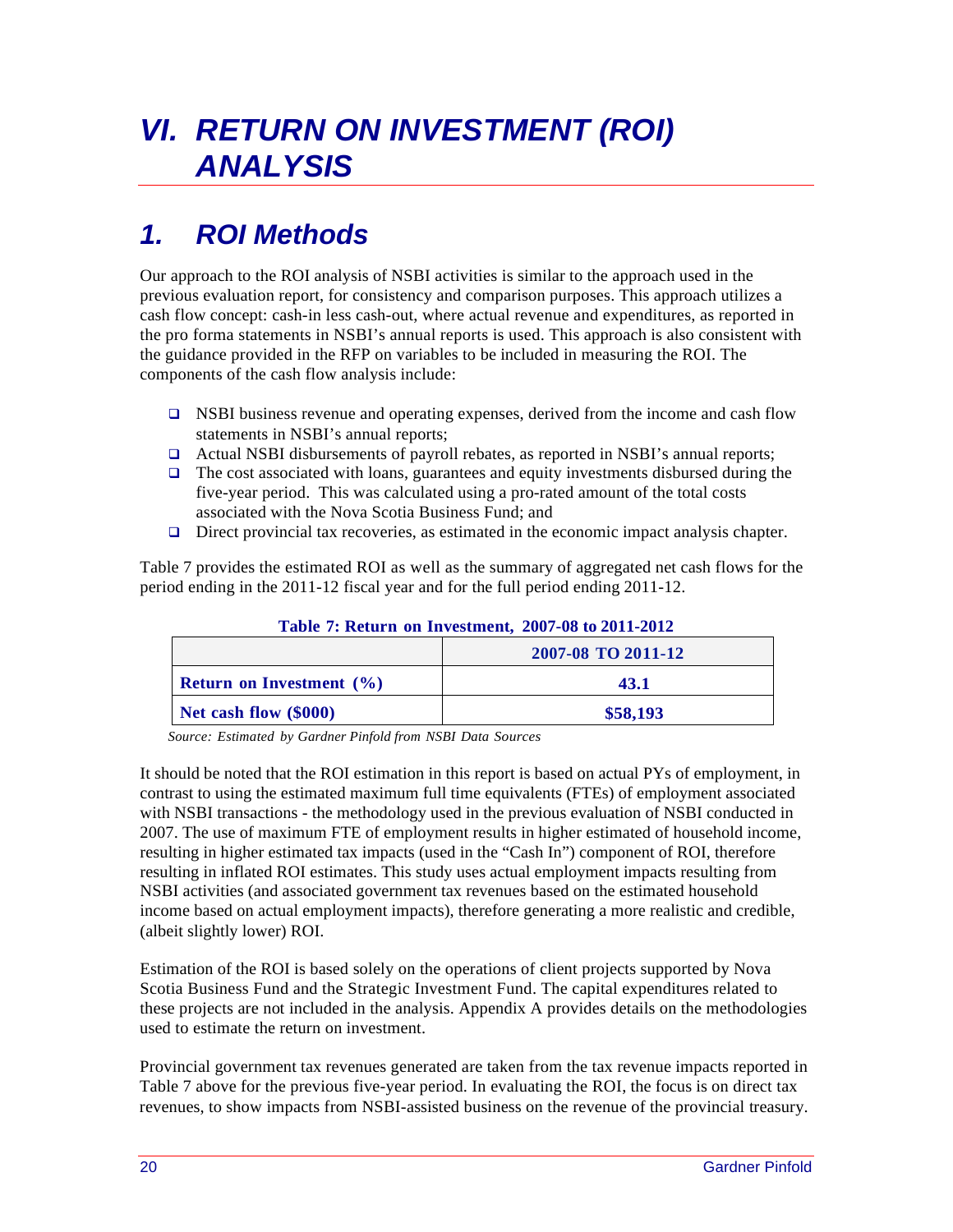The cash flow results for the 2007-08 to 2011-12 period are displayed in Table 8. The "Cash-In" columns represent the NSBI-related income, comprised of:

- NSBI operating receipts, including interest on loans and other investment income; and
- □ The direct provincial tax revenues generated by NSBI-assisted businesses.

The "Cash-out" columns, shows NSBI's operating investment expenditures by year, comprised of:

- □ NSBI operating expenses;
- Actual NSBI disbursements of payroll rebates, as reported in NSBI's annual reports; and
- $\Box$  The cost associated with loans, guarantees and equity investments disbursed during the five-year period. This was calculated using a pro-rated amount of the total costs associated with the Nova Scotia Business Fund.

|                 | <b>Cash In</b>                    |                                     |                                |                                    |                                      |                                |  | <b>Cash Out</b> |  |
|-----------------|-----------------------------------|-------------------------------------|--------------------------------|------------------------------------|--------------------------------------|--------------------------------|--|-----------------|--|
| Year            | <b>Business</b><br><b>Revenue</b> | <b>Direct Tax</b><br><b>Revenue</b> | <b>Total</b><br><b>Revenue</b> | <b>Business</b><br><b>Expenses</b> | <b>Investment</b><br><b>Expenses</b> | <b>Total</b><br><b>Outlays</b> |  |                 |  |
| 2007-08         | 12,417                            | 20,431                              | 32,848                         | 10,023                             | 16,438                               | 26,461                         |  |                 |  |
| 2008-09         | 9,879                             | 24,834                              | 34,713                         | 12,195                             | 13,236                               | 25,431                         |  |                 |  |
| 2009-10         | 11,469                            | 27,550                              | 39,019                         | 12,626                             | 15,972                               | 28,598                         |  |                 |  |
| 2010-11         | 11,970                            | 30,854                              | 42,824                         | 11,621                             | 12,515                               | 24,136                         |  |                 |  |
| 2011-12         | 8,174                             | 35,560                              | 43,734                         | 12,418                             | 17,901                               | 30,319                         |  |                 |  |
| <b>Subtotal</b> | 53,909                            | 139,229                             | 193,138                        | 58,883                             | 76,062                               | 134,945                        |  |                 |  |

#### **Table 8: NSBI Cash Flows, 2007-08 to 2011-12, \$000**

*Source: Estimated by Gardner Pinfold from NSBI Data Sources*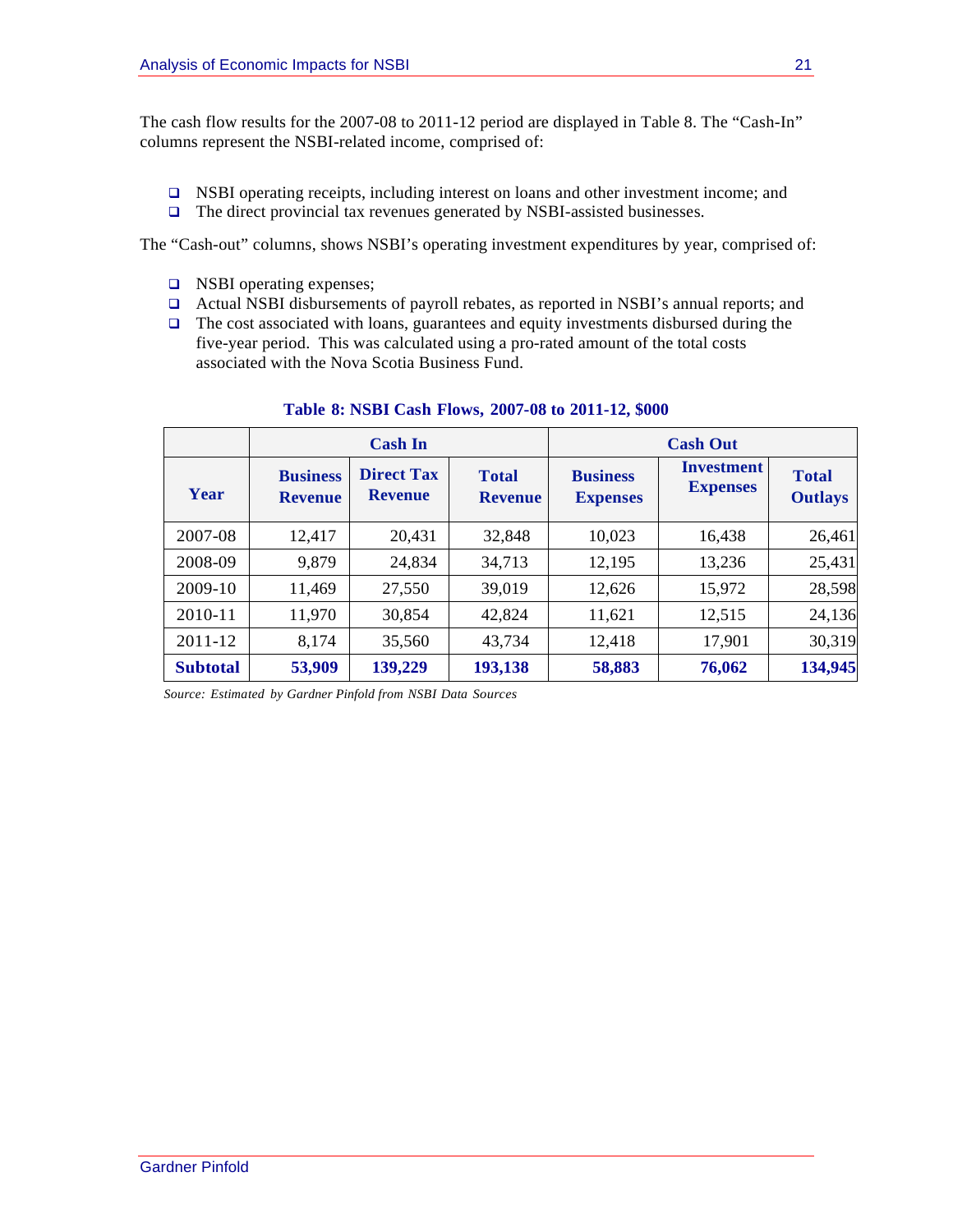# *APPENDIX A: ANALYTICAL ASSUMPTIONS AND METHODOLOGY*

This appendix describes the key assumptions on which the analysis of NSBI impacts is developed and provides in detail the methods employed for quantifying the return on investment (ROI).

### *RETURN OF INVESTMENT METHODS*

### *Cash Flow Analysis: The Elements*

The ROI is assessed using an undiscounted cash flow method that is consistent with the approach used by NSBI. Moreover, NSBI's assessment of ROI is based, with a few exceptions, on direct impacts only, as indicated in the payroll rebate documentation we examined. We adopt NSBI's approach and scope in evaluating NSBI's ROI.

The ROI assessment essentially applies a cash flow analysis. This may be described succinctly as comparing the stream of receipts ("cash-in") with the stream of outlays ("cash-out"), which NSBI describes as investments.

The stream of receipts is comprised of:

- NSBI operating revenues, adapted from the income and cash flow statements in NSBI's annual reports; and
- $\Box$  Direct tax revenues from the economic impact analysis

The stream of outlays (investments) is comprised of:

- $\Box$  NSBI operating expenses, adapted from the income and cash flow statements in the annual reports;
- Actual disbursements of payroll rebates as reported in the NSBI Annual reports under the Strategic Investment Fund; and
- $\Box$  The cost associated with loans, guarantees and equity investments disbursed during the five-year period. This was calculated using a pro-rated amount of the total costs associated with the Nova Scotia Business Fund.

### *CASH FLOW ANALYSIS: PAST FIVE YEARS, 2007-08 TO 2011-12*

### *NSBI Annual Operations*

NSBI's operating revenues include:

- Interest on loans receivable (based on NSBI's share of Schedule 12 portfolio)
- Other investment income  $(100 \text{ per cent})$
- Proceeds from industrial parks sales  $(100 \text{ per cent})$
- $\Box$  Miscellaneous revenue (100 per cent)

NSBI's operating expenses include:

- $\Box$  Salaries and benefits (Pro-rated to NSBI as a rising percentage)
- $\Box$  Business development (100 percent)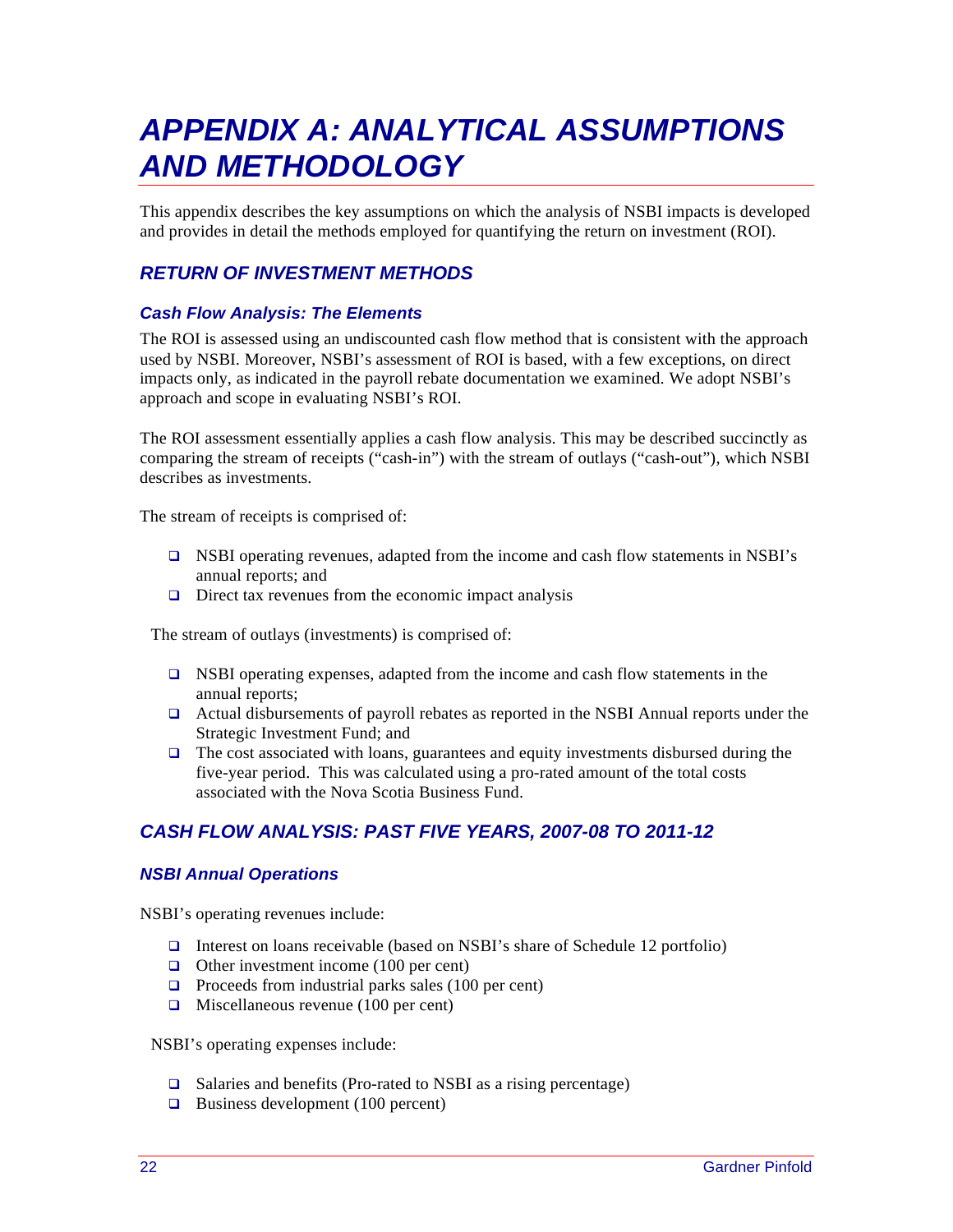- $\Box$  Travel (100 percent)
- $\Box$  Telecommunications and support (100 percent)
- $\Box$  Legal and audit (50 percent)
- $\Box$  Office expenses (100 percent)
- $\Box$  Other (100 percent)
- $\Box$  Repairs and maintenance (100 percent)
- $\Box$  Capital additions (100 percent)

### *Direct Tax Revenue*

The annual direct tax revenues are shown in Table **7.**

### *Investment Expenses*

- Actual disbursements of payroll rebates as reported in the NSBI Annual reports under the Strategic Investment Fund.
- $\Box$  The cost associated with loans, guarantees and equity investments disbursed during the five-year period. This was calculated using a pro-rated amount of the total costs associated with the Nova Scotia Business Fund.

### *Return on Investment Formula*

The ROI, in percent, is calculated from the undiscounted streams of cash flows by the following formula:

 $ROI = [(Receipts - Investments) / Investments] x 100$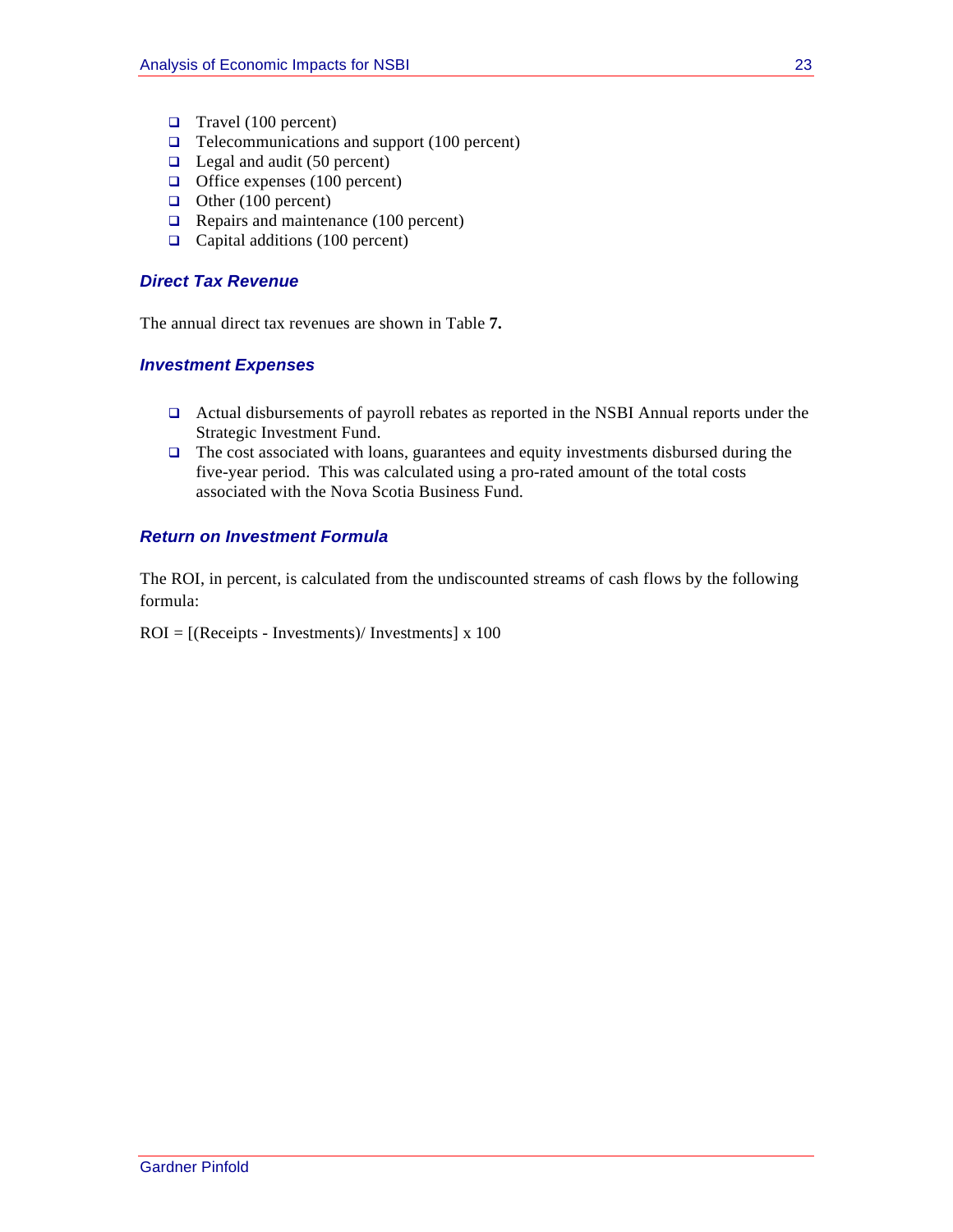## *APPENDIX B: ANALYTICAL ASSUMPTIONS: NOVA SCOTIA DEPARTMENT OF FINANCE'S ECONOMICS AND STATISTICS DIVISION (ESD)*

This appendix describes the key assumptions underlying analysis provided by the Nova Scotia Department of Finance's ESD in producing economic impact figures related to NSBI's activities over the period 2007-08 to 2011-12.

### *NOTES AND ASSUMPTIONS USED IN ANALYSIS OF NSBI VENTURE CAPITAL DEALS*

| $\mathbf{1}$   | Impact sheets are Fiscal Year 2007/08 starting                                                                                                                                                                                                                                                                          |
|----------------|-------------------------------------------------------------------------------------------------------------------------------------------------------------------------------------------------------------------------------------------------------------------------------------------------------------------------|
| $\overline{2}$ | Average Nova Scotia wages are calculated as 2007 calendar year (see SEPH/ SLID<br>sheets)                                                                                                                                                                                                                               |
| 3              | Average Nova Scotia wages are calculated as Average weekly earnings in the<br>applicable year multiplied by 52 weeks (SEPH/ SLID). Average fringe benefit rates<br>are calculated using Supplementary Labour Income as a proportion of total income<br>from Statistics Canada's Survey of Labour Income Dynamics (SLID) |
| 4              | Tax rates are calculated on annual income (52 weeks), less fringe benefit rate                                                                                                                                                                                                                                          |
| 5              | Fringe benefit rates are assumed 18% unless otherwise indicated in original NSBI file<br>submission.                                                                                                                                                                                                                    |
| 6              | All tax rates are taken from 2010 NS Finance Tax Proforma.                                                                                                                                                                                                                                                              |
| $\overline{7}$ | Taxes, fringe benefit rates, and average NS wages are held constant, according to first<br>year following approval by NSBI                                                                                                                                                                                              |
| 8              | GDP is estimated using multipliers and ratios from the 2007 NSIO, based on shocks to<br>individual industries.                                                                                                                                                                                                          |
| 9              | Spinoff GDP is estimated using 2007 NSIO total GDP to Direct GDP ratios for<br>industries (Total less Direct = $Spinoff$ )                                                                                                                                                                                              |
| 10             | Total Output is estimated using ratios of output to household income from individual<br>shocks in the 2007 NSIO                                                                                                                                                                                                         |
| 11             | Spinoff output is estimated using 2007 NSIO total output to direct output ratios for<br>industries (Total less Direct = $Spinoff$ )                                                                                                                                                                                     |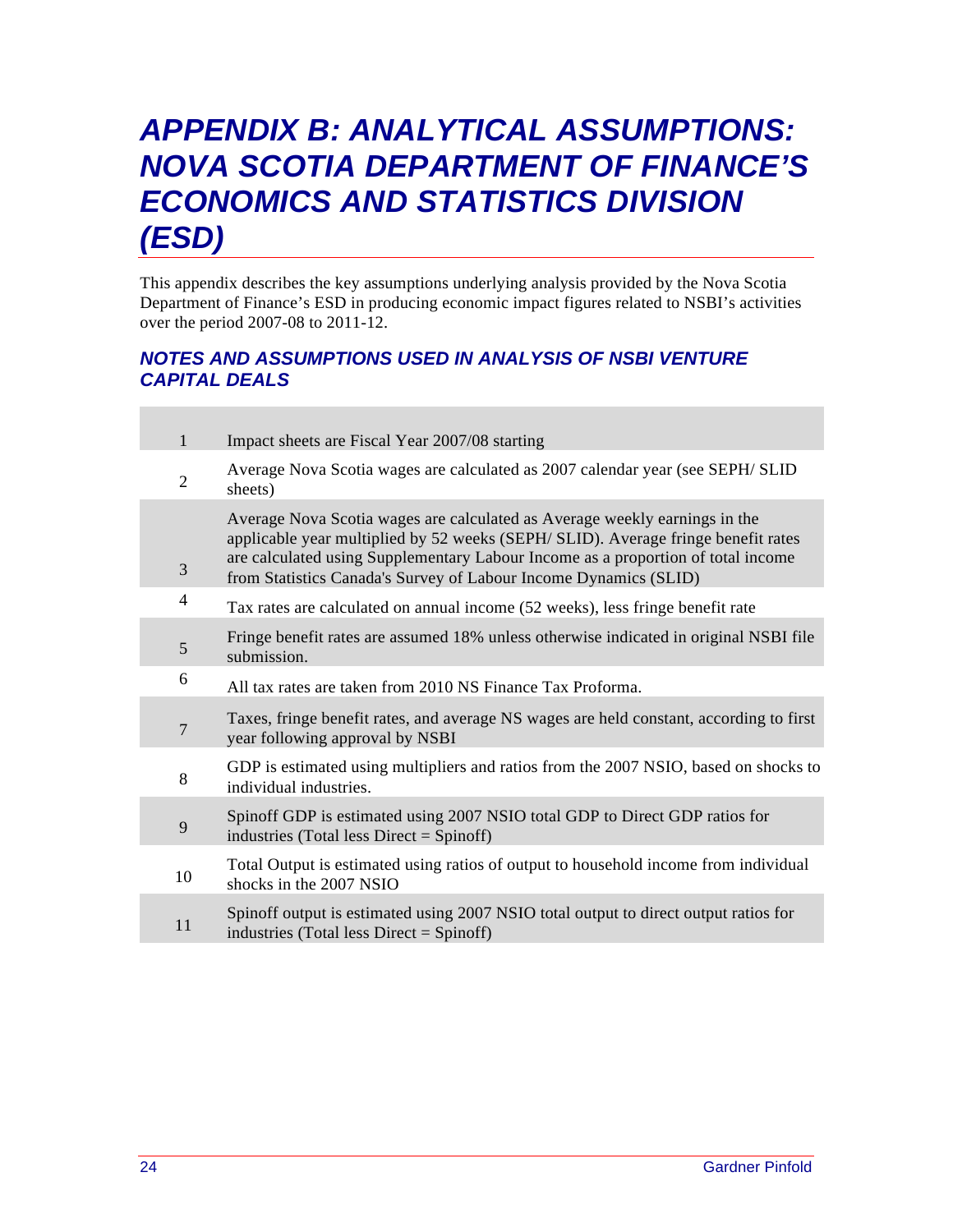### *NOTES AND ASSUMPTIONS USED IN ANALYSIS OF NSBI IA DEALS*

- 1 Only impacts within the scope of the study are included (2007-2011)
- 2 Average Nova Scotia wages are calculated on a calendar year basis from Statistics Canada's Survey of Labour Income Dynamics (SLID)

Average Nova Scotia wages are calculated as Average weekly earnings in the applicable year multiplied by 52 weeks (SEPH/ SLID). Average fringe benefit rates are calculated using Supplementary Labour Income as a proportion of total income from Statistics Canada's Survey of Labour Income Dynamics (SLID)

Impacts attributable to wages and salaries are modeled based on ex-post information from businesses that have taken advantage of the Payroll Rebate program. Average salaries and FTEs used in this analysis are provided by NSBI and may not reflect actual payrolls of businesses.

- 4 program (non-attributable) If businesses did not claim payroll rebates, they are assumed to have not incurred employment due to the
- 5 program are excluded. If businesses did not claim payroll rebates, any startup costs proposed to NSBI prior to being part of the

If businesses claimed payroll rebates of any amount, all startup costs proposed to NSBI are considered (as originally proposed in size and dollar value). *Original NSIO results are re-reported*. Considerable detail was required to fulfill the requirements of a custom vector input.

- 6 7 Tax rates are calculated on annual income (52 weeks), less fringe benefit rate
- 8 Fringe benefit rates are assumed 18% unless otherwise indicated in original NSBI file submission.
- 9 All tax rates are taken from 2010 NS Finance Tax proforma.

10 Taxes, fringe benefit rates, and average NS wages are held constant, according to first year following approval by NSBI

- 11 GDP is estimated using multipliers and ratios from the 2007 NSIO, based on shocks to individual industries. Spinoff GDP is estimated using 2007 NSIO total GDP to Direct GDP ratios for industries (Total less Direct =
- 12 Spinoff)

3

13 Total Output is estimated using ratios of output to household income from individual shocks in the 2007 NSIO

14 Direct = Spinoff)Spinoff output is estimated using 2007 NSIO total output to direct output ratios for industries (Total less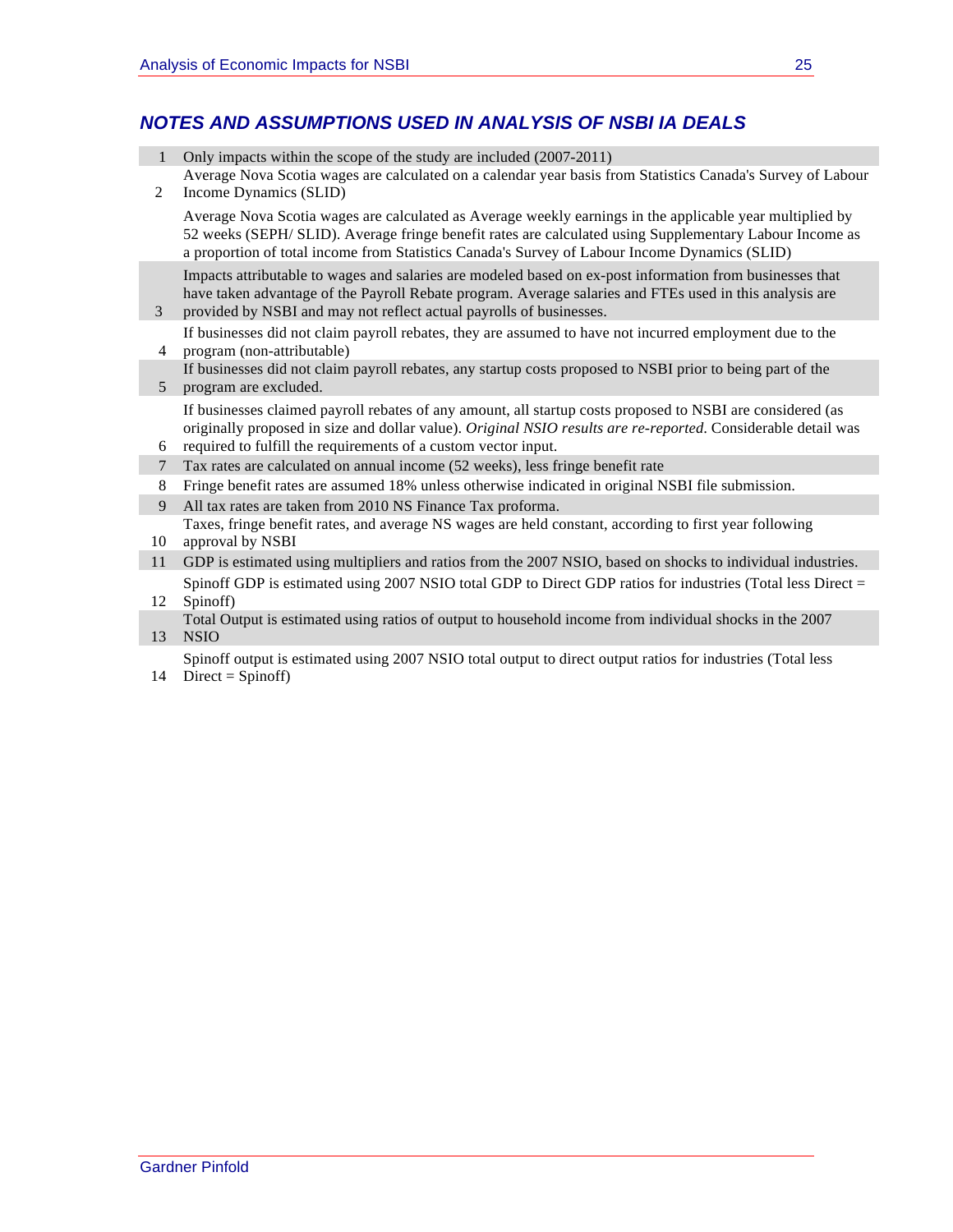### *NOTES AND ASSUMPTIONS USED IN BAT ECONOMIC IMPACT ANALYSIS*

- 1 Average Nova Scotia wages are calculated as a calendar year (based on SEPH/ SLID data) 2 Average Nova Scotia wages are calculated as Average weekly earnings in the applicable year multiplied by 52 weeks (see SEPH/ SLID sheets). Average fringe benefit rates are calculated using Supplementary Labour Income as a proportion of total income from Statistics Canada's Survey of Labour Income Dynamics (SLID)
- 3 Tax rates are calculated on annual income (52 weeks), less fringe benefit rate 4 Fringe benefit rates are assumed 18% unless otherwise indicated in original NSBI file submission.
- 5 All tax rates are taken from 2010 NS Finance Tax Proforma.
- 6 Taxes, fringe benefit rates, and average NS wages are held constant, according to first year following approval by NSBI
- 7 GDP is estimated using multipliers and ratios from the 2007 NSIO, based on shocks to individual industries.
- 8 Spinoff GDP is estimated using 2007 NSIO total GDP to Direct GDP ratios for industries (Total less Direct = Spinoff)
- 9 Total Output is estimated using ratios of output to household income from individual shocks in the 2007 NSIO
- 10 Spinoff output is estimated using 2007 NSIO total output to direct output ratios for industries  $(Total less Direct = Spinoff)$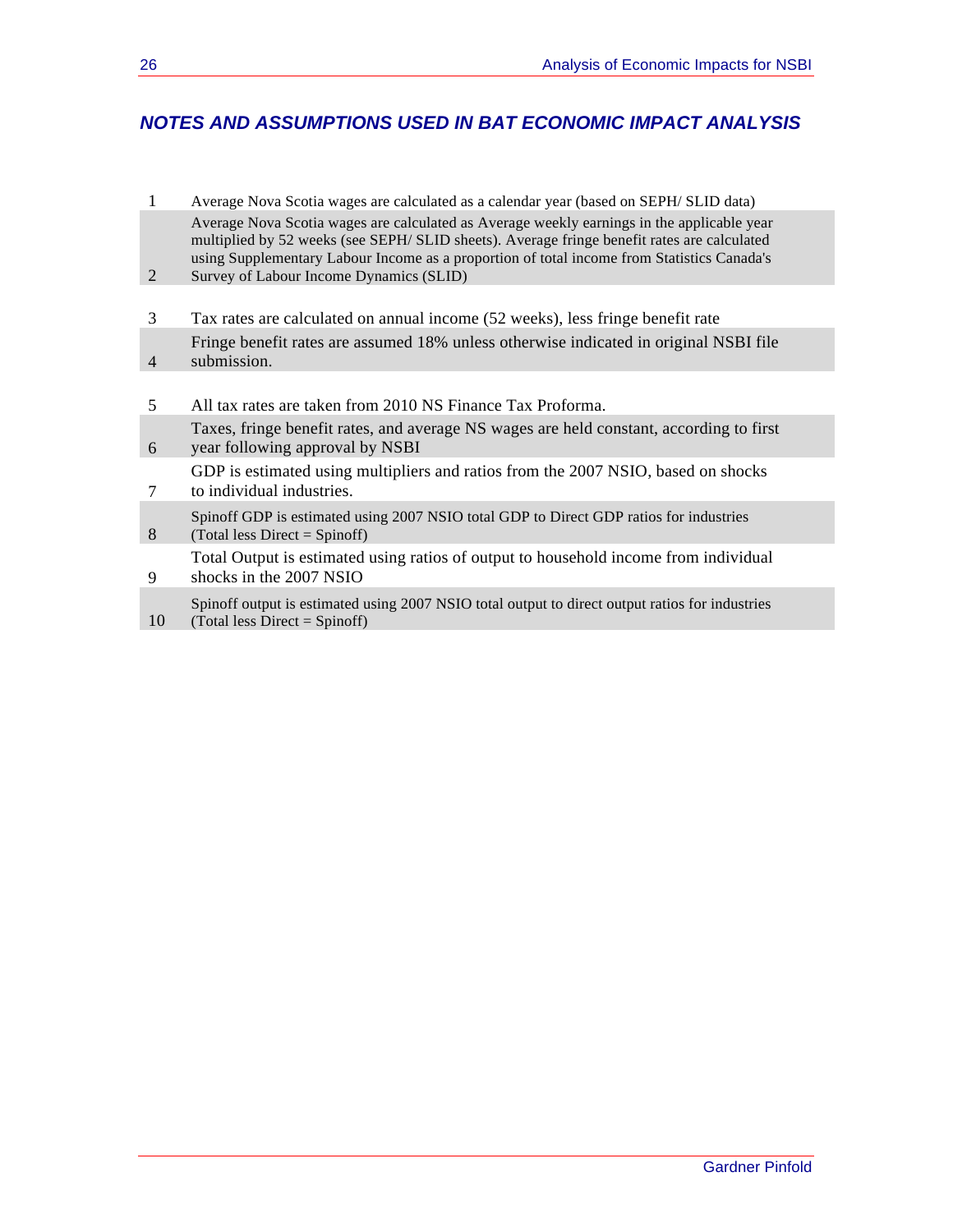## *APPENDIX C: DETAILED ECONOMIC IMPACT RESULTS: NOVA SCOTIA DEPARTMENT OF FINANCE, ECONOMICS AND STATISTICS DIVISION*

### *INVESTMENT ATTRACTION*

Table A-1 illustrates the economic impact attributable to activities funded by the Investment Attraction program in the years 2007-2011 (startup activities as well as actual payroll rebates). Pre 2007 deals are included where payroll rebates took place within the 5-year scope of the study.

|                                                | <b>Direct</b> | <b>Spinoff</b> | <b>Total</b> |
|------------------------------------------------|---------------|----------------|--------------|
| <b>Employment (Person-years)</b>               |               |                |              |
| 2007-08                                        | 3,675         | 2,117          | 5,792        |
| 2008-09                                        | 3,914         | 2,551          | 6,465        |
| 2009-10                                        | 3,343         | 2,604          | 5,947        |
| 2010-11                                        | 3,145         | 2,958          | 6,103        |
| 2011-12                                        | 2,669         | 2,824          | 5,493        |
| <b>Total</b>                                   | 16,746        | 13,054         | 29,800       |
| Household Income (\$'000)                      |               |                |              |
| 2007-08                                        | 133,428       | 77,929         | 211,357      |
| 2008-09                                        | 152,925       | 94,722         | 247,647      |
| 2009-10                                        | 146,795       | 96,526         | 243,321      |
| 2010-11                                        | 158,434       | 109,816        | 268,250      |
| 2011-12                                        | 145,744       | 104,872        | 250,616      |
| <b>Total</b>                                   | 737,326       | 483,865        | 1,221,191    |
| <b>Provincial. Government Revenue (\$'000)</b> |               |                |              |
| 2007-08                                        | 14,096        | 8,449          | 22,545       |
| 2008-09                                        | 16,274        | 10,218         | 26,492       |
| 2009-10                                        | 16,118        | 10,387         | 26,505       |
| 2010-11                                        | 17,868        | 11,810         | 29,678       |
| 2011-12                                        | 16,516        | 11,274         | 27,790       |
| <b>Total</b>                                   | 80,872        | 52,138         | 133,010      |
| <b>Gross Domestic Product (\$'000)</b>         |               |                |              |
| 2007-08                                        | 124,485       | 111,903        | 236,388      |
| 2008-09                                        | 179,145       | 161,550        | 340,695      |
| 2009-10                                        | 174,353       | 165,383        | 339,736      |
| 2010-11                                        | 190,300       | 188,121        | 378,421      |
| 2011-12                                        | 175,647       | 178,326        | 353,973      |
| <b>Total</b>                                   | 843,930       | 805,283        | 1,649,213    |
| <b>Output (\$'000)</b>                         |               |                |              |
| 2007-08                                        | 201,528       | 376,961        | 578,489      |
| 2008-09                                        | 307,121       | 542,280        | 849,401      |
| 2009-10                                        | 325,393       | 553,613        | 879,006      |
| 2010-11                                        | 371,976       | 627,616        | 999,592      |
| 2011-12                                        | 354,844       | 593,781        | 948,625      |
| <b>Total</b>                                   | 1,560,862     | 2,694,251      | 4,255,113    |

#### **Table C-1: Economic Impacts related to NSBI's Investment Attraction Program (2007-08 to 2011-12)**

*Note: GDP and Output estimates not available for three IA clients with start-up costs that flow into 2011-12. Employment* and Household Income estimates above reflect start-up impacts from those three clients.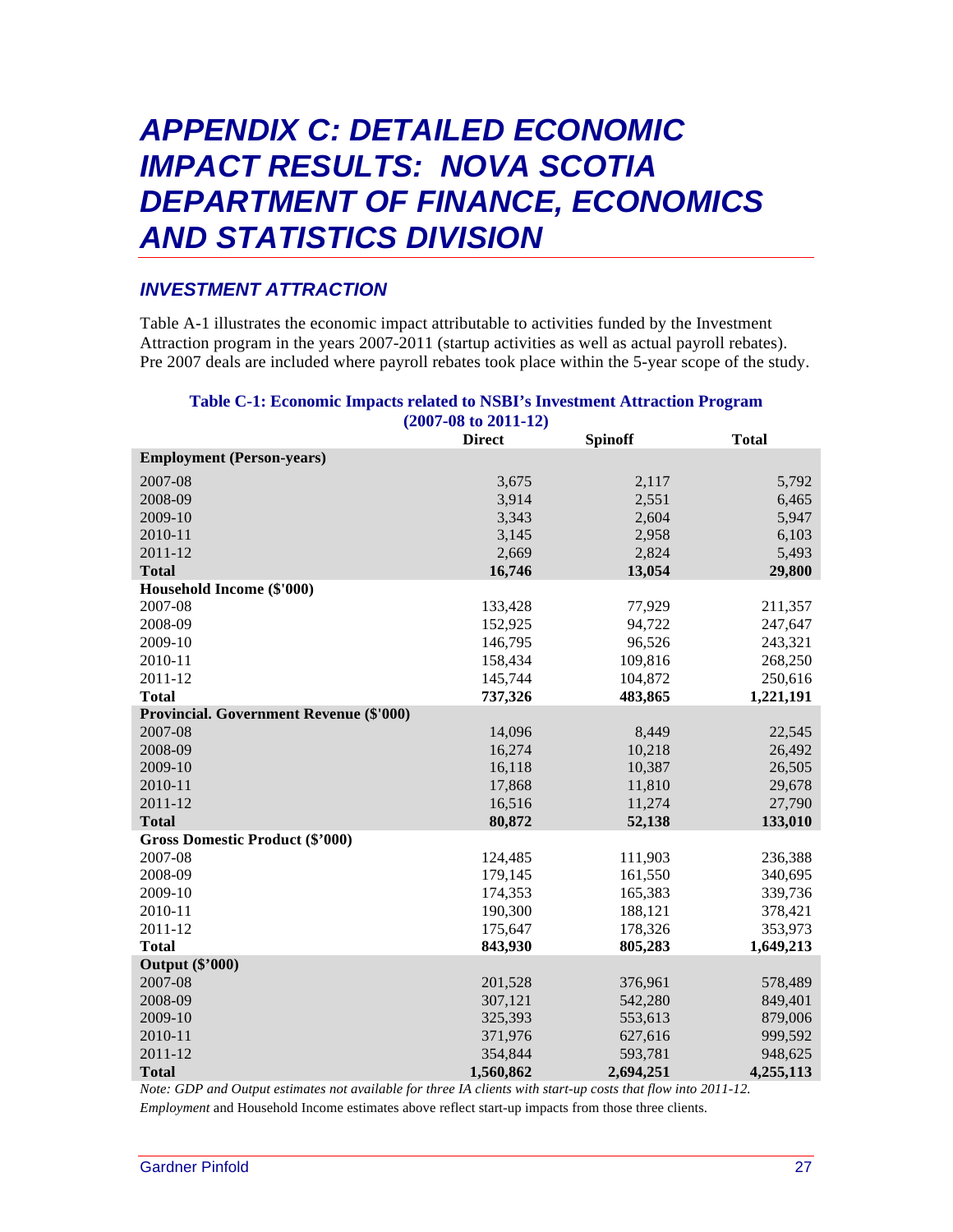### *BUSINESS FINANCING*

BF deals are treated in the same manner as the payroll rebate program. Impacts attributed to reported payroll and full time employment are simulated using the NSIO. No impacts related to capital acquisition, construction or other investments are reported, as these estimates were not provided. Custom runs in each industry are used to estimate GDP per dollar of household income, and direct and total output per dollar of GDP. Provincial government revenue is estimated using the Department of Finance tax pro forma. The table below summarizes the combined impacts of all BF deals. Only those deals with impacts in the five-year window of this report are discussed.

|                                        | $(200/100 10 2011-12)$ |                  |                  |
|----------------------------------------|------------------------|------------------|------------------|
|                                        | <b>Direct</b>          | <b>Spinoff</b>   | <b>Total</b>     |
| <b>Employment (Person-years)</b>       |                        |                  |                  |
| 2007-08                                | $\boldsymbol{0}$       | $\boldsymbol{0}$ | $\mathbf{0}$     |
| 2008-09                                | 266                    | 262              | 528              |
| 2009-10                                | 761                    | 754              | 1,515            |
| 2010-11                                | 1,121                  | 1,121            | 2,242            |
| 2011-12                                | 2,179                  | 2,137            | 4,316            |
| <b>Total</b>                           | 4,327                  | 4,274            | 8,601            |
| Household Income (\$'000)              |                        |                  |                  |
| 2007-08                                | $\boldsymbol{0}$       | $\boldsymbol{0}$ | $\overline{0}$   |
| 2008-09                                | 11,468                 | 9,767            | 21,235           |
| 2009-10                                | 29,361                 | 29,019           | 58,380           |
| 2010-11                                | 41,198                 | 43,718           | 84,916           |
| 2011-12                                | 90,676                 | 84,982           | 175,658          |
| <b>Total</b>                           | 172,703                | 167,486          | 340,189          |
| <b>Provincial. Government Revenue</b>  |                        |                  |                  |
| $(\$'000)$                             |                        |                  |                  |
| 2007-08                                | $\boldsymbol{0}$       | $\boldsymbol{0}$ | $\mathbf{0}$     |
| 2008-09                                | 1,187                  | 1,044            | 2,231            |
| 2009-10                                | 3,055                  | 3,107            | 6,162            |
| 2010-11                                | 4,311                  | 4,681            | 8,992            |
| 2011-12                                | 9,515                  | 9,097            | 18,612           |
| <b>Total</b>                           | 18,068                 | 17,929           | 35,997           |
| <b>Gross Domestic Product (\$'000)</b> |                        |                  |                  |
| 2007-08                                | $\boldsymbol{0}$       | $\boldsymbol{0}$ | $\boldsymbol{0}$ |
| 2008-09                                | 27,507                 | 17,201           | 44,708           |
| 2009-10                                | 83,155                 | 50,491           | 133,646          |
| 2010-11                                | 102,337                | 74,352           | 176,689          |
| 2011-12                                | 184,977                | 149,725          | 334,702          |
| <b>Total</b>                           | 397,976                | 291,769          | 689,745          |
| <b>Output (\$'000)</b>                 |                        |                  |                  |
| 2007-08                                | $\boldsymbol{0}$       | $\boldsymbol{0}$ | $\mathbf{0}$     |
| 2008-09                                | 65,716                 | 59,726           | 125,442          |
| 2009-10                                | 176,432                | 165,919          | 342,351          |
| 2010-11                                | 229,952                | 242,557          | 472,509          |
| 2011-12                                | 490,411                | 483,503          | 973,914          |
| <b>Total</b>                           | 962,511                | 951,705          | 1,914,216        |

#### **Table C-2: Economic Impacts related to NSBI's Business Finance Program (2007-08 to 2011-12)**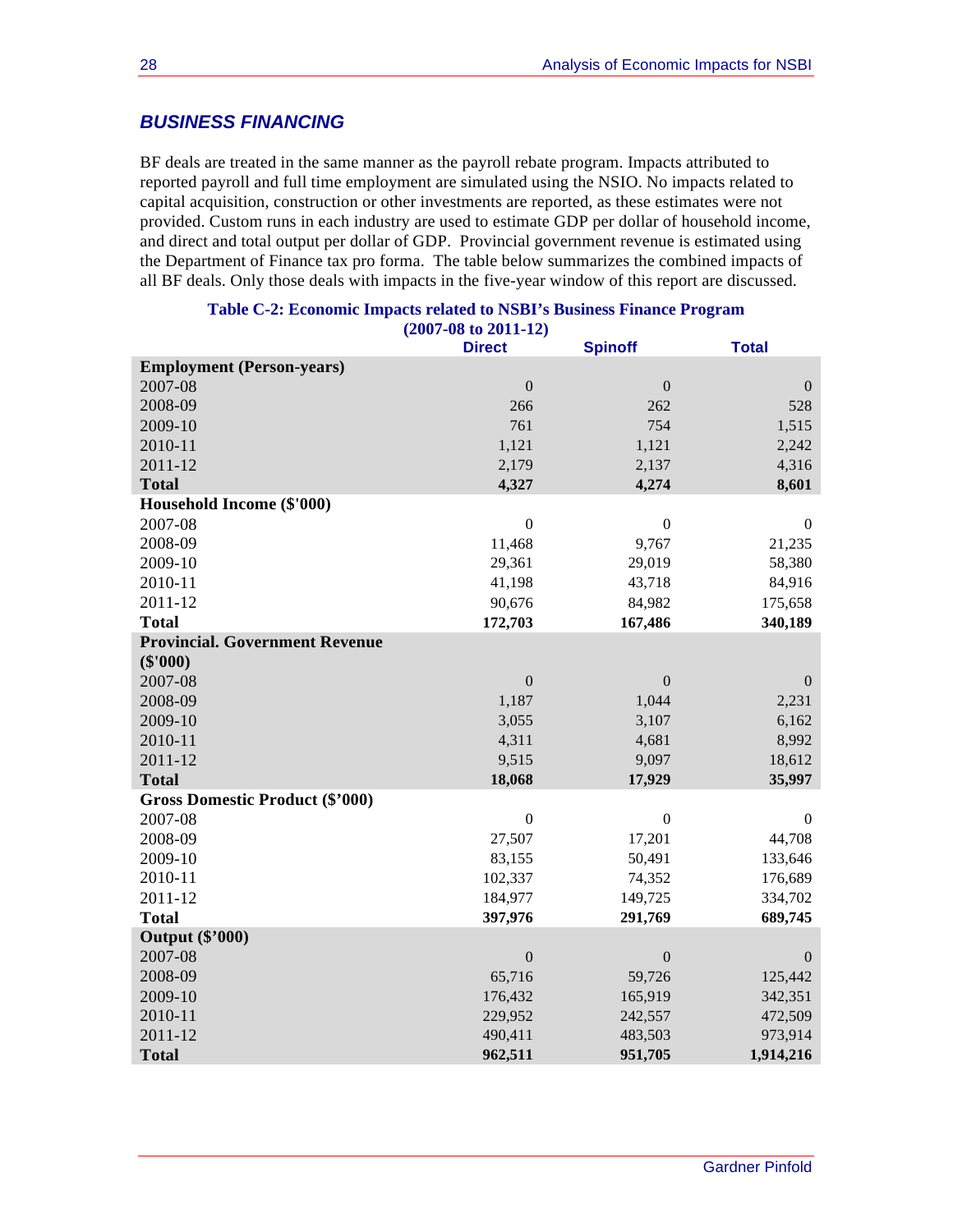### *BUSINESS ADVISORY TEAM*

BAT impact estimation follows the above methodology. Between the years 2007-08 and 2011-12, 87 such deals were commenced (not all went forward or had measurable economic impacts). Impacts are attributable to payroll and reported employment by recipients. No impacts are estimated for capital acquisition or other business investments. Table 3 below shows the economic impacts attributable to BAT deals.

|                                        | $(2007-08 \text{ to } 2011-12)$<br><b>Direct</b> | <b>Spinoff</b> | <b>Total</b>   |
|----------------------------------------|--------------------------------------------------|----------------|----------------|
| <b>Employment (Person-years)</b>       |                                                  |                |                |
| 2007-08                                | 201                                              | 110            | 311            |
| 2008-09                                | 160                                              | 84             | 244            |
| 2009-10                                | 260                                              | 167            | 427            |
| 2010-11                                | 8                                                | 3              | 11             |
| 2011-12                                | $\overline{0}$                                   | $\overline{0}$ | $\overline{0}$ |
| <b>Total</b>                           | 629                                              | 364            | 993            |
| Household Income (\$'000)              |                                                  |                |                |
| 2007-08                                | 5,754                                            | 3,993          | 9,747          |
| 2008-09                                | 4,647                                            | 3,120          | 7,767          |
| 2009-10                                | 9,922                                            | 6,367          | 16,289         |
| 2010-11                                | 158                                              | 106            | 264            |
| 2011-12                                | $\boldsymbol{0}$                                 | $\overline{0}$ | $\mathbf{0}$   |
| <b>Total</b>                           | 20,481                                           | 13,586         | 34,067         |
| <b>Provincial. Government Revenue</b>  |                                                  |                |                |
| $(\$'000)$                             |                                                  |                |                |
| 2007-08                                | 580                                              | 427            | 1,007          |
| 2008-09                                | 450                                              | 335            | 785            |
| 2009-10                                | 1,025                                            | 683            | 1,708          |
| 2010-11                                | 16                                               | 11             | 27             |
| 2011-12                                | $\overline{0}$                                   | $\overline{0}$ | $\overline{0}$ |
| <b>Total</b>                           | 2,071                                            | 1,456          | 3,527          |
| <b>Gross Domestic Product (\$'000)</b> |                                                  |                |                |
| 2007-08                                | 7,747                                            | 6,982          | 14,729         |
| 2008-09                                | 7,372                                            | 5,817          | 13,189         |
| 2009-10                                | 13,146                                           | 11,917         | 25,063         |
| 2010-11                                | 145                                              | 184            | 329            |
| 2011-12                                | $\boldsymbol{0}$                                 | $\theta$       | $\theta$       |
| <b>Total</b>                           | 28,410                                           | 24,900         | 53,310         |
| <b>Output (\$'000)</b>                 |                                                  |                |                |
| 2007-08                                | 15,653                                           | 23,053         | 38,706         |
| 2008-09                                | 14,837                                           | 19,334         | 34,171         |
| 2009-10                                | 26,719                                           | 38,659         | 65,378         |
| 2010-11                                | 291                                              | 619            | 910            |
| 2011-12                                | $\overline{0}$                                   | $\overline{0}$ | $\mathbf{0}$   |
| <b>Total</b>                           | 57,500                                           | 81,665         | 139,165        |

### **Table C-3: Economic Impacts related to NSBI's Business Advisory Team (2007-08 to 2011-12)**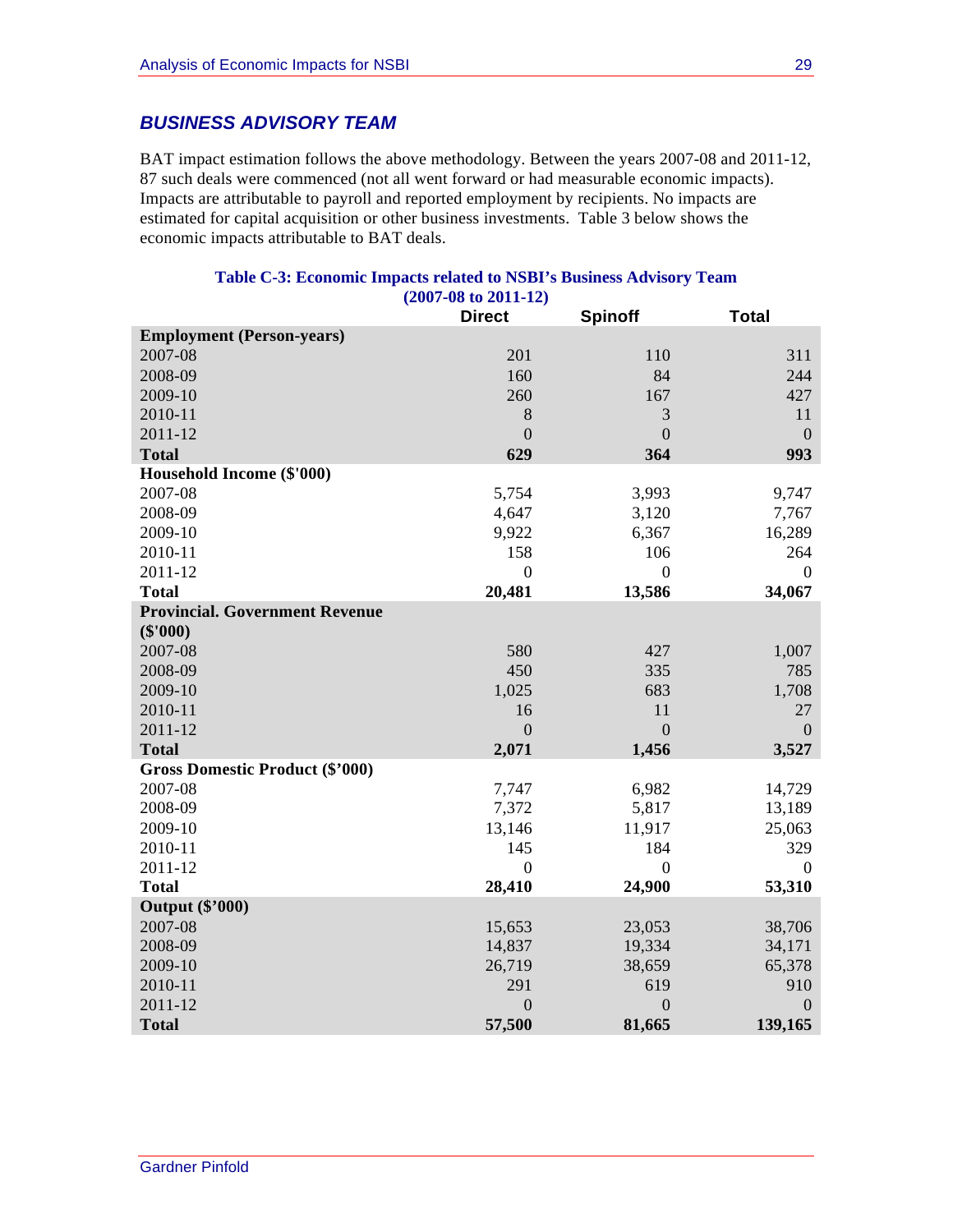### *VENTURE CAPITAL*

Economic impacts attributable to 13 VC deals active during the 2007-08 to 2011-12 period are presented in Table A-4. ESD determined the appropriate industry according to the 2007 NSIO and simulated impacts based on payroll and associated employment reported to NSBI by VC recipients. No estimation is made for leveraged funds, and no attribution of impacts is assumed to be 100% due to NSBI's contribution. GDP and Output estimates are based on 2007 NSIO relationships to household income, and provincial government revenue is estimated using the Department of Finance tax *pro forma*. Table 4 summarizes the impacts associated with NSBI's Venture Capital program.

|                                        | $(200/-08 \text{ to } 2011-12)$ |                |              |
|----------------------------------------|---------------------------------|----------------|--------------|
|                                        | <b>Direct</b>                   | <b>Spinoff</b> | <b>Total</b> |
| <b>Employment (Person-years)</b>       |                                 |                |              |
| 2007-08                                | 336                             | 202            | 538          |
| 2008-09                                | 239                             | 153            | 392          |
| 2009-10                                | 246                             | 191            | 437          |
| 2010-11                                | 329                             | 220            | 549          |
| 2011-12                                | 451                             | 308            | 759          |
| <b>Total</b>                           | 1,601                           | 1,074          | 2,675        |
| Household Income (\$'000)              |                                 |                |              |
| 2007-08                                | 8,981                           | 7,315          | 16,296       |
| 2008-09                                | 7,721                           | 5,536          | 13,257       |
| 2009-10                                | 8,038                           | 6,929          | 14,967       |
| 2010-11                                | 12,637                          | 7,969          | 20,606       |
| 2011-12                                | 16,238                          | 11,150         | 27,388       |
| <b>Total</b>                           | 53,615                          | 38,899         | 92,514       |
| <b>Provincial. Government Revenue</b>  |                                 |                |              |
| (\$'000)                               |                                 |                |              |
| 2007-08                                | 936                             | 782            | 1,718        |
| 2008-09                                | 820                             | 592            | 1,412        |
| 2009-10                                | 927                             | 741            | 1,668        |
| 2010-11                                | 1,274                           | 852            | 2,126        |
| 2011-12                                | 1,739                           | 1,192          | 2,931        |
| <b>Total</b>                           | 5,696                           | 4,159          | 9,855        |
| <b>Gross Domestic Product (\$'000)</b> |                                 |                |              |
| 2007-08                                | 14,486                          | 12,882         | 27,368       |
| 2008-09                                | 9,330                           | 9,725          | 19,055       |
| 2009-10                                | 9,505                           | 9,956          | 19,461       |
| 2010-11                                | 17,699                          | 16,085         | 33,784       |
| 2011-12                                | 21,721                          | 19,780         | 41,501       |
| <b>Total</b>                           | 72,741                          | 68,428         | 141,169      |
| <b>Output (\$'000)</b>                 |                                 |                |              |
| 2007-08                                | 28,817                          | 40,474         | 69,291       |
| 2008-09                                | 19,537                          | 31,737         | 51,274       |
| 2009-10                                | 20,471                          | 32,656         | 53,127       |
| 2010-11                                | 34,400                          | 52,384         | 86,784       |
| 2011-12                                | 40,224                          | 65,190         | 105,414      |
| <b>Total</b>                           | 143,449                         | 222,441        | 365,890      |

#### **Table C-4: Economic Impacts related to NSBI's Venture Capital Program**   $(2007 - 20)$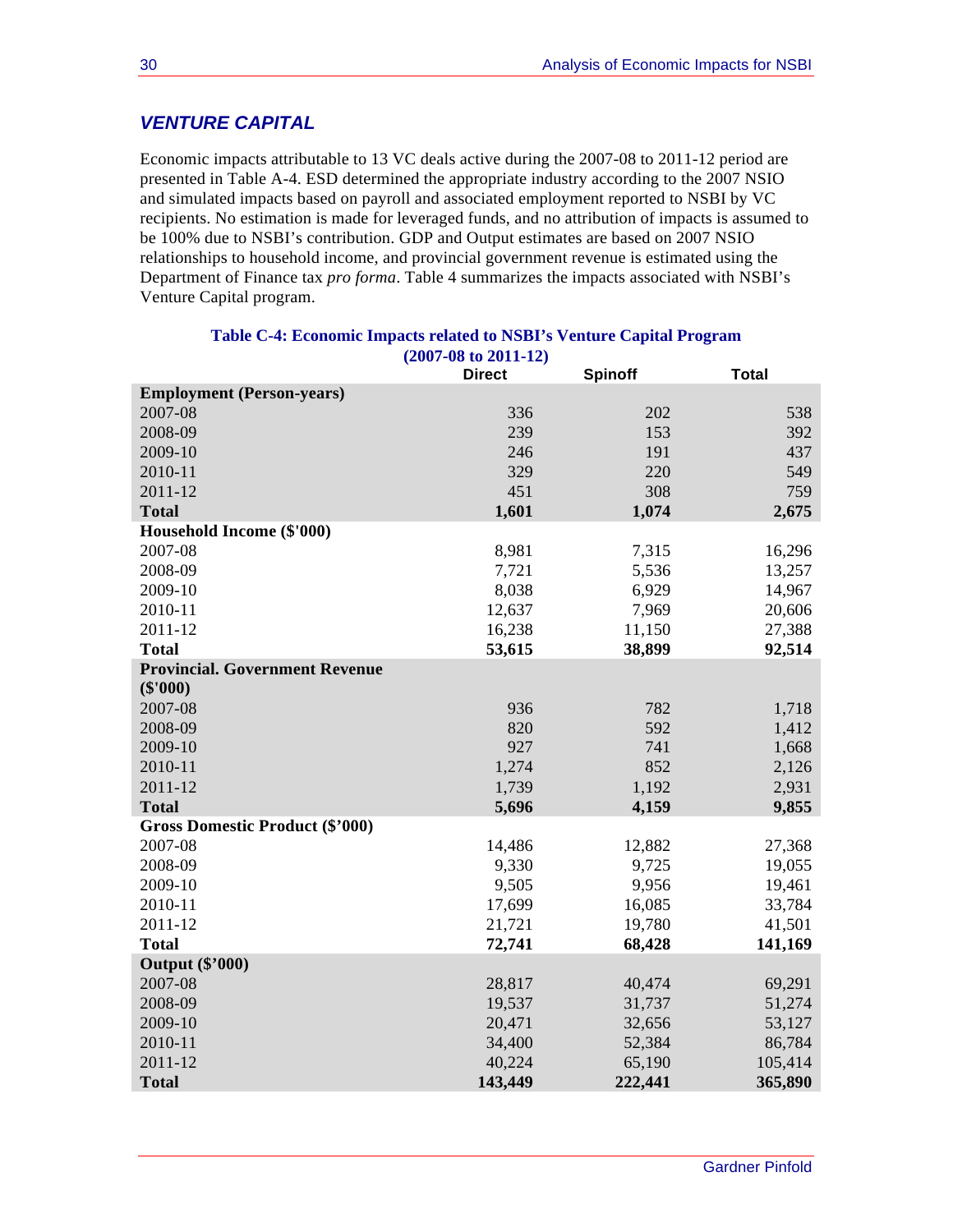### *ECONOMIC IMPACT ANALYSIS OF NSBI'S TRADE DEVELOPMENT PROGRAM*

NSBI presented ESD with data from their trade marketing events tracking system and requested an employment impact analysis. The file revealed that multiple accounts had accumulated 1,853 sales events. During the event \$29 million in sales orders had been signed. After the event an additional \$121 million in sales had occurred in the first 6 months. NSBI estimates that an additional \$655 million in sales related to the event will occur over an 18-month period.

The ESD of the Department of Finance has developed a tool for estimating the number of direct employment impacts (PYs) per million dollars of output. This tool is used to estimate employment impact based on sales data provided by NSBI. Based on the premise that sales are equal to output, ESD estimates that 353 PYs of employment were created directly from signings during the marketing event; and that an additional 1,007 PYs of employment were created based on the sales history of participating clients after the event. Based on the sum of incremental sales projections, ESD estimates that a total of 4,867 PYs of employment were created as a result of the NSBI Trade Development Program over the past five year period.

During the trade event, 12.2 PYs of employment were created per million dollars of sales. After the event, 8.3 PYs of employment were created per million dollars of sales; and the event averages 7.4 PYs of employment per million dollars of estimated sales.

The Economics and Statistics Division of the Department of Finance has developed a tool for estimating GDP from Gross Output. This tool is used to estimate GDP from NSBI sales data. Based on the premise that sales are equal to output, EconStats estimates that Nova Scotia GDP was increased by \$12.9 million from signings during the marketing event; and that GDP was increased by an additional \$53.9 million from participating client sales after the event. Based on NSBI 18-month sales projections, EconStats estimates that GDP increased by \$294.1 million over the period.

Over the period 2007 to 2012 average annual sales (6 years) were \$134.2 million and average annual contribution to GDP was \$60.2 million. Nova Scotia average GDP over the period was \$36 billion per year. NSBI impact was 0.17% increase in Nova Scotia average GDP.

Household income impacts are estimated using average Nova Scotia wages from Statistics Canada's SLID data over the period from 2007-08 to 2011-12. Provincial Tax revenue impacts are estimated based on household income impacts for each of the years over the period from 2007-08 to 2011-12 using multipliers in the 2007 Nova Scotia Input Output model.

The following table illustrates the economic impact attributable to activities funded by the Trade Development program in the years 2007-08 to 2011-12.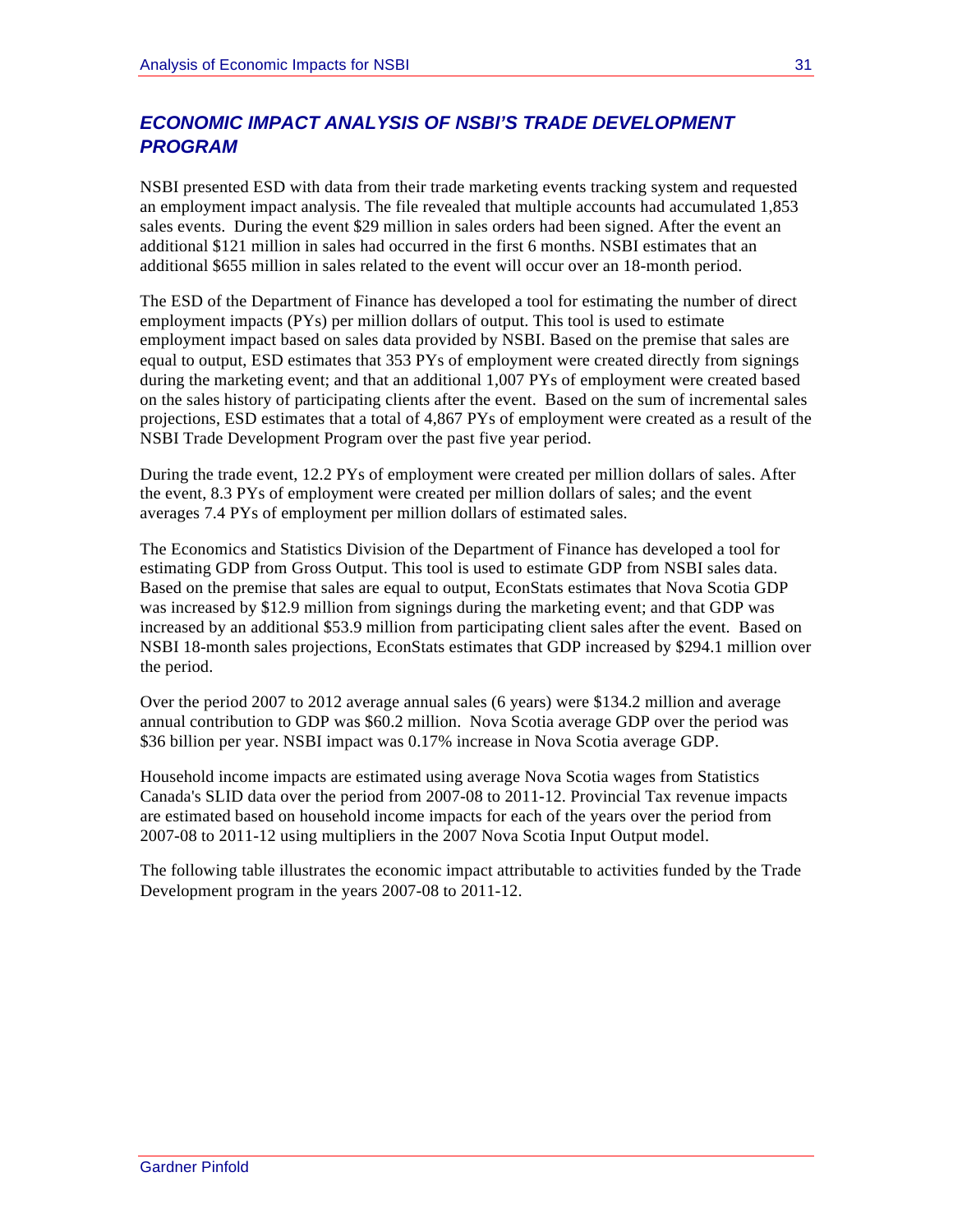| <b>Direct</b>                                  |         | <b>Spinoff</b> | <b>Total</b> |
|------------------------------------------------|---------|----------------|--------------|
| <b>Employment (Person-years)</b>               |         |                |              |
| 2007-08                                        | 923     | 724            | 1,647        |
| 2008-09                                        | 1,169   | 917            | 2,086        |
| 2009-10                                        | 1,230   | 966            | 2,196        |
| 2010-11                                        | 1,414   | 1,110          | 2,524        |
| 2011-12                                        | 1,492   | 1,170          | 2,662        |
| <b>Total</b>                                   | 6,227   | 4,888          | 11,115       |
| Household Income (\$'000)                      |         |                |              |
| 2007-08                                        | 32,930  | 32,733         | 65,663       |
| 2008-09                                        | 41,701  | 41,453         | 83,154       |
| 2009-10                                        | 43,903  | 43,641         | 87,544       |
| 2010-11                                        | 50,458  | 50,157         | 100,615      |
| 2011-12                                        | 53,228  | 52,910         | 106,138      |
| <b>Total</b>                                   | 222,219 | 220,895        | 443,114      |
| <b>Provincial. Government Revenue (\$'000)</b> |         |                |              |
| 2007-08                                        | 4,819   | 2,981          | 7,801        |
| 2008-09                                        | 6,103   | 3,971          | 10,074       |
| 2009-10                                        | 6,425   | 4,537          | 10,962       |
| 2010-11                                        | 7,385   | 5,460          | 12,845       |
| 2011-12                                        | 7,790   | 6,049          | 13,838       |
| <b>Total</b>                                   | 32,522  | 22,999         | 55,521       |
| <b>Gross Domestic Product (\$'000)</b>         |         |                |              |
| 2007-08                                        | 53,482  | 45,736         | 99,218       |
| 2008-09                                        | 67,728  | 55,810         | 123,538      |
| 2009-10                                        | 71,304  | 64,332         | 135,636      |
| 2010-11                                        | 81,950  | 81,115         | 163,065      |
| 2011-12                                        | 86,448  | 79,671         | 166,119      |
| <b>Total</b>                                   | 360,912 | 326,664        | 687,576      |
| <b>Output (\$'000)</b>                         |         |                |              |
| 2007-08                                        | 119,306 | 207,995        | 327,301      |
| 2008-09                                        | 151,086 | 232,718        | 383,804      |
| 2009-10                                        | 159,063 | 243,053        | 402,116      |
| 2010-11                                        | 182,813 | 286,792        | 469,605      |
| 2011-12                                        | 192,846 | 294,852        | 487,698      |
| <b>Total</b>                                   | 805,113 | 1,265,411      | 2,070,524    |

#### **Table C-5: Economic Impacts related to NSBI's Trade Program (2007-08 to 2011-12)**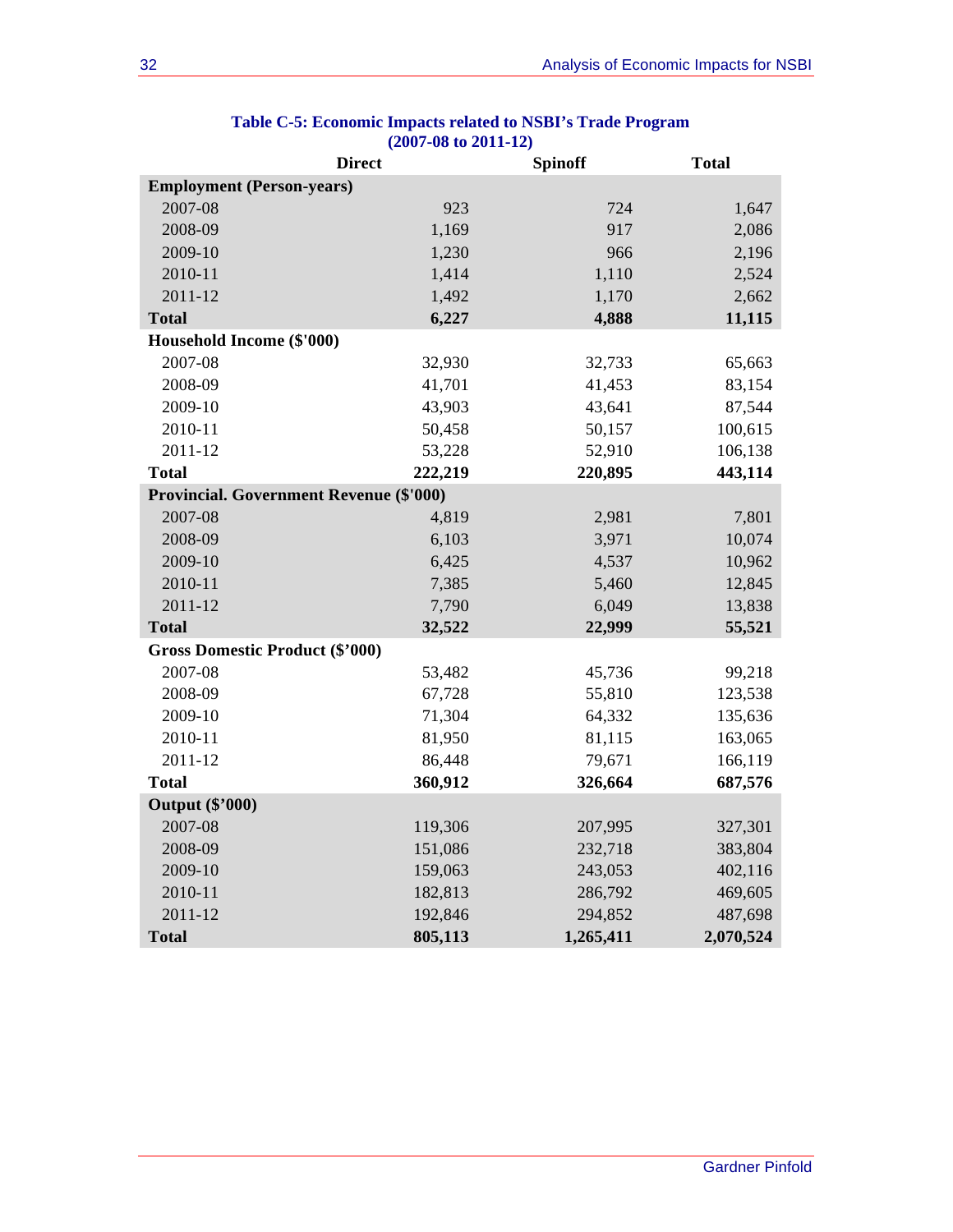### *NSBI TRADE DEVELOPMENT: GDP IMPACTS BY INDUSTRY BY YEAR*

### NSBI - Gross Output (Sales) Contribution to NS GDP

| Sales and GDP                 |     | <b>Totals</b>   |      | <b>During Event</b> |     | <b>Since Event</b> |    | <b>18 Month Estimate</b> |
|-------------------------------|-----|-----------------|------|---------------------|-----|--------------------|----|--------------------------|
| Sales S                       | \$. | 805,113,377     | s    | 29,049,008          | \$. | 121,296,994        | s  | 654,767,375              |
| <b>Contribution\$ to GDP</b>  | \$  | 360,911,853     | -S   | 12,869,148          | S   | 53,909,665         | s  | 294,133,041              |
| NSBI GDP / Gross Output Ratio |     | 0.45            |      | 0.44                |     | 0.44               |    | 0.45                     |
| 2007-2012                     |     |                 |      |                     |     |                    |    |                          |
| Average Sales                 | \$. | 134,185,563     | - \$ | 4,841,501           | Ś   | 20, 216, 166       | Ś. | 109,127,896              |
| Average contribution to GDP   | \$  | 60,151,976      | -S   | 2,144,858           | Ś   | 8,984,944          | s. | 49,022,173               |
| Total NS GDP                  | \$. | 215,894,000,000 |      | \$215,894,000,000   |     | \$215,894,000,000  |    | \$215,894,000,000        |
| Average Total NS GDP          | \$  | 35,982,333,333  | s.   | 35,982,333,333      | Ś.  | 35,982,333,333     | s. | 35, 982, 333, 333        |
| Avg annual contriution to GDP |     | 0.16717%        |      | 0.00596%            |     | 0.02497%           |    | 0.13624%                 |

### NSBI - GDP by Industry (NAICS) by Sales Period

|           |                                        | <b>Total GDP</b> | <b>GDP from Sales</b><br><b>Signed During</b> | <b>GDP</b> from Sales<br><b>Since Event</b> | GDP from 18<br>Month   |
|-----------|----------------------------------------|------------------|-----------------------------------------------|---------------------------------------------|------------------------|
| NAICS-2   | <b>NAICS Name</b>                      |                  | Event                                         |                                             | <b>Estimated Sales</b> |
| 11        | Agriculture, forestry, fishing and hun | 16,176,819       | 597,057                                       | 3,622,964                                   | 11,956,798             |
| 21        | Mining, quarrying, and oil and gas ext | 9,373,572        | 103,218                                       | 1,632,502                                   | 7,637,852              |
| 22        | Utilities [22]                         |                  |                                               |                                             |                        |
| 23        | Construction                           | 13,699,200       | 542,359                                       | 1,419,868                                   | 11,736,973             |
| $31 - 33$ | Manufacturing                          | 78,842,834       | 2,776,515                                     | 12,161,569                                  | 63,904,750             |
| 41        | Wholesale trade                        | 1,883,936        | 355,935                                       | 328,704                                     | 1,199,297              |
| 44-45     | Retail                                 |                  |                                               |                                             |                        |
| 48-49     | Transportation and warehousing         | 253,930          |                                               |                                             | 253,930                |
| 51        | Information and cultural industries    | 45, 212, 570     | 938,452                                       | 8,120,297                                   | 36,153,820             |
| 52        | Finance and insurance                  | 9,931,900        | 44,033                                        | 260,224                                     | 9,627,643              |
| 54        | Professional, scientific and technical | 76,080,204       | 864,977                                       | 8,711,660                                   | 66,503,567             |
| 56        | Administrative and support, waste m    | 1,802,623        |                                               | 576,396                                     | 1,226,227              |
| 61        | <b>Educational services</b>            |                  |                                               |                                             |                        |
| 62        | Health care and social assistance      |                  |                                               |                                             |                        |
| 71        | Arts, entertainment and recreation     | 26,230,834       | 1,052,628                                     | 2,435,471                                   | 22,742,735             |
| 72        | Accommodation and food services        | 604,217          | 65,048                                        | 79,480                                      | 459,690                |
| 81        | Other services (except public admini-  | 10,085,137       | 267,764                                       | 1,727,698                                   | 8,089,675              |
| 91        | Government sector [GS]                 | 70,734,078       | 5,261,162                                     | 12,832,832                                  | 52,640,084             |
|           | Total                                  | 360,911,853      | 12,869,148                                    | 53,909,665                                  | 294,133,041            |

Note: Due to data limitations Education services (61), Health care and social services (62) have been combined with Government sector (91)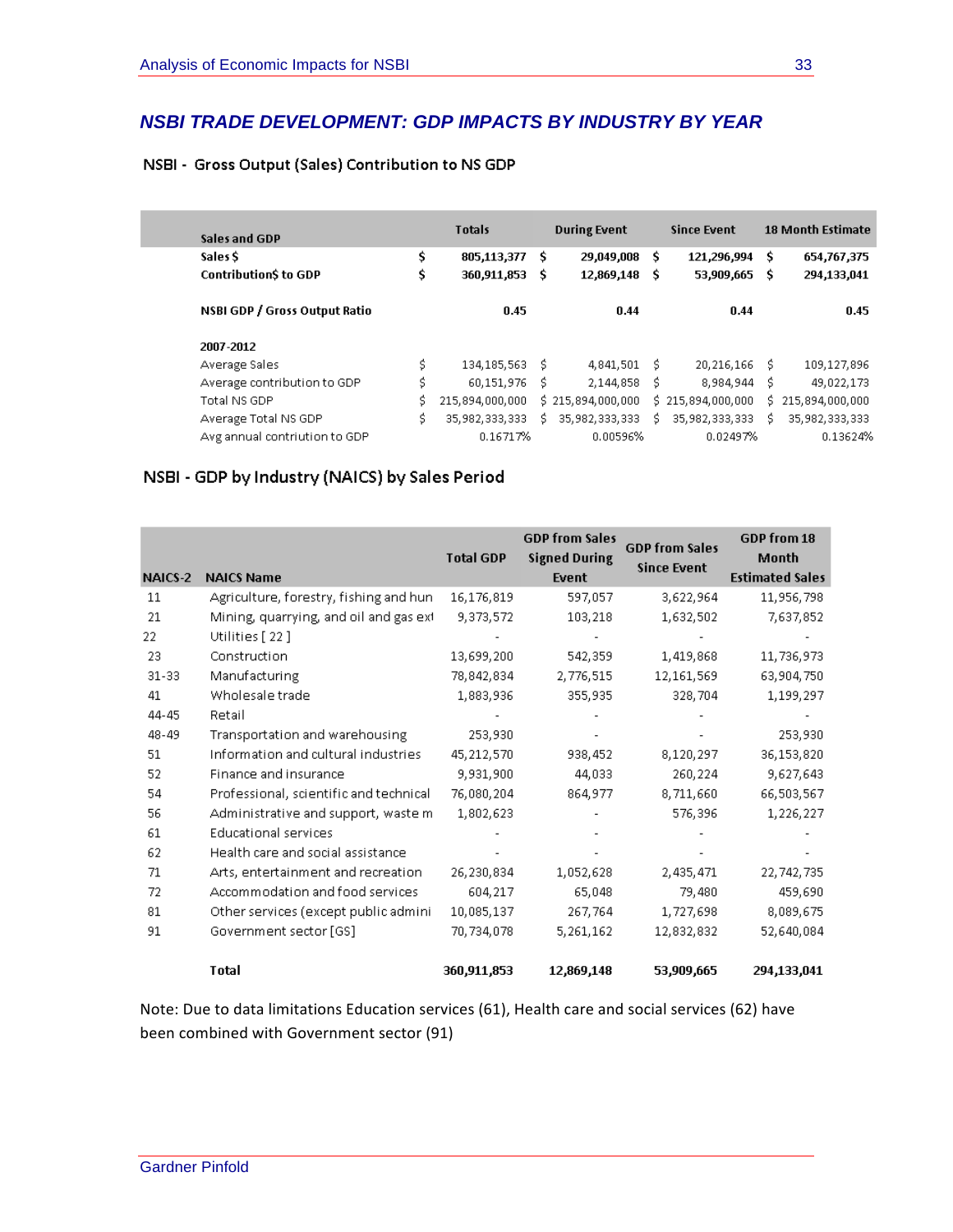

### *METHODOLOGY: NSBI TRADE PROGRAM IMPACT ANALYSIS FLOW CHART*

The first stage of the impact analysis is to create Nova Scotia indicators and multiplier applicable to the program.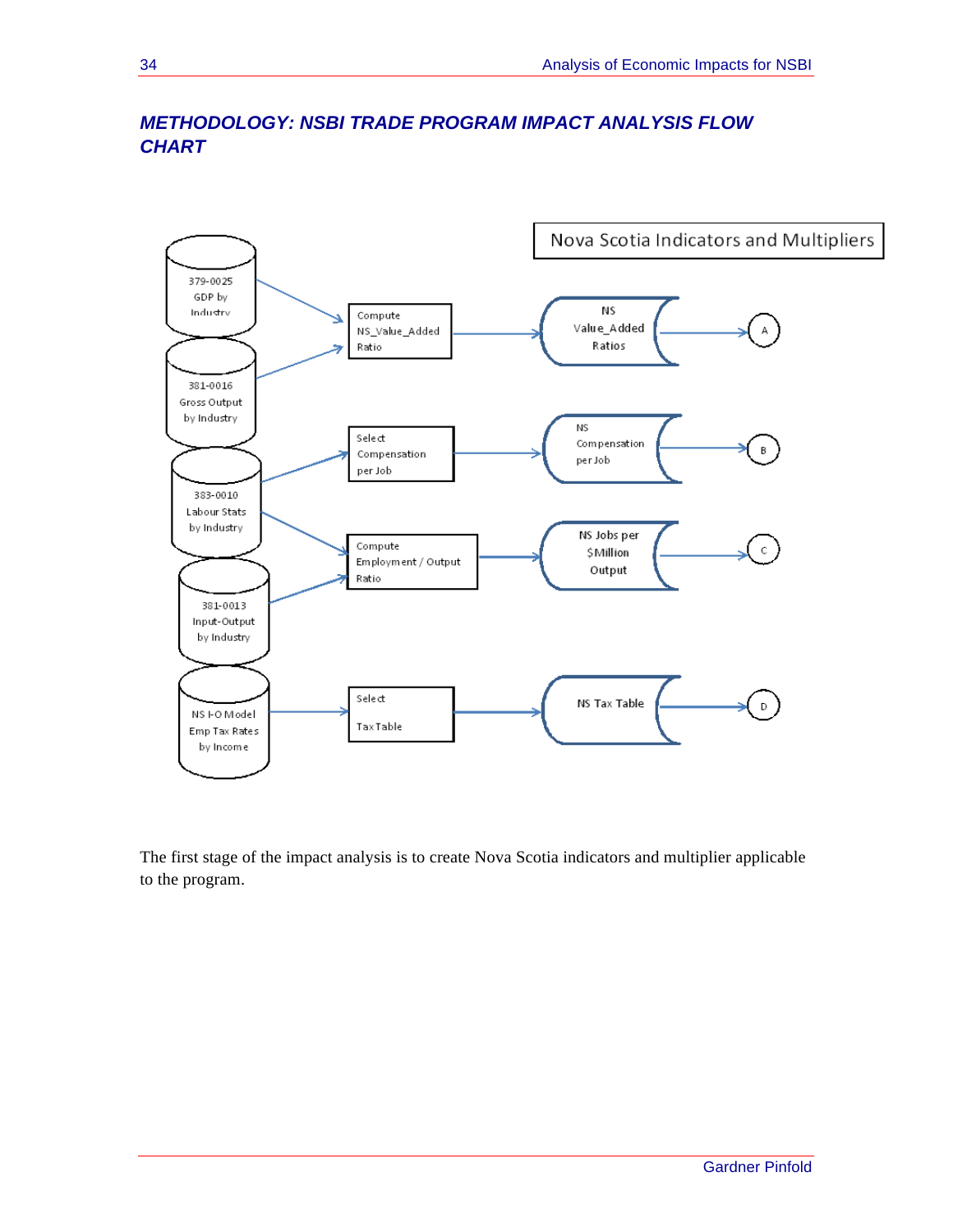

The second stage is to transform NSBI data into GDP, JOBS, COMPENSATION and TAXES using the Nova Scotia multiples. The NSBI JOBS file will scale the Nova Scotia data to the NSBI equivalent.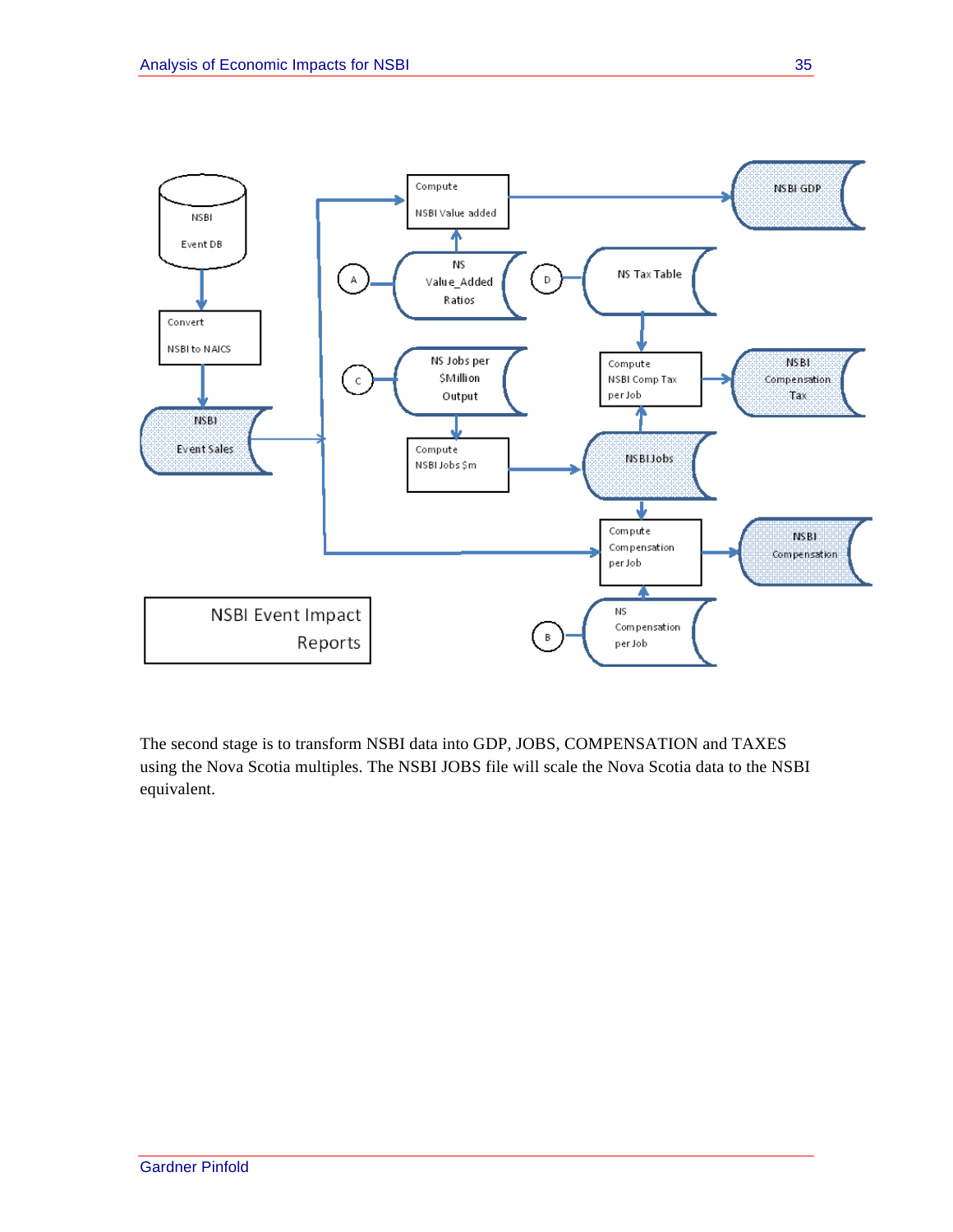### *CONVERSION OF NSBI INDUSTRY DESCRIPTIONS TO NAICS*

Conversion of the database from NSBI conventions to the NAICS standard makes it possible to create comparative statistics and to perform a broader range of analysis. Conversion is also a twoway street allowing for linked information to be passed in both directions.

- $\Box$  The NSBI database has 45 different industry names.
- □ Two industry names are spelling variants.
- $\Box$  One industry name is blank.
- $\Box$  This leaves 42 or 43 unique industry names.
- All NSBI industry names were re-assigned NAICS descriptions and NAICS2 codes.
- $\Box$  The renaming process reduced the number of industry names, from 45 to 17.
- $\Box$  The total transaction count and sales amounts reconcile with the NSBI database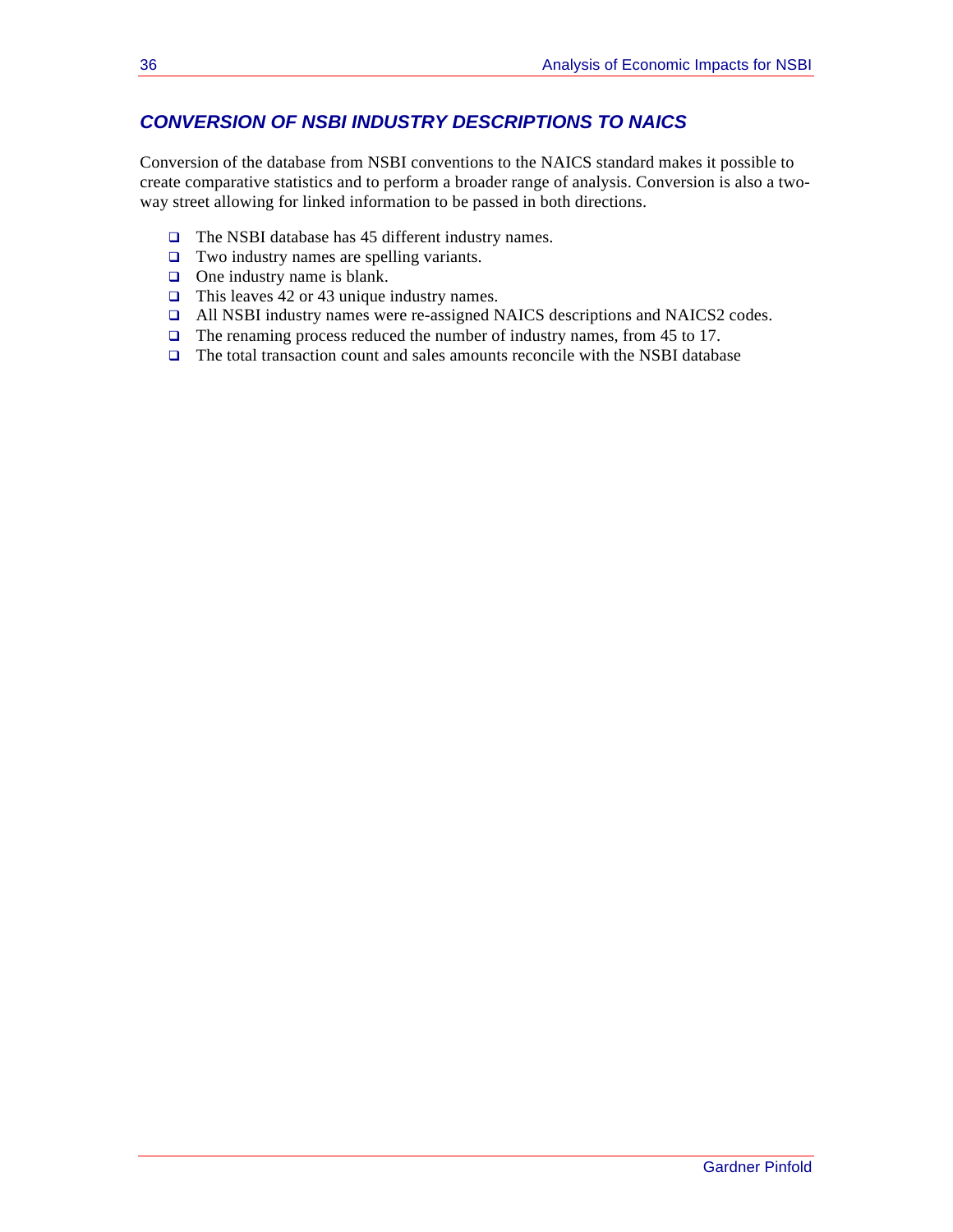### Concordance: NSBI Industry Descriptions to NAICS

| NSBI-Industry                           | NAICS-2          | NAICS Name                                      |
|-----------------------------------------|------------------|-------------------------------------------------|
| 0                                       | 81               | Other services (except public administration).  |
| Advanced Manufacturing                  | 31-33            | Manufacturing                                   |
| Aerospace                               | 31-33            | Manufacturing                                   |
| Agriculture & Food Processing           | 11               | Agriculture, forestry, fishing and hunting      |
| Arts                                    | 71               | Arts, entertainment and recreation              |
| Banking & Financial Services            | 52               | Finance and insurance                           |
| Brewery                                 | 31-33            | Manufacturing                                   |
| Business Services                       | 54               | Professional, scientific and technical services |
| Construction & Bldg Materials           | $\mathbf{z}_2$   | Construction                                    |
| Construction & Building Materials       | $\mathbf{z}_3$   | Construction                                    |
| Consultant                              | 54               | Professional, scientific and technical services |
| Consumer Wholesale                      | 41               | Wholesale trade                                 |
| <b>Customer Care</b>                    | 81               | Other services (except public administration)   |
| Digital Media                           | 51               | Information and cultural industries             |
| Economic Development                    | 54               | Professional, scientific and technical services |
| Education                               | 61               | <b>Educational services</b>                     |
| Electric/Electronic Equipment           | $31 - 33$        | Manufacturing                                   |
| Energy                                  | 54               | Professional, scientific and technical services |
| Engineering & Allied Services           | 54               | Professional, scientific and technical services |
| Environmental Services and Technologies | 54               | Professional, scientific and technical services |
| Film, TV, Radio & Multimedia            | 71               | Arts, entertainment and recreation.             |
| Fishing/Fish Products                   | $11$             | Agriculture, forestry, fishing and hunting      |
| <b>Food Services</b>                    | 72               | Accommodation and food services                 |
| Forestry & Wood Products                | 11               | Agriculture, forestry, fishing and hunting      |
| Furniture & Fixtures                    | 31-33            | Manufacturing                                   |
| Gaming                                  | $\frac{1}{91}$   | Public administration                           |
| Government                              | 91               | Public administration                           |
| Health & Biotechnology                  | $\frac{1}{62}$   | Health care and social assistance               |
| Information Technologies                | 51               | Information and cultural industries             |
| Legal                                   | 54               | Professional, scientific and technical services |
| Manufacturing                           | 31-33            | Manufacturing                                   |
| Marine Industry                         | 31-33            | Manufacturing                                   |
| Marketing                               | 55               | Management of companies and enterprises         |
| Mining                                  | 21               | Mining, quarrying, and oil and gas extraction   |
| Oceans Technologies                     | 54               | Professional, scientific and technical services |
| Oil, Gas & Coal Products                | 21               | Mining, quarrying, and oil and gas extraction   |
| Other                                   | 81               | Other services (except public administration)   |
| Paper & Paper Products                  | 31-33            | Manufacturing                                   |
| Retail                                  | 44-45            | Retail                                          |
| Security                                | 56               | Administrative and support, waste management    |
| Telecommunications                      | 51               | Information and cultural industries             |
| Textiles & Clothing                     | 31-33            | Manufacturing                                   |
| Transportation                          | 48-49            | Transportation and warehousing                  |
| Travel, Tourism & Lodging               | 72               | Accommodation and food services                 |
| Travel, Tourism, & Lodging              | $\mathbf{z}_{2}$ | Accommodation and food services                 |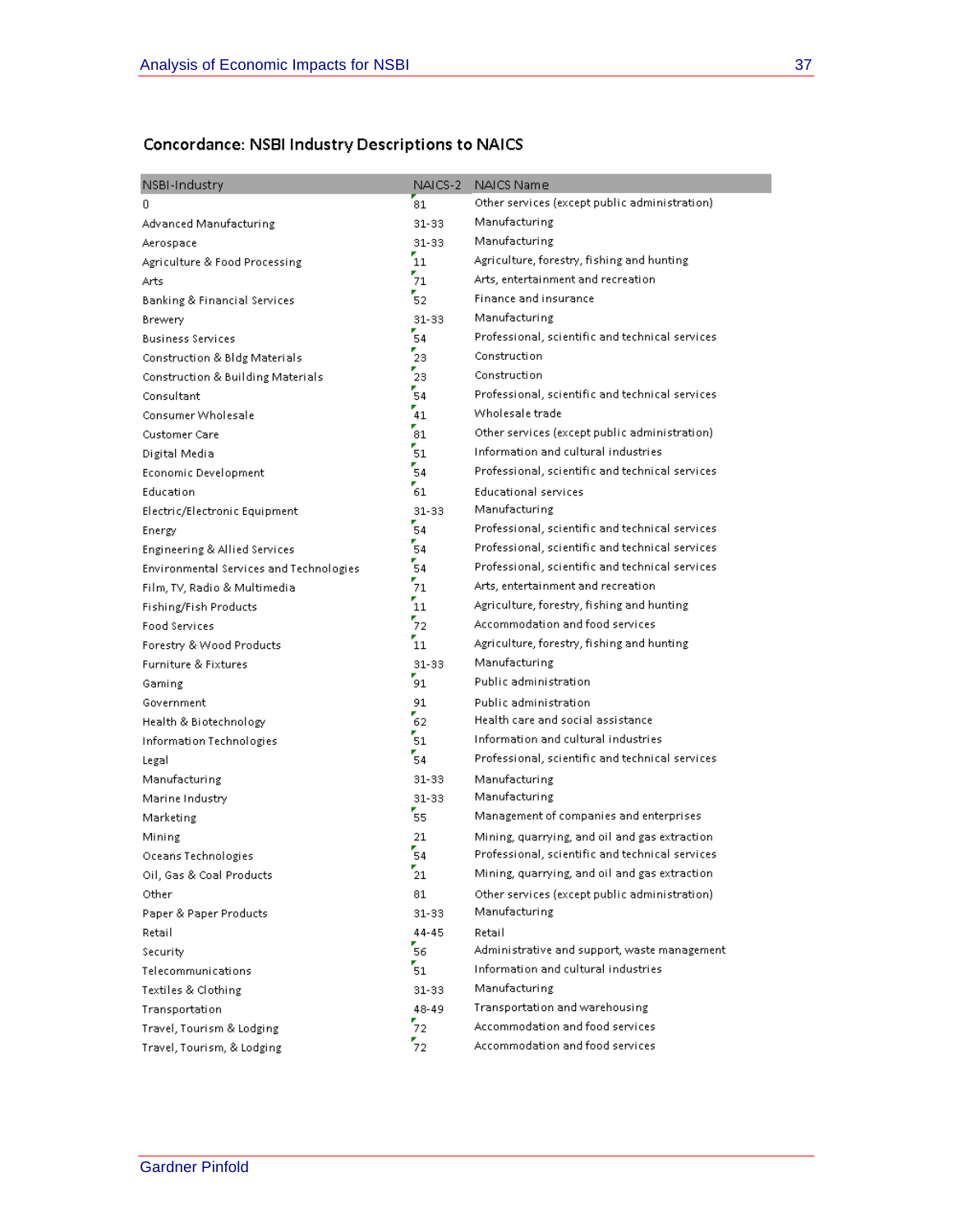### *EMPLOYMENT IMPACTS PER \$MILLION OUTPUT INDICATOR*

Employment impacts per \$million output indicator are computed from input-output data and labour force survey (employment):

- 1) Output / employment provides a measure of output by employee (a per capita measure),
- 2) Employment / output provides a measure of jobs per \$ of output

Thus  $383-0010 / 381-0013 = jobs-per-Smillion-output$ 

Sources: CANSIM Table 383-0010 Labour statistics by business sector industry

CANSIM Table 381-0013 Inputs and outputs, by industry and commodity

### *JOB PER \$MILLION OUTPUT FORECAST*

The Jobs per \$million output indicator is sourced from trade flow data. As such, this source is always three years behind the release of other national and provincial economic account data. To resolve the issue, a forecast function is used to estimate missing data based on the historic trend of earlier data. The methodology used is ordinary least squares (OLS) linear trend.

In the table, the forecast function is applied to the job-per\$million-output by industry array. The forecasted period is used to augment the jobs-per-\$million-output array.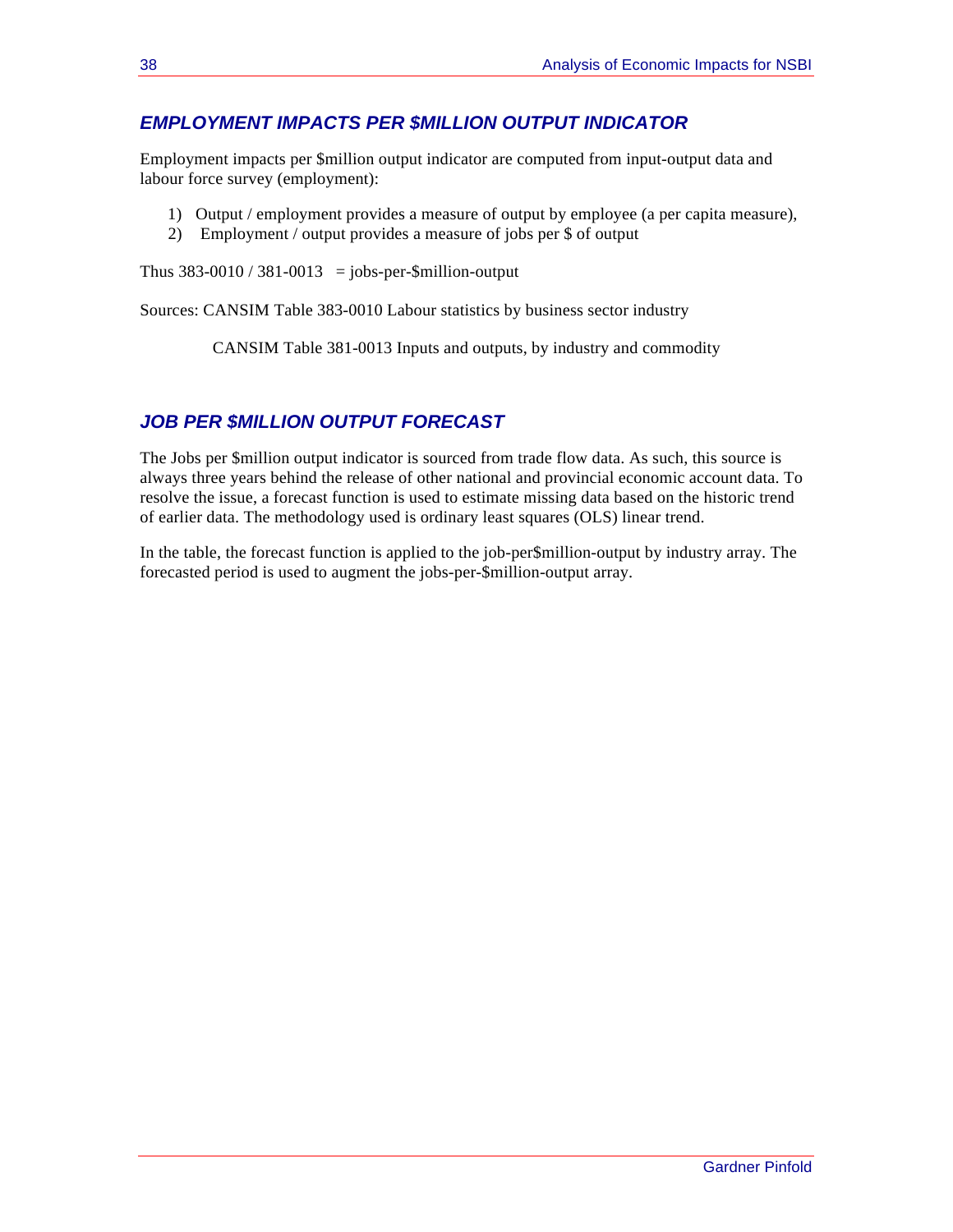### *Nova Scotia Employment Compensation per Job by Industry Table*

#### Table 383-0010

Labour statistics by business sector industry and non-commercial activity, consistent with the System of National Accounts, by North American Industry Classification System (NAICS) annual

Geography= Nova Scotia Sector=Business sector

**Total compensation per job (dollars) DOLLARS PER JOB** 

|                                                 |        |        |        |        |        | Forecast |
|-------------------------------------------------|--------|--------|--------|--------|--------|----------|
|                                                 | 2007   | 2008   | 2009   | 2010   | 2011   | 2012     |
|                                                 | 1      | 2      | 3      | 4      | 5      | 6        |
| All industries                                  | 39,722 | 41,069 | 42,323 | 44,131 | 45,405 | 46,858   |
| Agriculture, forestry, fishing and hunting      | 30,604 | 32,661 | 31,084 | 32,134 | 33,861 | 33,865   |
| Mining and oil and gas extraction               | 66,832 | 72,727 | 77,440 | 82,504 | 88,152 | 93,256   |
| Utilities                                       | 75,988 | 79,937 | 82,018 | 86,505 | 91,901 | 94,788   |
| Construction                                    | 43,130 | 43,706 | 46,041 | 48,359 | 50,252 | 51,967   |
| Manufacturing                                   | 47,701 | 49,071 | 48,423 | 50,008 | 51,131 | 51,606   |
| Wholesale trade                                 | 43,950 | 44,011 | 45,848 | 47,887 | 53,742 | 54,126   |
| Retail trade                                    | 23,833 | 24,175 | 23,767 | 26,383 | 26,454 | 27,157   |
| Transportation and warehousing                  | 43,605 | 44,584 | 44,149 | 44,477 | 48,096 | 47,645   |
| Information and cultural industries             | 45,262 | 47,130 | 59,036 | 59,342 | 57,882 | 64,966   |
| Finance, insurance, real estate and renting an  | 49,355 | 51,064 | 52,532 | 52,823 | 53,687 | 55,019   |
| Professional, scientific and technical services | 41,924 | 43,313 | 43,692 | 45,049 | 45,021 | 46,179   |
| Administrative and support, waste managemi      | 26,837 | 27,185 | 26,503 | 26,878 | 27,993 | 27,681   |
| <b>Education services</b>                       | 22,078 | 21,434 | 21,432 | 21,695 | 21,829 | 21,623   |
| Health care and social assistance               | 33,793 | 36,449 | 37,714 | 40,460 | 40,034 | 42,638   |
| Arts, entertainment and recreation              | 16,473 | 17,177 | 17,711 | 18,936 | 18,885 | 19,811   |
| Accommodation and food services                 | 18,184 | 19,067 | 19,624 | 20,831 | 22,082 | 22,826   |
| Other services (except public administration    | 20,315 | 20,201 | 21,462 | 22,595 | 23,371 | 24,141   |
| Non-profit institutions serving households      | 27,891 | 30,126 | 31,839 | 32,881 | 35,289 | 36,871   |
| Government sector                               | 58,594 | 60,902 | 63,745 | 65,910 | 67,251 | 69,977   |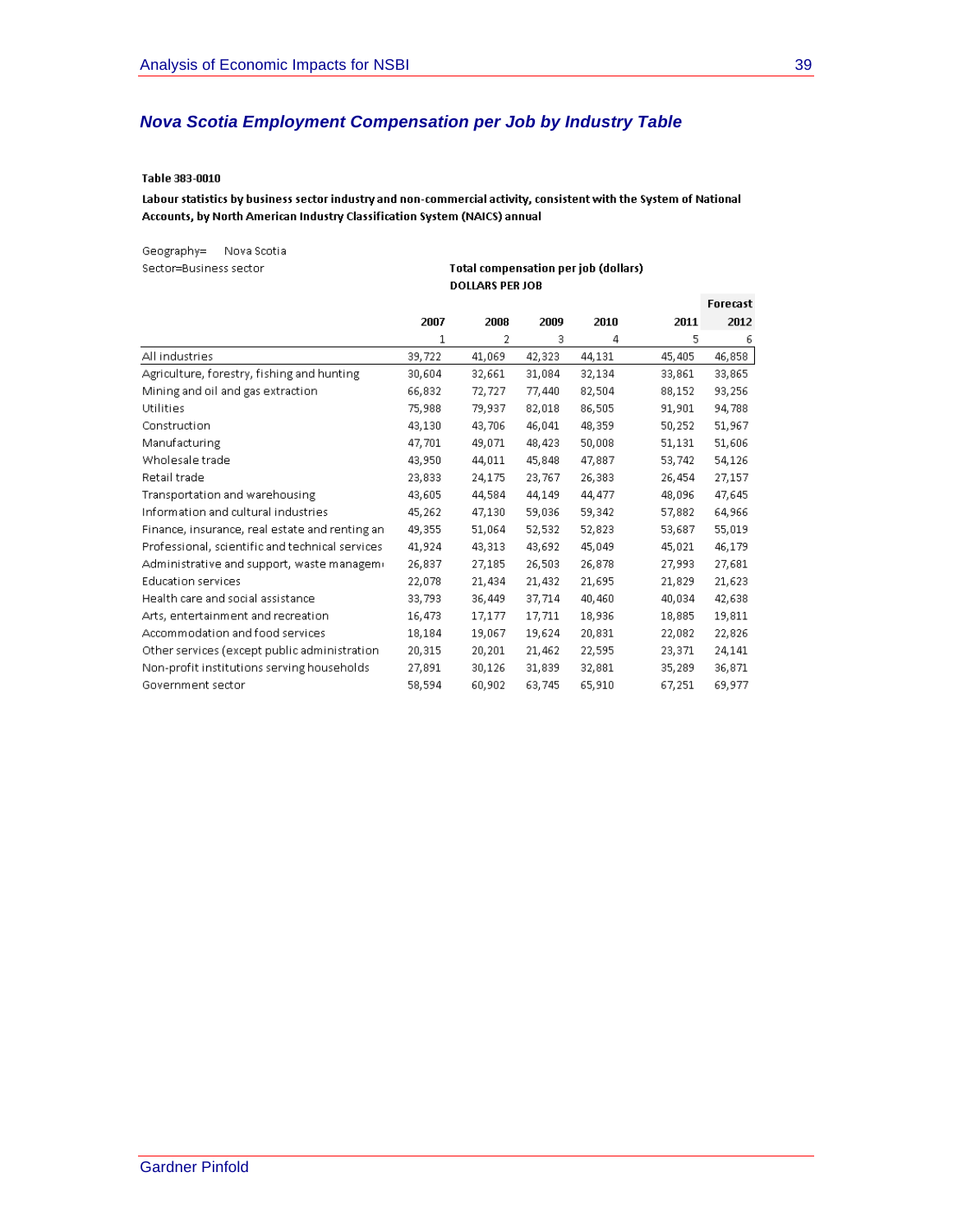### *GROSS DOMESTIC PRODUCT FORECAST*

Nominal gross output and gross domestic product can be sourced from the nominal stream of provincial economic accounts. As such, the data typically is two to three years behind the real stream (i.e. real GDP estimates).

As one can compute a value-added indicator from the available nominal Gross Output and nominal Gross Domestic Product, it is also possible to forecast the missing years of the valueadded indicator table using ordinary least squares and other forecasting models.

Looking at the GDP/GROSS OUTPUT table, one will note that the ratio is fairly stable – only changing slightly over time, at the industry level the same characteristic can be observed. It is therefore possible to forecast the value-added ratio forward several years with some expectation of certainty.

Forecasted values for current and future time periods are computed from a table of value-added indicators. Forecasted value-added allows the user to estimate expected GDP contributions from current sales data or sales forecasts.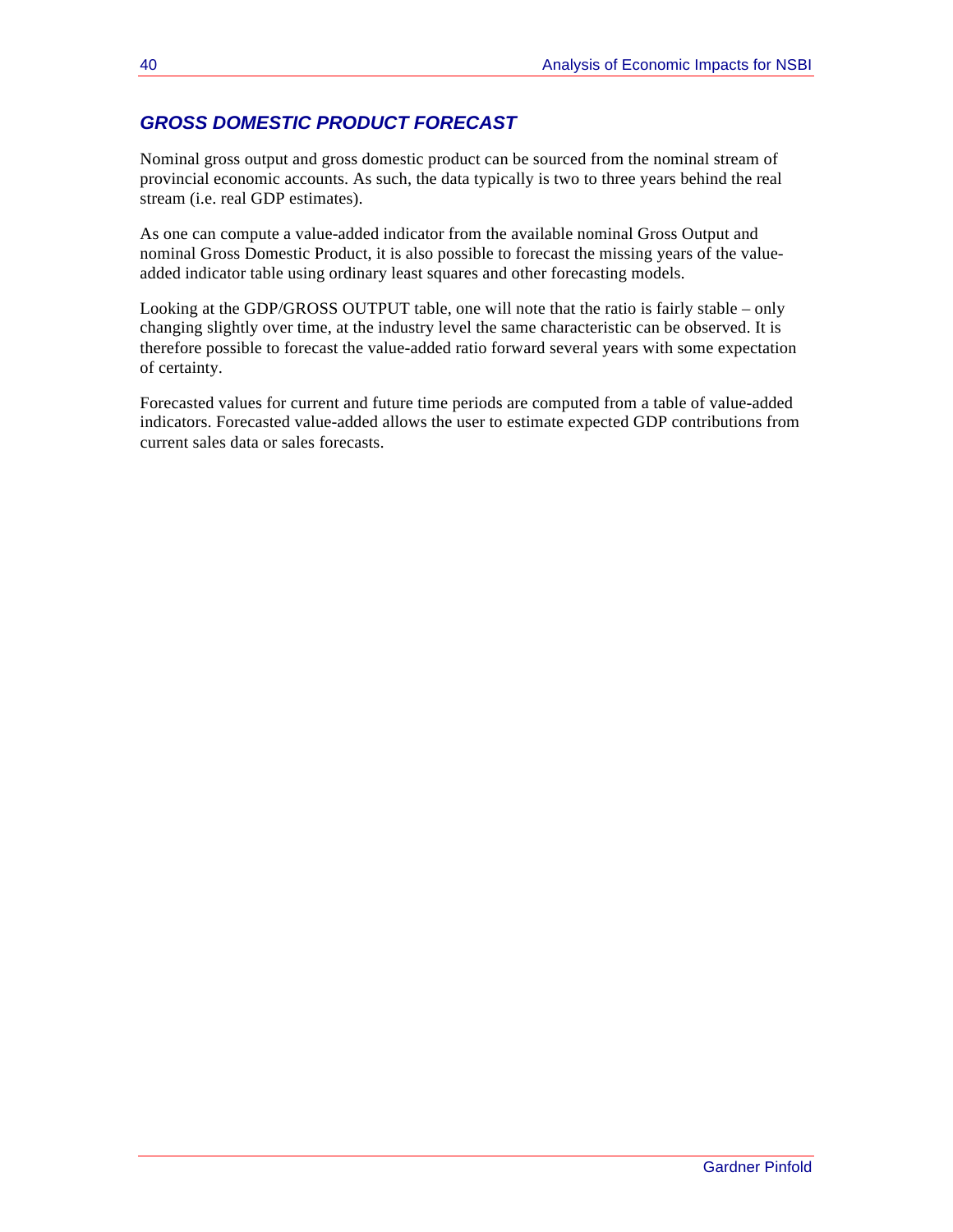#### FORECASTING THE VALUE-ADDED INDICATOR

FORECAST(VectorTIMEn,ArrayINPUTx,v,ArrayOUTPUTfx,fy)

| <b>RATIO GDP/GROSS OUTPUT</b>                                         | 1997 | 1998 | 1999 | 2000 | 2001 | 2002 | 2003 | 2004 | 2005 | 2006  | 2007 | 2008 | 2009 | 2010 | 2011 | 2012 |
|-----------------------------------------------------------------------|------|------|------|------|------|------|------|------|------|-------|------|------|------|------|------|------|
| Total industries                                                      | 0.54 | 0.53 | 0.52 | 0.53 | 0.53 | 0.53 | 0.54 | 0.53 | 0.54 | 0.54  | 0.54 | 0.53 | 0.54 | 0.54 | 0.54 | 0.54 |
| Agriculture, forestry, fishing and hunting [11]                       | 0.43 | 0.45 | 0.48 | 0.47 | 0.47 | 0,49 | 0.48 | 0.46 | 0.47 | 0.48  | 0.47 | 0.42 | 0.47 | 0.47 | 0.47 | 0.47 |
| Mining and oil and gas extraction [21]                                | 0.63 | 0.58 | 0.54 | 0.74 | 0.70 | 0.67 | D.78 | 0.76 | 0.83 | 0.82  | 0.82 | 0.83 | 0.88 | 0.91 | 0.93 | 0.96 |
| Utilities [22]                                                        | 0.64 | 0.63 | 0.60 | 0.62 | 0.64 | 0.61 | 0.68 | 0.67 | 0.59 | 0.60. | 0.69 | 0.59 | 0.62 | 0.61 | 0.61 | 0.61 |
| Construction [23]                                                     | 0.45 | 0.36 | 0.34 | 0.38 | 0.38 | 0.39 | 0.38 | 0.39 | 0.40 | 0.43  | 0.45 | 0.44 | 0.43 | 0.44 | 0.44 | 0.45 |
| Manufacturing [3A]                                                    | 0.28 | 0.30 | 0.32 | 0.29 | 0,30 | D.29 | 0.29 | 0.30 | 0.29 | 0.27  | 0.26 | 0.23 | 0.26 | 0.25 | 0.25 | 0.24 |
| Wholesale trade [41]                                                  | 0.58 | 0.60 | 0.61 | 0.59 | 0.60 | 0.59 | 0.58 | 0.60 | 0.60 | 0.58  | 0.59 | 0.57 | 0.58 | 0.58 | 0.58 | 0.58 |
| Retail trade [4A]                                                     | 0.61 | 0.62 | 0.63 | 0.62 | 0.62 | 0.61 | 0.63 | 0.64 | 0.63 | 0.65  | 0.67 | 0.67 | 0.66 | 0.67 | 0.67 | 0.68 |
| Transportation and warehousing [4B]                                   | 0.54 | 0.52 | 0.53 | 0.52 | 0.53 | 0.54 | 0.53 | 0.52 | 0.51 | 0.52  | 0.52 | 0,49 | 0.51 | 0.51 | 0.51 | 0.50 |
| Information and cultural industries [51]                              | 0.71 | 0.70 | 0.66 | 0.68 | 0.68 | 0.68 | 0.69 | 0.68 | 0.68 | 0.66  | 0.62 | 0.62 | 0.63 | 0.63 | 0.62 | 0.61 |
| Finance, insurance, real estate and rental and leasing [5A]           | 0.73 | 0.74 | 0.72 | 0.71 | 0.71 | 0.71 | 0.71 | 0.70 | 0.69 | 0.69  | 0.68 | 0.69 | 0.68 | 0.67 | 0.67 | 0.66 |
| Professional, scientific and technical services [54]                  | 0.66 | 0.63 | 0.53 | 0.51 | 0.53 | 0.55 | 0.57 | 0.57 | 0.57 | 0.57  | 0.56 | 0.58 | 0.56 | 0.55 | 0.55 | 0.55 |
| Administrative and support, waste management and remediation services | 0.68 | 0.68 | 0.61 | 0.61 | 0.63 | 0.67 | 0.68 | 0.69 | 0.70 | 0.71  | 0.71 | 0.72 | 0.72 | 0.73 | 0.74 | 0.75 |
| Arts, entertainment and recreation [71]                               | 0.52 | 0.46 | 0.49 | 0.51 | 0.57 | 0.57 | 0.55 | 0.55 | 0.57 | 0.56  | 0.62 | 0.63 | 0.63 | 0,64 | 0.65 | 0.66 |
| Accommodation and food services [72]                                  | 0.50 | 0.50 | 0.49 | 0.48 | 0.47 | 0.48 | 0.48 | 0.48 | 0.47 | 0.48  | 0.48 | 0.49 | 0.47 | 0.47 | 0.47 | 0.47 |
| Other services (except public administration) [81]                    | 0.97 | 0.98 | 0.87 | 0.90 | 0.90 | 0.91 | 0.93 | 0.95 | 0.99 | 1.02  | 1.03 | 1.02 | 1.02 | 1.03 | 1.03 | 1.04 |
| Government sector [GS]                                                | 0.56 | 0.56 | 0.57 | 0.56 | 0.56 | 0.56 | 0.57 | 0.55 | 0.55 | 0.56  | 0.55 | 0.57 | 0.56 | 0.56 | 0.56 | 0.56 |
|                                                                       |      |      |      |      |      |      |      |      |      |       |      |      |      |      |      |      |

FORECAST GDP/GROSS\_OUTPUT RATIO 10 11  $12$ 13 14 15 Total industries  $0.53$  $0.53$  $0.53$ 0.53  $0.53$  $0.53$  $0.53$  $0.53$  $0.53$  $0.53$  $0.54$  $0.54$  $0.54$  $0.54$  $0.54$  $0.54$ Agriculture, forestry, fishing and hunting [11]  $0.46$  $0.46$  $0.46$  $0,46$  $0.46$  $0,46$  $0.46$  $0.46$  $0.47$  $0.47$  $0.47$  $0.47$  $0.47$  $0.47$  $0.47$  $0.47$ Mining and oil and gas extraction [21]  $0,59$  $0,62$  $0.64^{\circ}$ 0,66  $0,69$  $0, 71$  $0,74$  $0.76$  $0.79$  $0.81$  $0.83$  $0.86$  $0.88$  $0.91$  $0.93$ 0.96  $0.62$ Utilities [22]  $0.63$  $0.63$  $0.63 -$ 0,63  $0,63$  $0,63$  $0.62$  $0,62$  $0.62$  $0.62$  $0,62$  $0,62$  $0.61$  $0.61$  $0.61$ Construction [23]  $0.37$ 0.38  $0,38$  $D, 39$  $0.39<sub>1</sub>$  $0.40.$  $0.40$  $0.41$  $0.42$  $0.42$  $0.43$  $0.43$  $0.44$  $0.44$  $0.45$  $0.41$ Manufacturing [3A]  $0.31$  $0.31$  $0.30$  $0.30$  $0.29$  $0.29$  $0.28$  $0.27$  $0.27$  $0.26$  $0.26$  $0.26$  $0.25$  $0.25$  $0.24$  $0.28$  $0,58$ Wholesale trade [41]  $0,60$  $0.60$  $0.60$ 0.59 0.59 0.59  $0.59$  $0.59$  $0.59$  $0.59$  $0.58$  $0.58$  $0,58$  $0.58$  $0, 58$ Retail trade [4A]  $0.61$  $0,61$  $0.62$  $0.62$  $0.63$ 0.63 0.64 0.64 0.64  $0.65$  $0.65 0,66$ 0.66  $0.67$  $0.67$  $0.68$ Transportation and warehousing [48]  $0.53$  $0.52$  $0.51$  $0.51$  $0.51$ 0.53  $0.53$  $0.53$  $0.53$  $0.52$  $0.52$  $0.52$  $0.52$  $0.51$  $0.51$  $0.50$ Information and cultural industries [51]  $0.71$  $0.70$  $0, 70$  $0,69$  $0,68$  $0.68$  $0.67$  $0.66$  $0.65$  $0.64$  $0.64$  $0.63$  $0.63$  $0.62$  $0.61$  $0.66 -$ Finance, insurance, real estate and rental and leasing [5A]  $0.69$  $0.68$  $0.73$  $0.73$  $0.72$  $0.72$  $0.71$  $0.71$  $0.71$  $0.70$  $0.70$  $0.69$  $0.68$  $0.67$  $0.67$ 0.66 Professional, scientific and technical services [54]  $0.59$  $0.58$  $0.59 -$ 0.58  $0.57$  $0.57$  $0.57$  $0.57$  $0.56$  $0.56$  $0.56 0.56$  $0.56$  $0.55$  $0.55$  $0.55$ Administrative and support, waste management and remediation services  $0.63$  $0.64$  $0.65 -$ 0.66  $0.66$ 0.67  $0.68$  $0.69$  $0.69$  $0.70$  $0.71$  $0.72$  $0.72$  $0.73$  $0.74$  $0.75$ Arts, entertainment and recreation [71]  $0.49$  $0,50$  $0.51$  $0.52$  $0.53 0,56$  $0,57$  $0.58$  $0.59$  $0.60$  $0.61$  $0.63$  $0.64$ 0.65  $0.66$ 0,54 Accommodation and food services [72]  $0.49$  $0.49$  $0.49.$  $0,49$  $0,48$  $0,48$  $0.48$  $0,48$  $0.48$  $0.46$  $0.48$  $0.47$  $0.47$  $0.47$  $0.47$  $0.47$ Other services (except public administration) [81]  $0.90$  $0.91$  $0.92$ 0.93 0.94  $0.95$  $0.96$ 0.97  $0.98$  $0.99$  $1.00$  $1.01$ 1.02 1.03  $1.03$ 1.04 Government sector [GS]  $0.56$  $0.56$  $0.56$  $0.56$  $0.56$  $0.56$  $0.56$  $0.56$  $0.56$ 0.56  $0.56$  $0.56$  $0.56$  $0.56$  $0.56$  $0.56$ 

"=FORECAST(VectorTIMEn, ArrayINPUTA, y, ArrayOUTPUTER, Fy)

**FORECAST**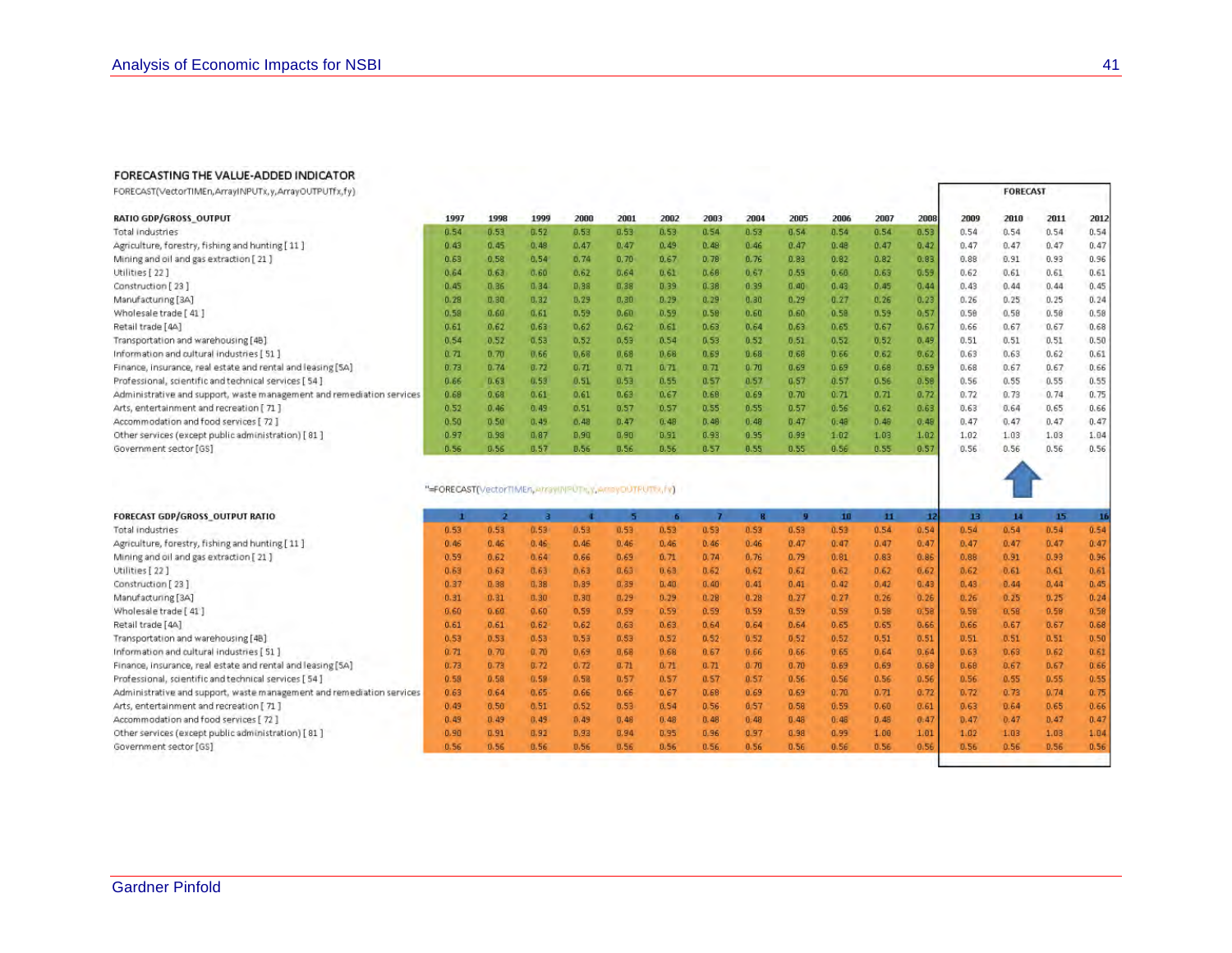## *APPENDIX D: DETAILED REGIONAL ANALYSIS ECONOMIC IMPACT RESULTS RESULTING FROM NSBI ACTIVITIES BY COUNT (2007-08 TO 2011-2012)*

| <b>Annapolis</b>             | <b>Direct</b> | <b>Spinoff</b> | <b>Total</b> |
|------------------------------|---------------|----------------|--------------|
| Employment (PYs)             | 231           | 174            | 406          |
| Household Income (\$'000)    | 10,375        | 6,944          | 17,319       |
| Prov. Gov't Revenue (\$'000) | 1,114         | 743            | 1,857        |
| GDP (\$'000s)                | 17,157        | 12,188         | 29,346       |
| Output (\$'000)              | 34,165        | 39,738         | 73,903       |
| Antigonish                   | <b>Direct</b> | <b>Spinoff</b> | <b>Total</b> |
| Employment (PYs)             | 608           | 243            | 851          |
| Household Income (\$'000)    | 16,384        | 9,116          | 25,500       |
| Prov. Gov't Revenue (\$'000) | 1,730         | 986            | 2,716        |
| GDP (\$'000s)                | 17,795        | 13,871         | 31,666       |
| Output (\$'000)              | 24,992        | 48,359         | 73,350       |
| <b>Cape Breton</b>           | <b>Direct</b> | <b>Spinoff</b> | <b>Total</b> |
| Employment (PYs)             | 2,737         | 1,714          | 4,452        |
| Household Income (\$'000)    | 88,812        | 65,550         | 154,361      |
| Prov. Gov't Revenue (\$'000) | 9,605         | 6,975          | 16,581       |
| GDP (\$'000s)                | 113,511       | 109,910        | 223,422      |
| Output (\$'000)              | 223,970       | 378,343        | 602,313      |
| <b>Colchester</b>            | <b>Direct</b> | <b>Spinoff</b> | <b>Total</b> |
| Employment (PYs)             | 2,191         | 1,028          | 3,219        |
| Household Income (\$'000)    | 68,229        | 38,753         | 106,983      |
| Prov. Gov't Revenue (\$'000) | 6,424         | 4,160          | 10,584       |
| GDP (\$'000s)                | 88,960        | 67,431         | 156,390      |
| Output (\$'000)              | 133,027       | 232,979        | 366,006      |
| <b>Cumberland</b>            | <b>Direct</b> | <b>Spinoff</b> | <b>Total</b> |
| Employment (PYs)             | 3,117         | 1,994          | 5,110        |
| Household Income (\$'000)    | 106,637       | 75,241         | 181,878      |
| Prov. Gov't Revenue (\$'000) | 11,042        | 8,068          | 19,110       |
| GDP (\$'000s)                | 157,425       | 130,142        | 287,566      |
| Output (\$'000)              | 376,857       | 438,433        | 815,290      |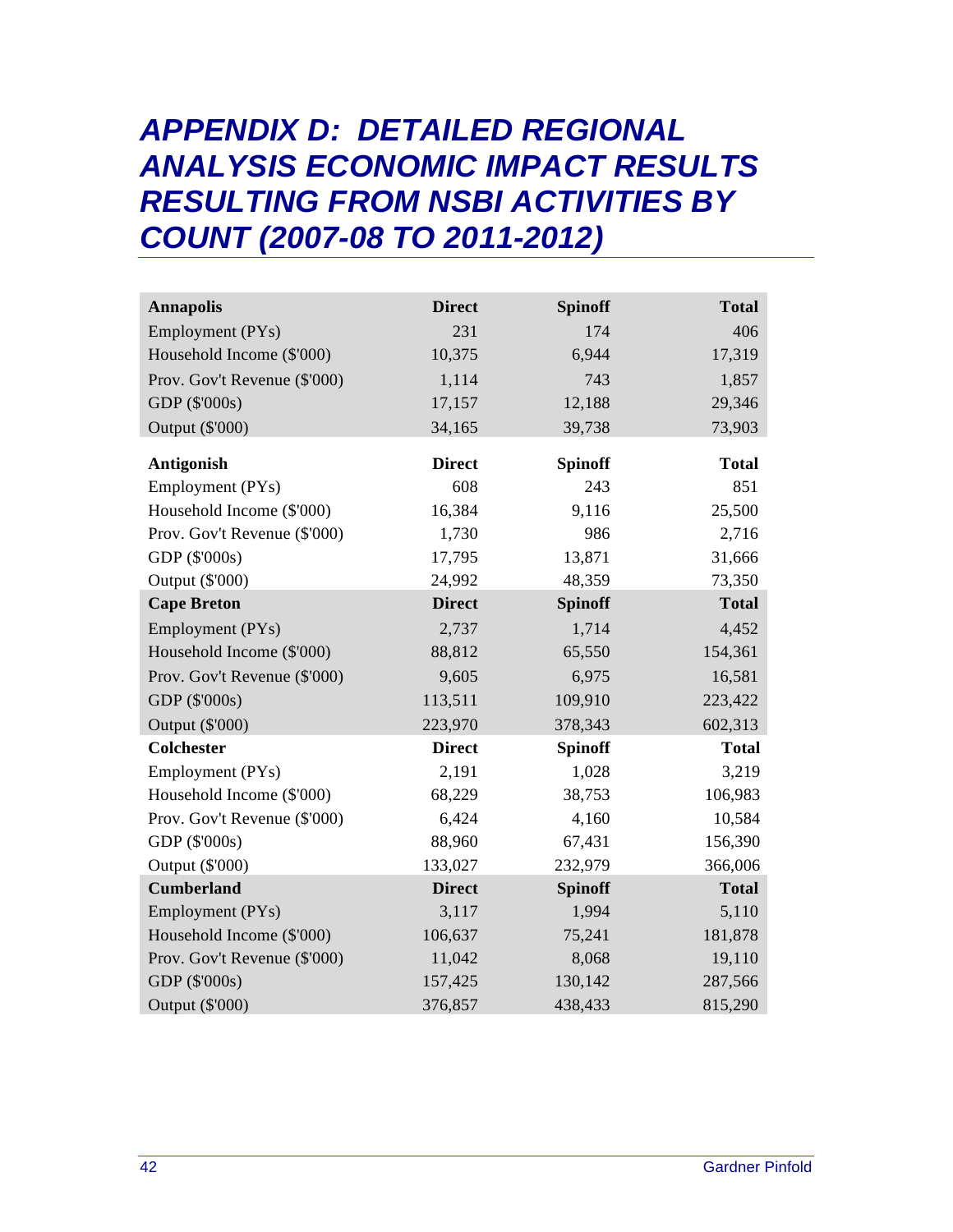| <b>Digby</b>                 | <b>Direct</b> | <b>Spinoff</b> | <b>Total</b> |
|------------------------------|---------------|----------------|--------------|
| Employment (PYs)             | 264           | 245            | 509          |
| Household Income (\$'000)    | 9,382         | 10,310         | 19,692       |
| Prov. Gov't Revenue (\$'000) | 1,155         | 1,090          | 2,245        |
| GDP (\$'000s)                | 13,904        | 16,441         | 30,345       |
| Output (\$'000)              | 37,790        | 58,428         | 96,217       |
| Guysborough                  | <b>Direct</b> | <b>Spinoff</b> | <b>Total</b> |
| Employment (PYs)             | 61            | 48             | 108          |
| Household Income (\$'000)    | 2,166         | 2,153          | 4,319        |
| Prov. Gov't Revenue (\$'000) | 317           | 224            | 541          |
| GDP (\$'000s)                | 3,518         | 3,184          | 6,702        |
| Output (\$'000)              | 7,848         | 12,334         | 20,182       |
| <b>Halifax</b>               | <b>Direct</b> | <b>Spinoff</b> | <b>Total</b> |
| Employment (PYs)             | 15,802        | 15,110         | 30,913       |
| Household Income (\$'000)    | 756,055       | 592,952        | 1,349,008    |
| Prov. Gov't Revenue (\$'000) | 91,307        | 63,262         | 154,569      |
| GDP (\$'000s)                | 1,052,747     | 959,363        | 2,012,111    |
| Output (\$'000)              | 2,191,357     | 3,306,932      | 5,498,289    |
| <b>Hants</b>                 | <b>Direct</b> | <b>Spinoff</b> | <b>Total</b> |
| Employment (PYs)             | 290           | 187            | 477          |
| Household Income (\$'000)    | 9,466         | 8,131          | 17,598       |
| Prov. Gov't Revenue (\$'000) | 1,247         | 852            | 2,099        |
| GDP (\$'000s)                | 14,067        | 12,536         | 26,603       |
| Output (\$'000)              | 28,763        | 47,095         | 75,857       |
| <b>Inverness</b>             | <b>Direct</b> | <b>Spinoff</b> | <b>Total</b> |
| Employment (PYs)             | 204           | 157            | 361          |
| Household Income (\$'000)    | 7,214         | 6,833          | 14,047       |
| Prov. Gov't Revenue (\$'000) | 981           | 716            | 1,697        |
| GDP (\$'000s)                | 11,841        | 10,464         | 22,306       |
| Output (\$'000)              | 26,213        | 38,931         | 65,145       |
| <b>Kings</b>                 | <b>Direct</b> | <b>Spinoff</b> | <b>Total</b> |
| Employment (PYs)             | 1,032         | 612            | 1,644        |
| Household Income (\$'000)    | 32,917        | 24,231         | 57,149       |
| Prov. Gov't Revenue (\$'000) | 3,444         | 2,590          | 6,034        |
| GDP (\$'000s)                | 72,803        | 44,832         | 117,635      |
| Output (\$'000)              | 139,689       | 143,266        | 282,955      |
| Lunenburg                    | <b>Direct</b> | <b>Spinoff</b> | <b>Total</b> |
| Employment (PYs)             | 677           | 538            | 1,215        |
| Household Income (\$'000)    | 24,386        | 23,050         | 47,437       |
| Prov. Gov't Revenue (\$'000) | 3,167         | 2,425          | 5,593        |
| GDP (\$'000s)                | 44,890        | 36,400         | 81,290       |
| Output (\$'000)              | 104,547       | 135,604        | 240,151      |